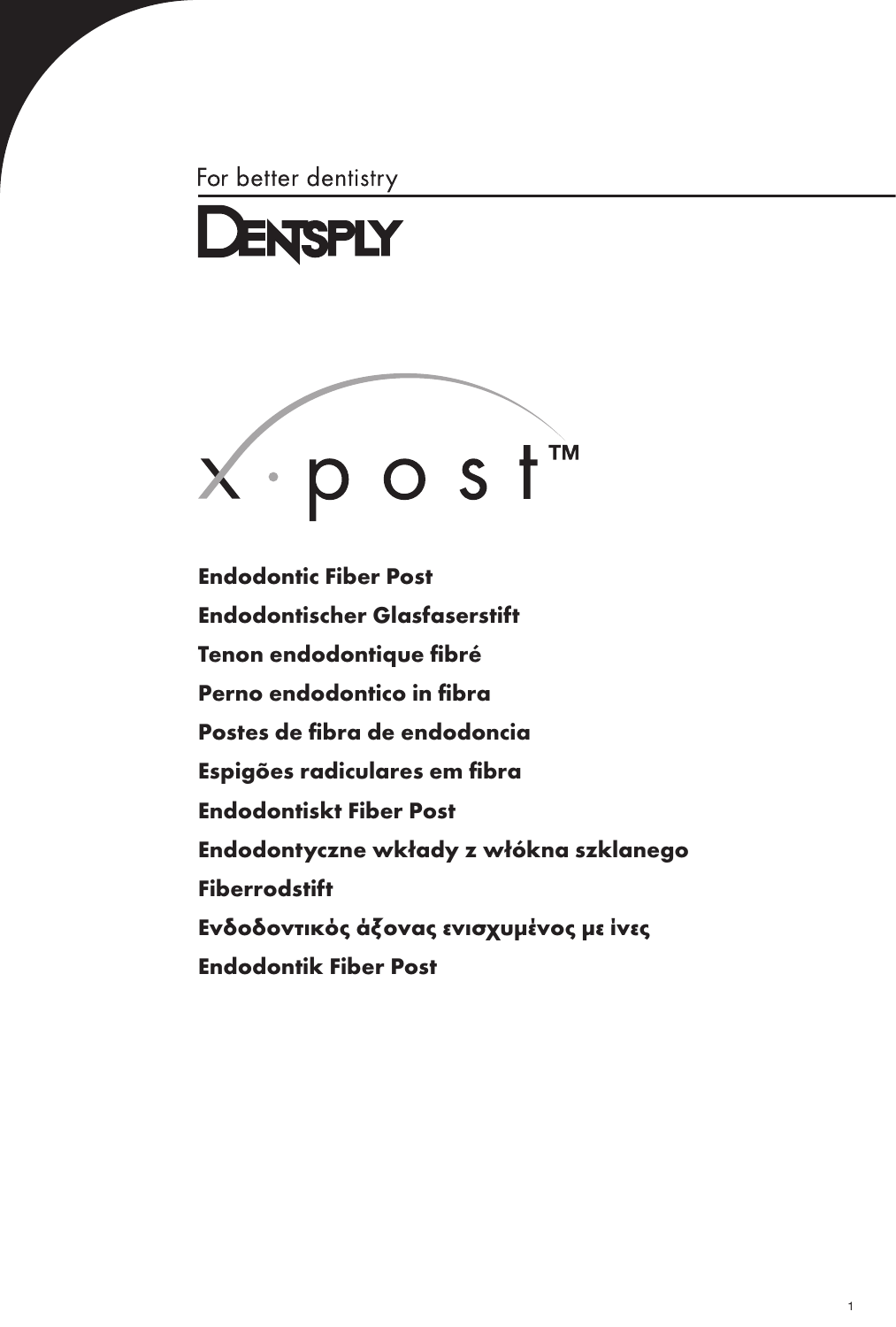| 3 |
|---|
| 5 |
| 7 |
| 9 |
|   |
|   |
|   |
|   |
|   |
|   |
|   |

English

**Deutsch** 

Français

**Italiano** 

Svenska Português Español

Polski

Dansk

Ελληνκά

Türkçe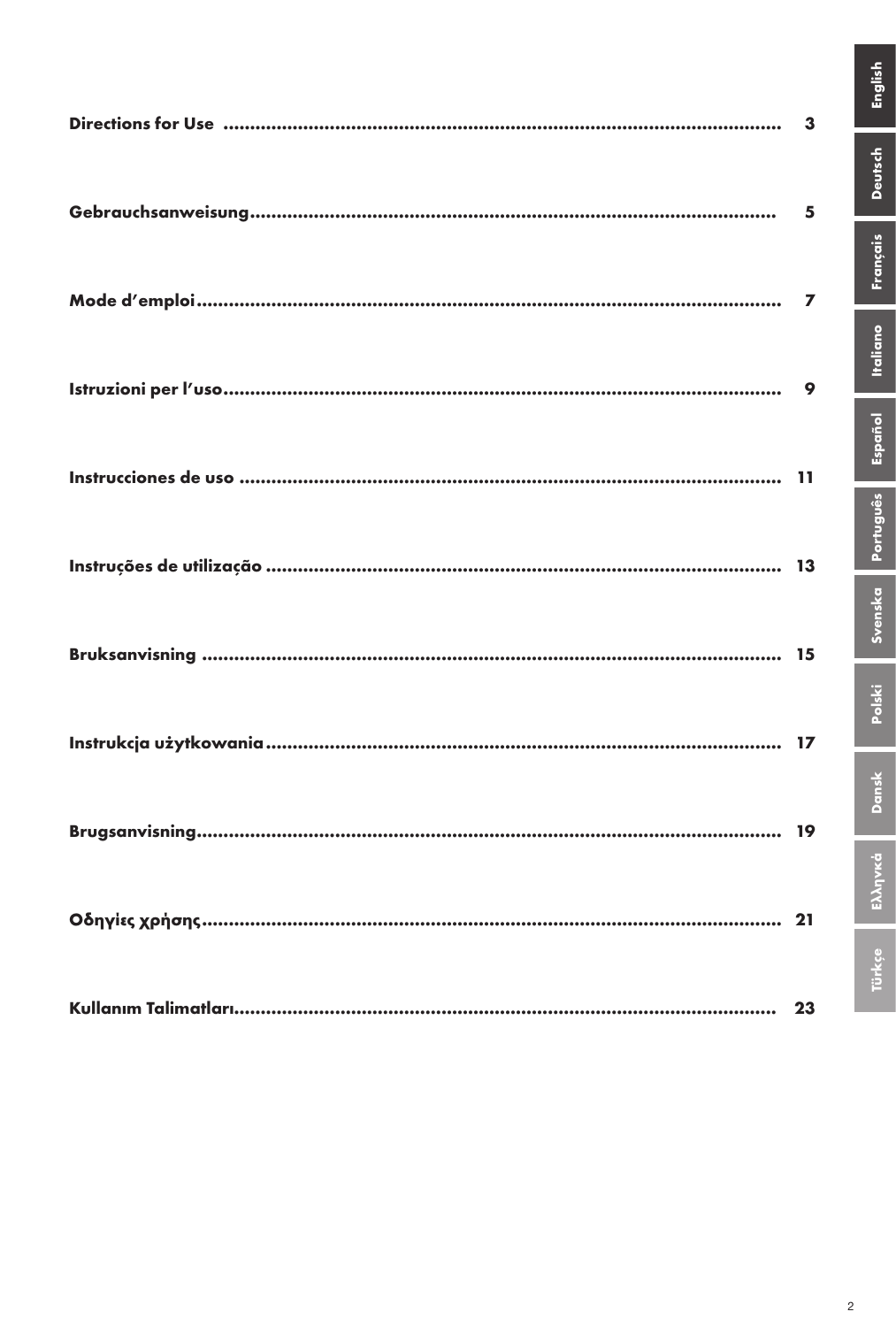<span id="page-2-0"></span>

## Endodontic Fiber Post

Caution: For dental use only. In the USA: RX only.

#### Composition

- Quartz fibers 60 % volume
- Epoxy resin 40% volume

#### Indications for use

These instruments are to be used only in a clinical or hospital environment, by qualified users.

#### Application field

Endodontic fiber post for direct, adhesive core-build up. In case of insufficient residual tooth substance (< 4 mm), the  $X\text{-Post}^m$  may be used to support the coronal restoration.

#### Contraindications

Insufficient residual dentin: At least 2 mm of tooth structure is required around the preparation.

#### **Warnings**

None known.

#### Precautions

The post must be cleaned with alcohol before insertion in the canal. Avoid touching the posts with your fingers after cleaning. Shortening the post should be done outside of the mouth. DENTSPLY recommends the use of a rubber dam.

#### Adverse Reactions

In the present technical state, no adverse reaction has been reported so far.

#### Step-by-step Instructions

- 1. Root canal preparation. Ensure that sufficient space exists to place the post. Remove residual gutta percha out of the root canal.
- 2. Select correct X·Post size, according to anatomical situation of tooth using the radiograph and the information provided below.
	- Select the Largo® Peeso Reamer and EasyPost Precision Drill corresponding to the selected X-Post size.

| X⋅Post™                         | <b>No. 1</b> | <b>No. 2</b> | No.3  | <b>No. 4</b> |
|---------------------------------|--------------|--------------|-------|--------------|
| Color Code                      | Yellow       | Red          | Blue  | Green        |
| Largo <sup>®</sup> Peeso Reamer | No. 1        | No. 1        | No. 2 | No. 2        |
| EasyPost Precision Drill        | No. 1        | No. 2        | No. 3 | No. 4        |
| Tip diameter (mm)               | 0.80         | 0.80         | 0.80  | 0.80         |
| Head diameter (mm)              | 1.35         | 1.47         | 1.67  | 1.83         |

- 3. Determine the length of the coronal build-up which will account for  $\frac{1}{3}$  of the final post length. Remove the root canal obturation with the selected Largo Peeso Reamer (rotation speed 800-1200 rpm) as deep as necessary for the post to be inserted at  $\frac{2}{3}$  of its length. At least 4 mm of root canal filling should remain in the apical region. In case of curved canals, the length has to be reduced.
- 4. Drill the canal with the selected EasyPost Precision Drill (rotation speed 1000-1200 rpm).
- 5. Check that the post is properly seated in the canal.
- 6. Shorten the post to its final length with a diamond disc outside of the mouth. Never use a crimping instrument, such as wire cutters, as the pressure can destroy the structure of the post.
- 7. Clean the post with alcohol.
- 8. Apply etchant in the canal and to the exposed dentin for 15 seconds. (e.g. Dentsply DeTrey® Conditioner 36). Rinse for 10 seconds. Dry gently with paper points but leave surface moist.

Do not put the etchant in contact with the gingiva.

- 9. Mix XP *Bond®* and SCA. Apply 1 coat of the mixture with a brush (e.g. Dentsply DeTrey® Applicator Tips) in the root canal and leave for 20 seconds. Remove excess using paper points and
- 10. gently air dry all surfaces. Enamel and dentin surfaces should have a uniform, glossy appearance, if not, repeat the application.
- 11. Apply a single coat of XP *Bond* and SCA mixture to the post. Gently air dry for 5 seconds.

Note: When using either Calibra® or core $\cdot$ X<sup>™</sup> flow neither the adhesive mixture in the root canal nor on the post need to be light-cured before seating X·Post.

For further treatment procedure please consult illustrated application guide and/or the directions for use of core·X flow.

#### Disinfection, Cleaning and Sterilization

For hygiene and cross contamination caution, all instruments not marked "sterile" must be cleaned, disinfected and sterilized before each usage to prevent any contamination according to ISO 17664. This concerns the first use as well as the subsequent ones.

#### General recommendation

- Single use marked instruments are not approved for re-use.
- The user is responsible for the sterility of the product for the first cycle and each further usage as well as for the usage of damaged or dirty instruments.
- For your own safety, please wear personal protective equipments (gloves, glasses).
- Use only disinfecting solution which is approved for their efficacy (DGHM-listing, CE marking, FDA approval).
- Tungsten Carbide burs, Plastic Support, Hand instruments and NiTi instruments are degraded by Peroxide hydrogen  $(H_2O_2)$  solution.
- NiTi Instruments are degraded if immerged more than 5 minutes in a solution of NaOCl at more than 5 %.
- Instruments made of aluminium are degraded in presence of caustic soda solutions with mercury salt. Do not use acid ( $pH < 6$ ) or alkaline  $(pH > 8)$  solutions.
- After 5 cycles, degradation of marking may appear.

If you have any questions, please contact:

Manufacturer ( ): EU-Distributor: Maillefer Instruments De-Trey-Str. 1 Chemin du Verger, 3 78467 Konstanz 1338 Ballaigues<br>SWITZERLAND Tel.: +41 (0) 21 843 92 92

DENTSPLY DETREY GmbH Tel.: +49-(0)75 31-5 83-0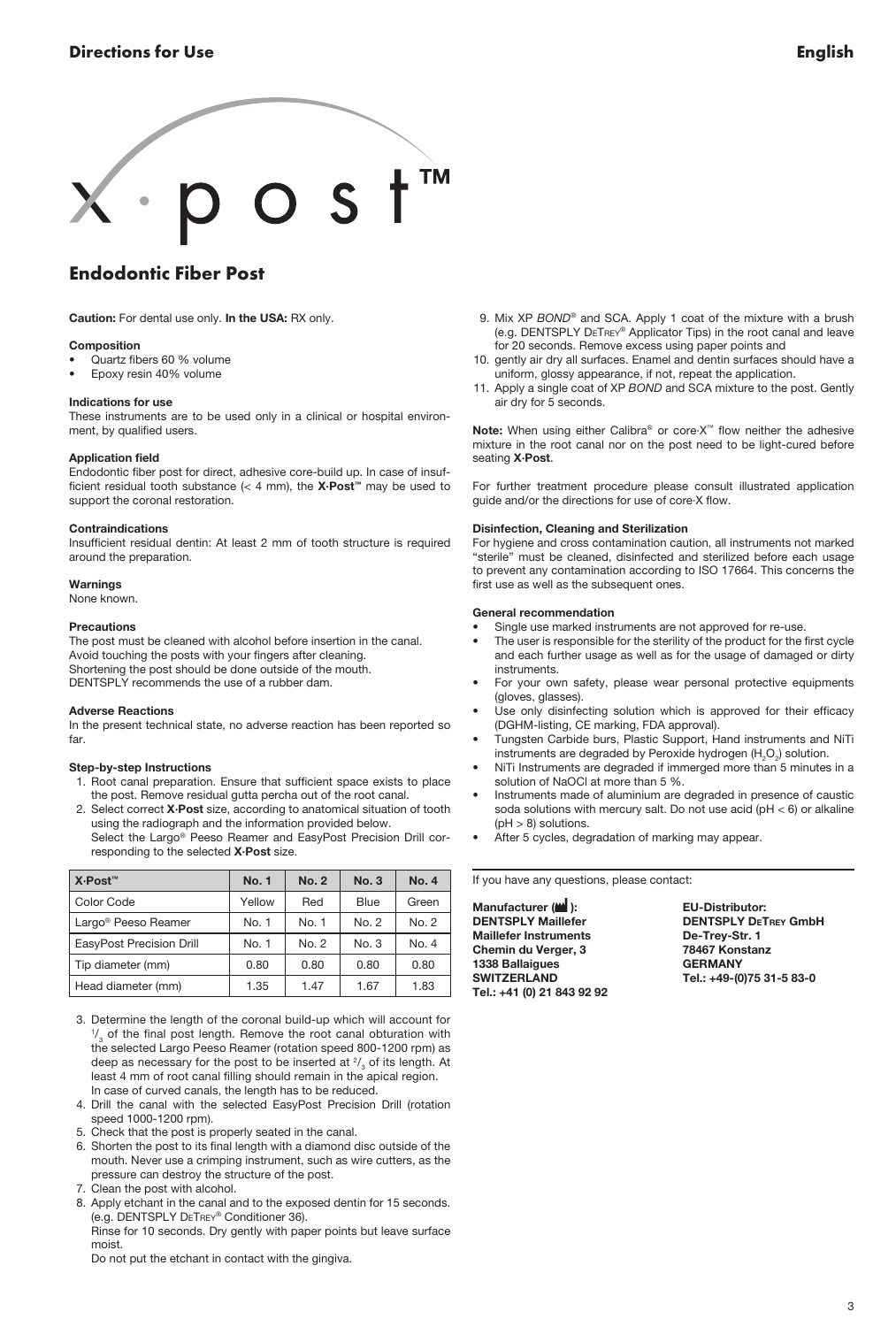|     | A. Devices                                         |                                                                                                                                                                                                                                                                                                                     | <b>Instruments: First usage</b>                                                                                                                                                                                                                                                                                                                                                                                                                                                                                                                                                                                                                                                                                                                                                                                                                                                                                                       |              |              |                           |
|-----|----------------------------------------------------|---------------------------------------------------------------------------------------------------------------------------------------------------------------------------------------------------------------------------------------------------------------------------------------------------------------------|---------------------------------------------------------------------------------------------------------------------------------------------------------------------------------------------------------------------------------------------------------------------------------------------------------------------------------------------------------------------------------------------------------------------------------------------------------------------------------------------------------------------------------------------------------------------------------------------------------------------------------------------------------------------------------------------------------------------------------------------------------------------------------------------------------------------------------------------------------------------------------------------------------------------------------------|--------------|--------------|---------------------------|
|     | Operation                                          | <b>Operating mode</b>                                                                                                                                                                                                                                                                                               | Warning                                                                                                                                                                                                                                                                                                                                                                                                                                                                                                                                                                                                                                                                                                                                                                                                                                                                                                                               |              |              |                           |
| 1.  | Pre-Disinfec-<br>tion or<br><b>Decontamination</b> | Soak immediately just<br>after usage all instruments<br>in a disinfectant solution<br>combined with proteolytic<br>enzyme if possible.                                                                                                                                                                              | - Follow instructions and observe concentrations and immersion time given<br>by the manufacturer (an excessive concentration may cause corrosion or<br>other defects on instruments).<br>- The disinfectant solution should be aldehyde free (to avoid blood impurities<br>fixation).<br>- Do not use disinfectant solution containing Phenol or any products which<br>are not compatible with the instruments (see General recommendation).<br>- For visible impurities are observed on instruments a pre-cleaning is recom-<br>mended by brushing them manually with soft material.                                                                                                                                                                                                                                                                                                                                                 |              | X            |                           |
| 2а. | Automated<br>Cleaning /<br><b>Disinfection</b>     | Disassemble the devices<br>(silicone stops to be re-<br>moved).<br>Place them in a kit, support<br>or container.<br>Put them in the thermodis-<br>infector (for at least<br>10 min at 93 °C or Ao value<br>$>$ 3000).                                                                                               | - Discard any instruments with large obvious defects (broken, bent).<br>- Avoid any contact between instruments or posts when placing in the ther-<br>modisinfector.<br>- Follow instructions and observe concentrations given by the manufacturer<br>(see also General recommendation).<br>The thermodisinfector is not recommended for instruments made of alu-<br>minium, tungsten carbide or carbon steel. In case of chemical disinfection,<br>there is a danger of remnants of the disinfectant on the instruments.<br>- Sufficient rinsing step should be available in the program. Use purified<br>water for rinsing (max 10 germs/ml and max 0.25 endotoxin units/ml) like<br>Aqua Purificata.<br>- Use filtered air for drying the instruments or posts.<br>- Use only approved thermodisinfector according to EN ISO 15883, maintain<br>and calibrate it regularly.<br>- If possible, an automated procedure is preferred. | X            | $\mathsf{x}$ | $\boldsymbol{\mathsf{x}}$ |
| 2b. | <b>Manual</b><br>Cleaning /<br><b>Disinfection</b> | - Disassemble the devices<br>(silicone stops to be re-<br>moved).<br>Immerse them in the dis-<br>infectant solution assisted<br>with ultrasonic device if<br>suitable.<br>Rinse the devices thor-<br>oughly with clean, deminer-<br>alised or distilled water and<br>then dry them with filtered<br>compressed air. | - No visible impurities should be observed on the instruments.<br>- Discard any instruments with large obvious defects (broken, bent, and<br>twisted).<br>- Avoid any contact between instruments or posts when placing in the solu-<br>tion, use kits, supports or container.<br>- Follow instructions and observe concentrations and time given by the<br>manufacturer (see also General recommendation).<br>- Use purified water for rinsing (max 10 germs/ml and max 0.25 endotoxin<br>units/ml) like Aqua Purificata.<br>- If a disinfectant solution contains a corrosion inhibitor, it is recommended<br>to rinse the instruments just before autoclaving.                                                                                                                                                                                                                                                                     | $\mathbf{x}$ | X            | X                         |
| 3.  | Inspection                                         | - Inspect devices and sort<br>out those with defects.<br>- Assemble the devices<br>(stops).                                                                                                                                                                                                                         | - Dirty instruments must be cleaned and disinfected again.<br>- Discard instruments which show any deformations (bent, twisted), damag-<br>es (broken, corroded) or defects (loss of colour coding or marking) affecting<br>the resistance, the safety or the performance of the instrument or posts.<br>- Protect carbon steel bur with corrosion inhibitor before packaging.                                                                                                                                                                                                                                                                                                                                                                                                                                                                                                                                                        |              | X            | $\boldsymbol{\mathsf{x}}$ |
| 4.  | Packaging                                          | - Pack the devices in "Sterili-<br>sation pouches".                                                                                                                                                                                                                                                                 | - Check the validity period of the pouch given by the manufacturer to deter-<br>mine the shelf life.<br>- Use packaging which are resistant up to a temperature of 141 °C (286 °F)<br>and in accordance with EN ISO 11607.                                                                                                                                                                                                                                                                                                                                                                                                                                                                                                                                                                                                                                                                                                            | X            | X            | X                         |
| 5.  | <b>Sterilization</b>                               | - Steam sterilisation at:<br>134 °C (237 °F) during<br>18 min. for endodontic<br>instruments and root canal<br>filling instruments.<br>134 °C (237 °F) during at<br>least 5 min. for all other<br>devices.                                                                                                          | - The instruments, posts and the plastic supports must be sterilized accord-<br>ing to the packaging labelling.<br>- Use fractionated vacuum or gravity (less preferred) autoclaves (according<br>to EN 13060, EN 285).<br>- Use validated sterilisation procedure according to ISO 17665-1.<br>- Respect maintenance procedure of the autoclave device given by the<br>manufacturer.<br>- Use only the listed sterilization procedures.                                                                                                                                                                                                                                                                                                                                                                                                                                                                                              | X            | X            | X                         |
| 6.  | <b>Storage</b>                                     | - Keep devices in steriliza-<br>tion packaging in a dry and<br>clean environment.                                                                                                                                                                                                                                   | - Sterility cannot be guaranteed if packaging is open, damaged or wet (check<br>the packaging before using the instruments).                                                                                                                                                                                                                                                                                                                                                                                                                                                                                                                                                                                                                                                                                                                                                                                                          | X            | X            | X                         |

#### B. Filling material

 $\Box$ 

| Operation           | <b>Operating mode</b>                                                                      | Warning                                                                                                                                             |
|---------------------|--------------------------------------------------------------------------------------------|-----------------------------------------------------------------------------------------------------------------------------------------------------|
| <b>Disinfection</b> | - Immerse the obturation<br>devices in alcohol during<br>30 sec at ambient<br>temperature. | - Do not use disinfectant solution containing Phenol or any products which are not<br>compatible with the instruments (see General recommendation). |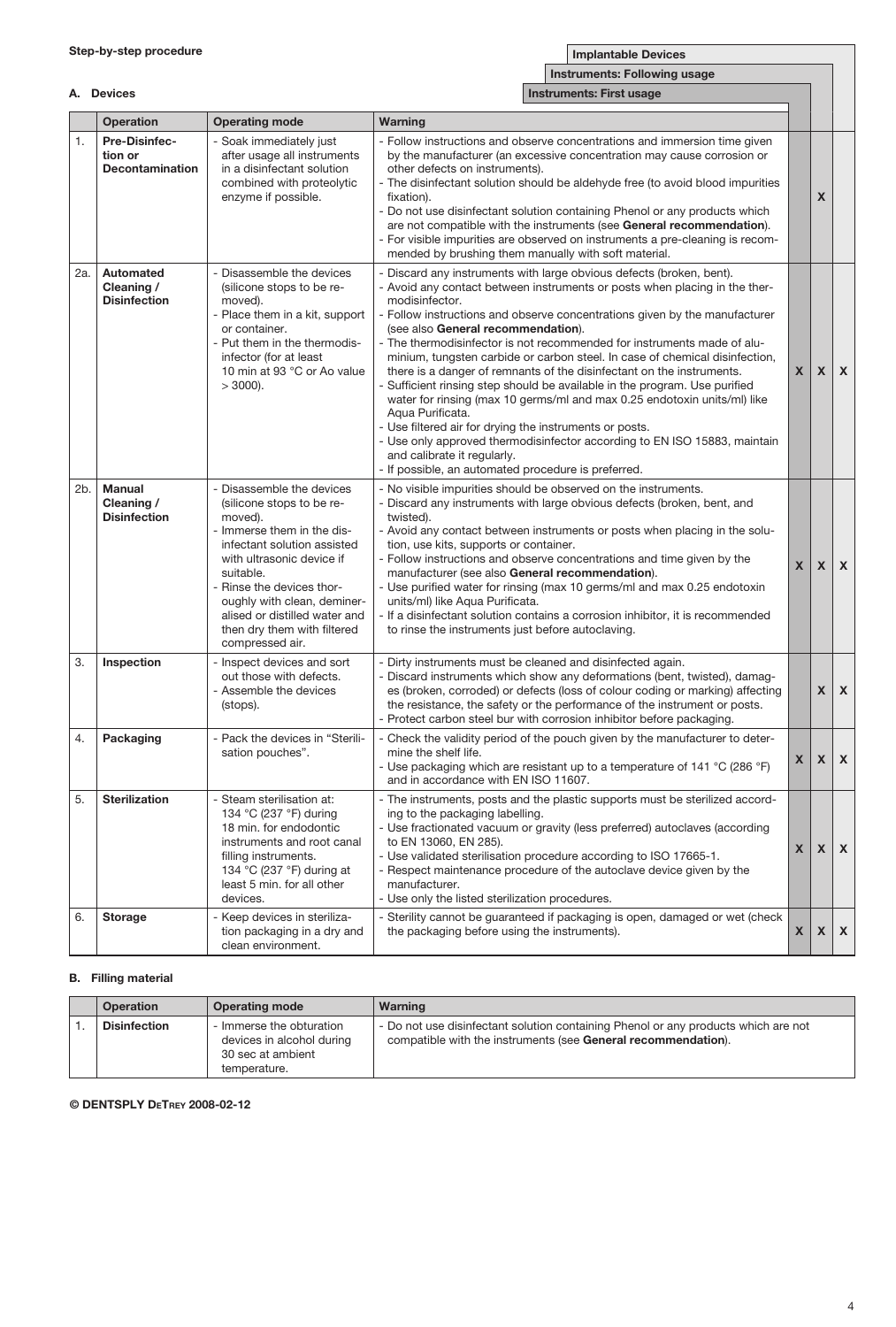<span id="page-4-0"></span>

## Endodontischer Glasfaserstift

Vorsicht: Nur für den zahnärztlichen Gebrauch.

- **Zusammensetzung**<br>• Quarzfasern 60 Vol. %
- Epoxidharz 40 Vol. %

#### Indikationen

Diese Instrumente dürfen nur von qualifizierten Personen in Zahnarztpraxen oder Kliniken verwendet werden.

#### **Anwendungsgebiet**

Endodontischer Glasfaserstift für den direkten adhäsiven Stift-Stumpf-Aufbau. Sollte nur noch sehr wenig verbleibende Zahnhartsubstanz vorhanden sein (< 4 mm), dient der X·Post™ zur Verankerung der koronalen Restauration.

#### Kontraindikationen

Nicht genügend Restdentin: Rund um die Stiftpräparation müssen noch mindestens 2 mm Zahnsubstanz vorhanden sein.

#### Warnhinweise

Keine bekannt.

#### Vorsichtsmaßnahmen

Der Stift muss vor dem Einführen in den Wurzelkanal mit Alkohol gereinigt werden.

Nach der Reinigung des Stiftes soll Hautkontakt vermieden werden. Der Stift sollte außerhalb des Mundes zugeschnitten werden. DENTSPLY empfiehlt die Verwendung eines Kofferdams.

#### Unerwünschte Wirkungen

Zur gegenwärtigen technischen Ausführung liegen uns bislang keine Berichte über unerwünschte Wirkungen vor.

#### Anwendung Schritt für Schritt

- 1. Wurzelkanalaufbereitung. Sicherstellen, dass genügend Platz für das Einbringen des Wurzelstifts vorhanden ist. Guttapercha-Reste aus dem Kanal entfernen.
- 2. Geeigneten X·Post Wurzelstift entsprechend der anatomischen Situation auswählen. Dabei eine Röntgenaufnahme und die Angaben in der nachfolgenden Tabelle zu Hilfe nehmen.

 Für die gewählte X·Post Stiftgröße die vorgesehenen Größen des Largo® Peeso Reamer und des EasyPost Präzisionsbohrers auswählen.

| X-Post™                         | Nr. 1 | Nr. 2 | Nr. 3 | Nr. 4 |
|---------------------------------|-------|-------|-------|-------|
| Farbkodierung                   | Gelb  | Rot   | Blau  | Grün  |
| Largo <sup>®</sup> Peeso Reamer | Nr. 1 | Nr. 1 | Nr. 2 | Nr. 2 |
| EasyPost Präzisionsbohrer       | Nr. 1 | Nr. 2 | Nr. 3 | Nr. 4 |
| Spitzendurchmesser (mm)         | 0.80  | 0.80  | 0.80  | 0.80  |
| Kopfdurchmesser (mm)            | 1.35  | 1,47  | 1.67  | 1,83  |

- 3. Höhe des Kronenaufbaus festlegen; diese sollte  $\frac{1}{3}$  der definitiven Stiftlänge betragen. Wurzelkanal-Füllungsmaterial mit dem ausgewählten Largo Peeso Reamer (Drehzahl: 800-1200 U/min) so tief wie nötig entfernen, um den Stift zu  $\frac{2}{3}$  seiner Länge einzuführen. Mindestens 4 mm Wurzelkanalfüllung sollten im Apikalbereich verbleiben. Bei gekrümmten Kanälen muss die Länge reduziert werden.
- 4. Den Kanal mit dem ausgewählten EasyPost Präzisionsbohrer (Drehzahl: 1000-1200 U/min) präparieren.
- 5. Passgenauigkeit des Stifts im Kanal prüfen.
- 6. Den Stift außerhalb des Mundes mit einer Diamantscheibe auf die passende Länge kürzen. Keinesfalls ein Quetschwerkzeug, wie z.B. eine Drahtschneidezange, benutzen, da die Stiftstruktur durch den dabei ausgeübten Druck zerstört werden kann.
- 7. Den Stift mit Alkohol reinigen.
- 8. Ein Ätzmittel (z.B. DENTSPLY DETREY® Conditioner 36) in den Kanal und auf das freiliegende Dentin applizieren und 15 Sekunden einwirken lassen.

 10 Sekunden spülen. Vorsichtig mit Papierspitzen trocknen, so dass die Oberfläche feucht bleibt.

- Jeden Kontakt zwischen Ätzmittel und Zahnfleisch vermeiden.
- 9. XP *Bond®* und SCA mischen. Applizieren Sie eine Schicht dieser Mischung mit einem Bürstchen (z.B. DENTSPLY DETREY® Applikator Tips) in den Wurzelkanal und warten Sie 20 Sekunden. Überschüsse mit Papierspitzen entfernen und
- 10. alle Oberflächen sanft mit dem Luftbläser trocknen. Schmelz- und Dentinoberflächen sollten einen gleichmäßigen Glanz aufweisen, falls nicht, wiederholen Sie die Applikation.
- 11. Tragen Sie eine Schicht der XP *Bond*-SCA-Mischung auf den Stift auf. Für 5 Sekunden sanft lufttrocknen.

Achtung: Wenn Calibra® oder core·X™ flow zur Befestigung verwendet werden, muss die Adhäsivmischung weder im Wurzelkanal noch auf dem Stift separat vor dem Setzen des X·Post lichtgehärtet werden.

Für die weitere Vorgehensweise beachten Sie bitte die illustrierte Gebrauchsanweisung oder die Gebrauchsanweisung für core·X flow.

#### Desinfektion, Reinigung und Sterilisation

Aus hygienischen Gründen und um Kreuzkontamination zu vermeiden, müssen sämtliche nicht als "steril" gekennzeichneten Instrumente vor jeder Verwendung gemäß ISO 17664 gereinigt, desinfiziert und sterilisiert werden, um eine Kontamination zu vermeiden. Dies betrifft sowohl die erste als auch alle weiteren Verwendungen.

#### Allgemeine Hinweise und Empfehlungen

- Als Einmal-Artikel gekennzeichnete Instrumente sind nicht zur Wiederverwendung geeignet.
- Für die Sterilität der einzelnen Produkte sowohl bei der ersten Verwendung, wie auch bei jedem weiteren Gebrauch, sowie für eine eventuelle Verwendung von beschädigten oder verunreinigten Instrumenten trägt der Anwender die Verantwortung.
- Zu Ihrer eigenen Sicherheit bitte eine persönliche Schutzausrüstung tragen (Schutzhandschuhe, Schutzbrille).
- Nur solche Desinfektionslösungen verwenden, deren Wirksamkeit offiziell geprüft wurde (DGHM-Listung, CE-Kennzeichnung, FDA-Zulassung).
- Wasserstoffperoxid-Lösung  $(H_2O_2)$  greift Hartmetall-, NiTi- und Handinstrumente sowie Kunststoffständer an.
- NiTi-Instrumente werden angegriffen, wenn man sie länger als 5 Minuten in über 5%iger NaOCl-Lösung einweicht.
- Aluminiuminstrumente werden von Natriumhydroxid-Lösungen mit Quecksilbersalzen angegriffen. Keine sauren (pH < 6) oder alkalischen (pH > 8) Lösungen verwenden.
- Nach 5 Zyklen kann die Kennzeichnungsqualität gemindert sein.

Für Rückfragen stehen wir Ihnen gerne zur Verfügung:

Hersteller ( $\blacksquare$ ): Vertrieb in der EU: **DENTSPLY Maillefer Common Service Common DENTSPLY DeTrey GmbH**<br>Maillefer Instruments De-Trey-Str. 1 **Maillefer Instruments** Chemin du Verger, 3 78467 Konstanz<br>1338 Ballaigues 7el. (0 75 31) 5 8 **SCHWEIZ** Tel.: +41 (0) 21 843 92 92

Tel. (0 75 31) 5 83-0

Der Wissenschaftliche Service der DENTSPLY DETREY GmbH steht Ihnen telefonisch unter 08000-735000 und über Email unter hotline@dentsply.de zur Verfügung.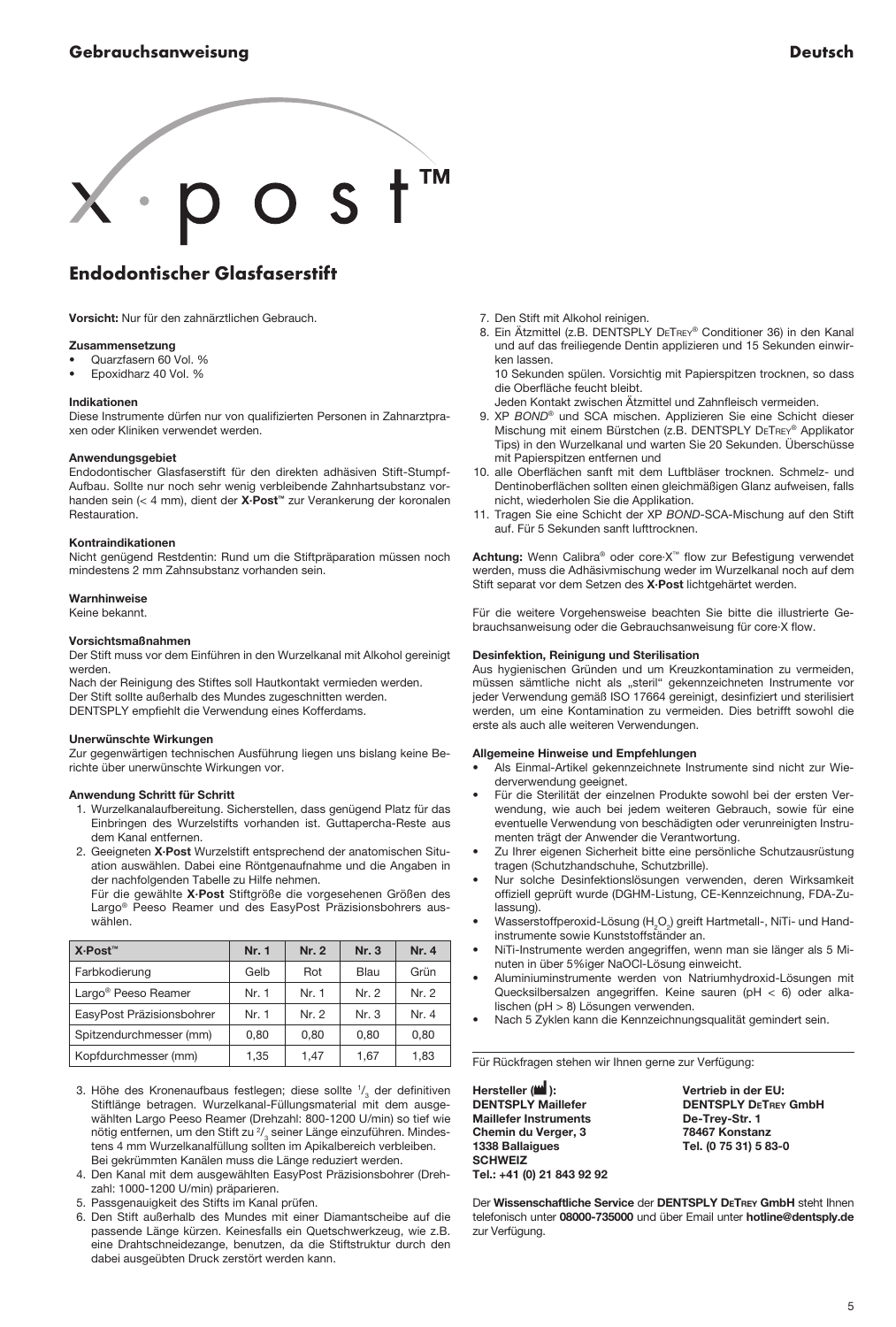|     | Instrumente: Weiterer Gebrauch                    |                                                                                                                                                                                                                                                                                                     |                                                                                                                                                                                                                                                                                                                                                                                                                                                                                                                                                                                                                                                                                                                                                                                                                                                                                                                                                                        |              |              |                           |
|-----|---------------------------------------------------|-----------------------------------------------------------------------------------------------------------------------------------------------------------------------------------------------------------------------------------------------------------------------------------------------------|------------------------------------------------------------------------------------------------------------------------------------------------------------------------------------------------------------------------------------------------------------------------------------------------------------------------------------------------------------------------------------------------------------------------------------------------------------------------------------------------------------------------------------------------------------------------------------------------------------------------------------------------------------------------------------------------------------------------------------------------------------------------------------------------------------------------------------------------------------------------------------------------------------------------------------------------------------------------|--------------|--------------|---------------------------|
|     | A. Instrumente                                    |                                                                                                                                                                                                                                                                                                     | Instrumente: Erstgebrauch                                                                                                                                                                                                                                                                                                                                                                                                                                                                                                                                                                                                                                                                                                                                                                                                                                                                                                                                              |              |              |                           |
|     | Vorgang                                           | Verfahren                                                                                                                                                                                                                                                                                           | Warnhinweise                                                                                                                                                                                                                                                                                                                                                                                                                                                                                                                                                                                                                                                                                                                                                                                                                                                                                                                                                           |              |              |                           |
| 1.  | Vordesinfektion<br>oder<br><b>Dekontamination</b> | - Alle Instrumente unmit-<br>telbar nach Gebrauch in<br>einer Desinfektionslösung,<br>wenn möglich mit proteo-<br>lytischem Enzym, einwei-<br>chen.                                                                                                                                                 | - Anleitungen des Herstellers sowie Angaben zu Konzentrationen und Ein-<br>wirkzeiten beachten (zu hohe Konzentrationen können bei den Instrumen-<br>ten zu Korrosion oder anderen Defekten führen).<br>- Die Desinfektionslösung sollte aldehydfrei sein (um eine Fixierung von Blut-<br>verun-reinigungen zu vermeiden).<br>- Keine Desinfektionslösungen verwenden, die Phenol oder sonstige mit den<br>Instrumenten inkompatible Substanzen enthalten (siehe Allgemeine Hin-<br>weise und Empfehlungen).<br>Wenn an den Instrumenten sichtbare Verunreinigungen anhaften, sollten<br>diese noch vor der Desinfektion von Hand mit einer weichen Bürste entfernt<br>werden.                                                                                                                                                                                                                                                                                         |              | $\mathbf x$  |                           |
| 2а. | Automatische<br>Reinigung/<br><b>Desinfektion</b> | - Instrumente auseinander<br>nehmen (Silikonstopper<br>entfernen).<br>In einen Kit, Ständer oder<br>Behälter geben.<br>In den Thermodesinfektor<br>stellen (mindestens 10 Min.<br>bei 93 °C) oder Werte<br>>3000                                                                                    | - Instrumente mit größeren, deutlich sichtbaren Defekten (gebrochen, verbo-<br>gen) verwerfen.<br>- Jeden Kontakt zwischen den Instrumenten im Thermodesinfektor vermei-<br>den.<br>Anleitungen und Konzentrationsangaben des Herstellers beachten (siehe<br>auch Allgemeine Hinweise und Empfehlungen).<br>Instrumente aus Aluminium, Hartmetall oder Kohlenstoffstahl sollten nicht<br>im Thermodesinfektor behandelt werden. Bei chemischer Desinfektion be-<br>steht die Gefahr von Rückständen auf den Instrumenten.<br>- Das Programm sollte über ausreichende Reinigungsschritte verfügen.<br>- Mit gereinigtem Wasser (max. 10 Keime/ml, max. 0,25 Endotoxin-Einheiten/<br>ml), z.B. Aqua purificata, nachspülen.<br>- Instrumente oder Stifte mit gefilterter Luft trocknen.<br>- Nur einen der ISO-Norm 15883 entsprechenden Thermodesinfektor ver-<br>wenden und diesen regelmäßig warten.<br>- Wenn vorhanden, wird ein automatisches Verfahren bevorzugt. | $\mathbf{x}$ | $\mathsf{x}$ | $\mathbf{x}$              |
| 2b. | Manuelle<br>Reinigung/<br><b>Desinfektion</b>     | - Instrumente auseinander<br>nehmen (Silikonstopper<br>entfernen).<br>In Desinfektionslösung, falls<br>angebracht mit Ultraschall,<br>einlegen.<br>Instrumente gründlich mit<br>sauberem, vollentsalztem<br>oder destilliertem Wasser<br>nachspülen und dann mit<br>gefilterter Druckluft trocknen. | - Die Instrumente sollten keine sichtbaren Verunreinigungen zeigen.<br>- Instrumente mit größeren, deutlich sichtbaren Defekten (gebrochen, verbo-<br>gen, verzogen) verwerfen.<br>Jeden Kontakt zwischen den Instrumenten im Thermodesinfektor vermei-<br>den: Kits. Ständer oder Behälter verwenden.<br>Anleitungen sowie Konzentrations- und Zeitangaben des Herstellers beach-<br>ten (siehe auch Allgemeine Hinweise und Empfehlungen).<br>Mit gereinigtem Wasser (max. 10 Keime/ml, max. 0,25 Endotoxin-Einheiten/<br>ml), z.B. Aqua purificata, nachspülen.<br>Wenn die Desinfektionslösung einen Korrosionsinhibitor enthält, ist es rat-<br>sam, die Instrumente direkt vor dem Autoklavieren zu spülen.                                                                                                                                                                                                                                                      | $\mathsf{x}$ | $\mathsf{x}$ | $\pmb{\chi}$              |
| 3.  | Kontrolle                                         | Instrumente kontrollieren.<br>fehlerhafte aussortieren.<br>Instrumente dann wieder<br>zusammensetzen (Stopper).                                                                                                                                                                                     | - Noch verschmutzte Instrumente müssen erneut gereinigt und desinfiziert<br>werden.<br>- Instrumente oder Stifte mit Verformungen (verbogen, verzogen), Schäden<br>(gebrochen, korrodiert) oder sonstigen Fehlern (Verlust der Farbcodierung<br>oder Kennzeichnung), die ihre Widerstandsfähigkeit, Sicherheit oder Leis-<br>tung beeinträchtigen können, verwerfen.<br>Instrumente aus Kohlenstoffstahl vor der Verpackung mit einem Korrosi-<br>ons-inhibitor schützen.                                                                                                                                                                                                                                                                                                                                                                                                                                                                                              |              | X            | $\mathbf{x}$              |
| 4.  | Verpackung                                        | - Instrumente in geeignete<br>Sterilisationshüllen geben.                                                                                                                                                                                                                                           | Das vom Hersteller angegebene Haltbarkeitsdatum der Hüllen kontrollieren,<br>um sicherzugehen, dass sie noch verwendbar sind.<br>Die verwendeten Hüllen sollten Temperaturen von bis zu 141 °C standhal-<br>ten und der ISO-Norm 11607 entsprechen.                                                                                                                                                                                                                                                                                                                                                                                                                                                                                                                                                                                                                                                                                                                    | $\mathsf{x}$ | X            | $\pmb{\mathsf{x}}$        |
| 5.  | <b>Sterilisation</b>                              | Dampfsterilisation:<br>18 Min. bei 134 °C (Instru-<br>mente zur Aufbereitung/<br>Füllung von Wurzelkanälen).<br>Mindestens 5 Min. bei<br>134 °C (alle anderen Ins-<br>trumente).                                                                                                                    | Instrumente und Kunststoffständer müssen gemäß den Angaben auf dem<br>Verpackungsetikett sterilisiert werden.<br>- Autoklaven mit fraktioniertem Vorvakuum- oder mit Gravitations-Verfahren<br>benutzen (entsprechend EN 13060, EN 285).<br>- Gemäß ISO 17665-1 validiertes Sterilisationsverfahren verwenden.<br>- Angaben des Herstellers zur Wartung des Autoklavs beachten.<br>- Ausschließliche Anwendung des angegebenen Sterilisationsverfahrens.                                                                                                                                                                                                                                                                                                                                                                                                                                                                                                               | $\mathsf{x}$ | $\mathsf{x}$ | $\boldsymbol{\mathsf{x}}$ |
| 6.  | Lagerung                                          | - Instrumente in ihren Sterili-<br>sationshüllen in einer tro-<br>ckenen und sauberen Um-<br>gebung aufbewahren.                                                                                                                                                                                    | - Die Sterilität der Instrumente ist nicht gewährleistet, wenn die Verpackung<br>geöffnet, beschädigt oder feucht ist (Hüllen vor Gebrauch der Instrumente<br>kontrollieren).                                                                                                                                                                                                                                                                                                                                                                                                                                                                                                                                                                                                                                                                                                                                                                                          | X            | $\mathsf{x}$ | $\pmb{\chi}$              |

#### B. Füllungsmaterialien

| Vorgang             | Verfahren                                                                       | Warnhinweise                                                                                                                                                             |
|---------------------|---------------------------------------------------------------------------------|--------------------------------------------------------------------------------------------------------------------------------------------------------------------------|
| <b>Desinfektion</b> | - Obturationsmaterial 30 Sek.  <br>bei Raumtemperatur in<br>Alkohol eintauchen. | - Keine Desinfektionslösungen verwenden, die Phenol oder sonstige mit den Materialien<br>inkompatible Substanzen enthalten (siehe Allgemeine Hinweise und Empfehlungen). |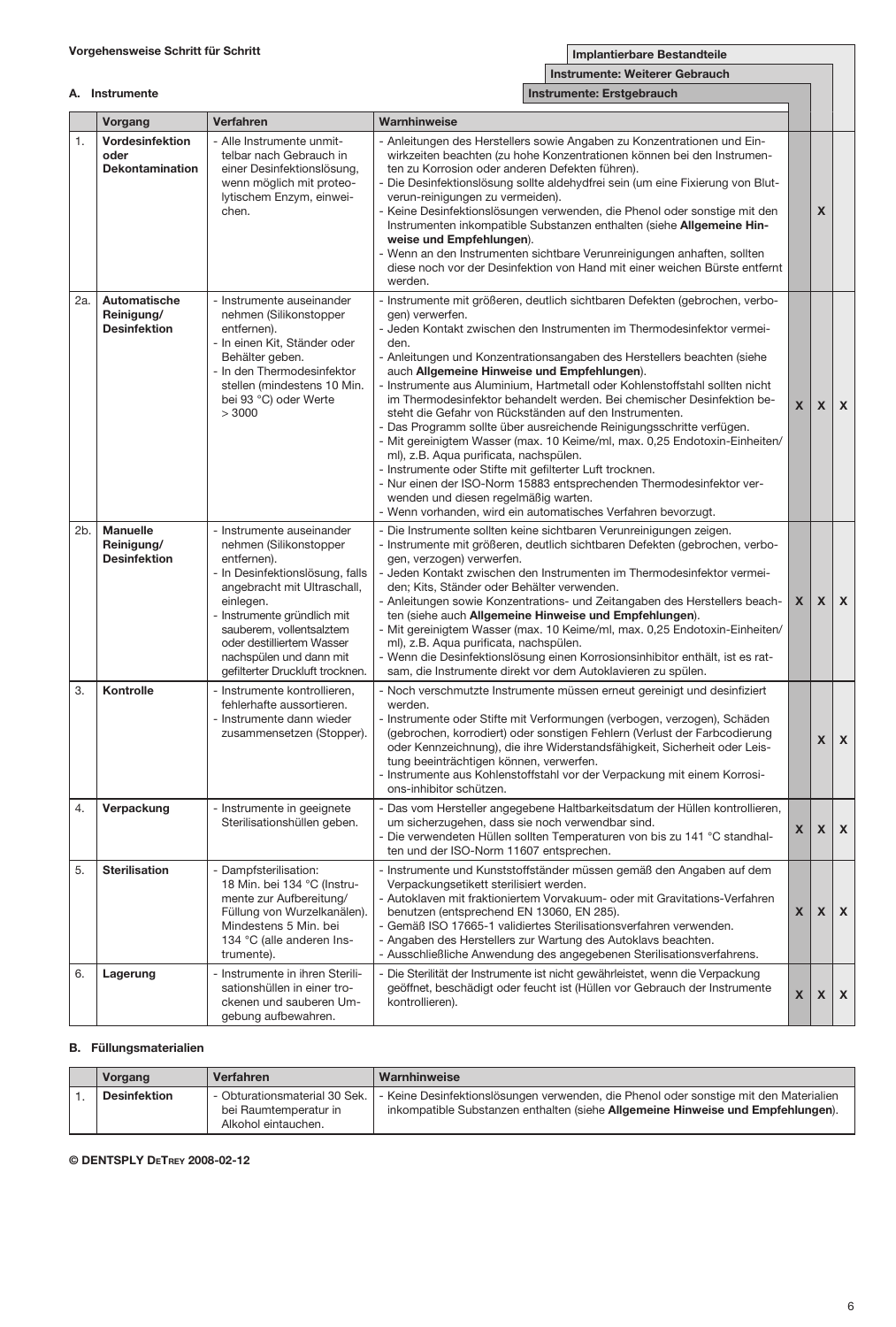<span id="page-6-0"></span>

## Tenon endodontique fibré

Attencion: Réservé à l'usage dentaire.

#### Composition

- Fibres de quartz (60 % du volume)
- Résine époxy (40 % du volume)

#### Indications

Ces instruments devront être utilisés uniquement en milieu clinique/hospitalier, et leur utilisateur (trice) présenter la qualification professionnelle requise pour leur utilisation.

#### Applications

Tenon endodontique fibré pour la reconstitution corono-radiculaire adhésive en technique directe. X·Post™ peut être utilisé pour assurer la rétention de la reconstitution coronaire en cas de structure dentaire résiduelle insuffisante (< 4 mm).

#### Contre-indications

Dentine résiduelle insuffisante. Il faut au moins 2 mm de substance dentaire autour de la préparation.

#### Mises en garde

Aucune à ce jour.

#### Précautions à prendre

Nettoyer le tenon à l'alcool avant de l'insérer dans le canal. Eviter de le toucher avec les doigts après l'avoir nettoyé. Il devra être raccourci hors bouche. DENTSPLY préconise le recours à la digue.

#### Réactions indésirables

Au stade technologique actuel, aucun effet secondaire ne nous a été signalé à ce jour.

#### Protocole clinique

- 1. Préparer le canal en faisant en sorte qu'il y ait suffisamment de place pour le tenon et en retirant bien la gutta-percha résiduelle.
- 2. En vous basant sur la radiographie et les indications ci-dessous, sélectionnez X·Post dont la taille est la mieux adaptée à l'anatomie de la dent à traiter.

 Sélectionnez ensuite un foret de préparation « Largo® Peeso Reamer » et un foret de finition « EasyPost Precision Drill » adaptés à la taille de X·Post choisi.

| X⋅Post <sup>™</sup>             | <b>No. 1</b> | No. 2 | No.3  | <b>No. 4</b> |
|---------------------------------|--------------|-------|-------|--------------|
| Code couleur                    | Jaune        | Rouge | Bleu  | Vert         |
| Largo <sup>®</sup> Peeso Reamer | No. 1        | No. 1 | No. 2 | No. 2        |
| EasyPost Precision Drill        | No. 1        | No. 2 | No. 3 | No. 4        |
| Diamètre pointe (mm)            | 0.80         | 0.80  | 0.80  | 0.80         |
| Diamètre tête (mm)              | 1.35         | 1,47  | 1.67  | 1,83         |

- 3. Définir la hauteur de la future reconstitution coronaire, laquelle représentera 1/<sub>3</sub> de la longueur finale du tenon. Extraire ensuite le matériau d'obturation canalaire avec le foret de préparation « Largo Peeso Reamer » sélectionné (vitesse de rotation : 800-1200 tr/min.) en allant suffisamment profond pour que le tenon puisse être inséré jusqu'aux  $^{2}/_{3}$  de sa longueur. Il est recommandé de laisser dans la zone apicale au moins 4 mm de matériau d'obturation.
- Dans le cas de canaux incurvés, diminuer la longueur du tenon.
- 4. Forer le canal avec le foret de finition « EasyPost Precision Drill » sélectionné (vitesse de rotation: 1000-1200 tr/min.).
- 5. Vérifier que le tenon se positionne correctement à l'intérieur du canal.
- 6. Couper hors bouche le tenon à la bonne longueur en utilisant pour cela un disque diamanté (pas de pince car la pression exercée par celle-ci risquerait d'endommager la structure du tenon).
- 7. Nettoyer le tenon à l'alcool.
- 8. Appliquer du gel de mordançage (par exemple du DENTSPLY DeTrey® Conditioner 36) à l'intérieur du canal ainsi que sur la dentine exposée. Laisser agir 15 secondes. Rincer pendant 10 secondes. Sécher délicatement avec des pointes
- papier en prenant soin de ne pas éliminer l'humidité de surface. Faire en sorte que le gel de mordançage ne touche pas la gencive.
- 9. Mélanger XP *Bond®* et l'activateur SCA. A l'aide d'une brossette (par exemple les Applicateurs Tips Dentsply DeTrey®), appliquer une couche de ce mélange dans le canal et laisser agir pendant 20 secondes. Retirer les excès avec des pointes papier.
- 10. Sécher doucement toutes les surfaces à l'air. Les surfaces dentinaires et amélaires doivent alors présenter un aspect brilliant et uniforme. Répéter l'application dans le cas contraire.
- 11. Appliquer sur le tenon une seule couche du mélange adhésif XP *Bond* et activateur. Sécher doucement pendant 5 secondes.

Note : Lors d'une utilisation avec Calibra® ou bien core·X™ flow, il n'est pas nécessaire de photopolymériser le mélange adhésif (que ce soit dans le canal ou sur le tenon) avant de placer X·Post.

Merci de consulter le guide d'application illustré et/ou le mode d'emploi de core·X flow pour la suite de la procédure de traitement.

#### Désinfection, Nettoyage et Stérilisation

Protocole de stérilisation pour l'instrumentation dentaire et les systèmes radiculaires implantables.

Pour des raisons d'hygiène et de sécurité sanitaire (conformément à ISO 17664), nettoyer, désinfecter et stériliser les instruments, afin d'éviter tout risque de contamination, avant toute utilisation. Exception : Première utilisation d'instruments vendus stériles.

#### Recommandations générales

- Ne pas réutiliser les instruments marqués «à usage unique».
- La stérilisation du produit avant première utilisation et réutilisation est de la responsabilité de l'utilisateur. De même, pour le cas où ce dernier utiliserait des instruments sales et/ou abîmés, il en assumera là aussi l'entière responsabilité.
- Pour votre propre sécurité, veuillez porter les équipements de protection individuelle requis (gants, protection oculaire).
- Utilisez uniquement des solutions désinfectantes d'efficacité éprouvée (solutions figurant sur la liste DGHM, marquage CE, agrément FDA).
- Le peroxyde d'hydrogène  $(H_2O_2)$  dégrade les fraises au carbure de tungstène, les supports en plastique, les instruments à main et les instruments Ni-Ti.
- Ne pas laisser les instruments Ni-Ti plus de 5 minutes dans une solution de NaOCl à plus de 5 %.
- Les solutions à base de soude caustique ou de sel de mercure dégradent les instruments en aluminium. Ne pas non plus utiliser de solutions acides (pH < 6) ou alcalines (pH > 8).
- Après 5 cycles, il se peut que le marquage commence à se dégrader.

Pour plus de renseignements, veuillez contacter:

Fabricant ( $\blacksquare$ ): Distributeur C.E.: **DENTSPLY Maillefer Common CONTSPLY DeTREY GmbH**<br>Maillefer Instruments **De-Trey-Str. 1 Maillefer Instruments** Chemin du Verger, 3 78467 Konstanz 1338 Ballaigues SUISSE Tel.: +49-(0)75 31-5 83-0 Tel.: +41 (0) 21 843 92 92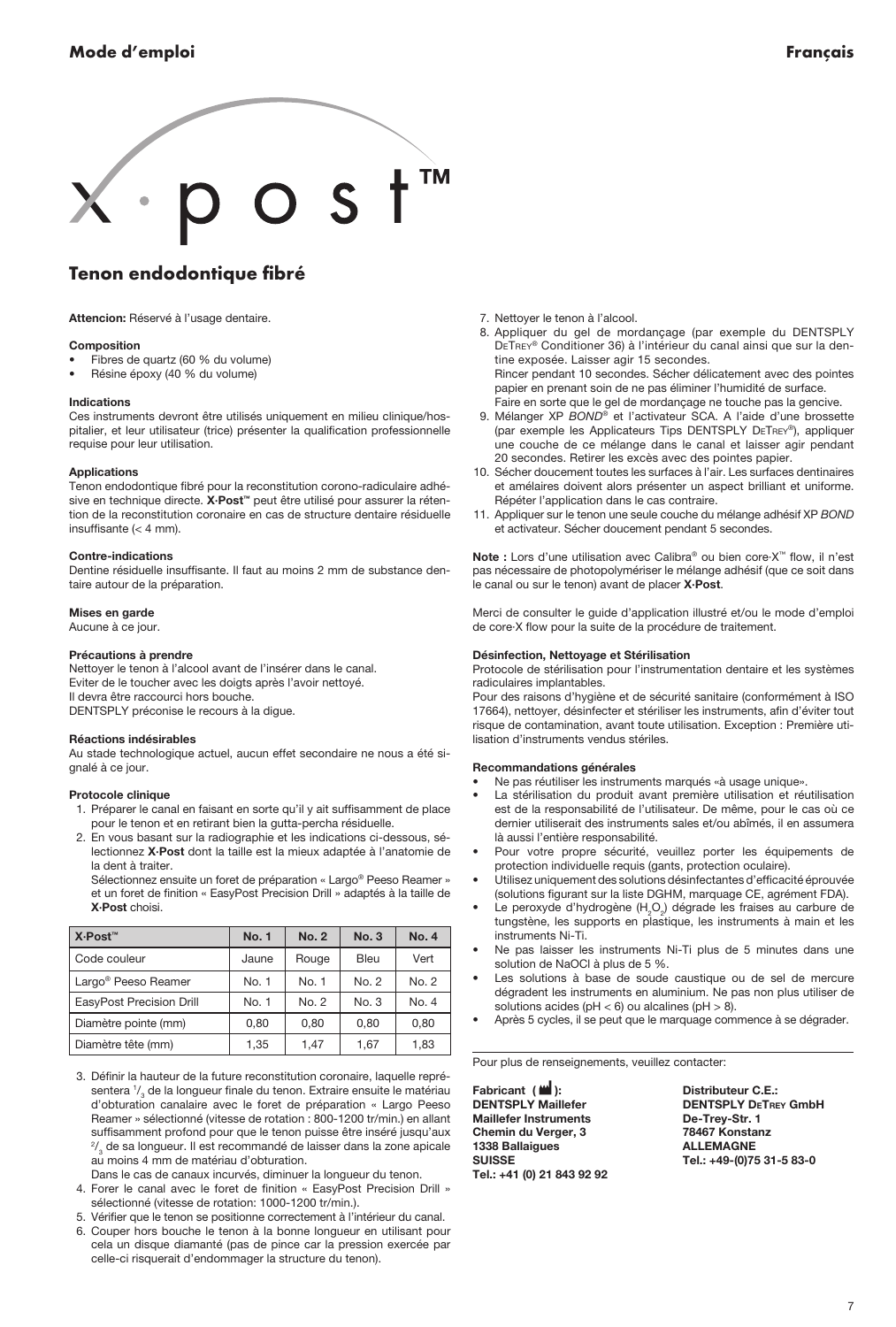Systèmes implantables

|     |                                                 |                                                                                                                                                                                                                                                                                                                                         | <b>Instruments: Utilisations suivantes</b>                                                                                                                                                                                                                                                                                                                                                                                                                                                                                                                                                                                                                                                                                                                                                                                                                                                                                                                                                                                                                                                                                                                                                   |              |                  |                           |
|-----|-------------------------------------------------|-----------------------------------------------------------------------------------------------------------------------------------------------------------------------------------------------------------------------------------------------------------------------------------------------------------------------------------------|----------------------------------------------------------------------------------------------------------------------------------------------------------------------------------------------------------------------------------------------------------------------------------------------------------------------------------------------------------------------------------------------------------------------------------------------------------------------------------------------------------------------------------------------------------------------------------------------------------------------------------------------------------------------------------------------------------------------------------------------------------------------------------------------------------------------------------------------------------------------------------------------------------------------------------------------------------------------------------------------------------------------------------------------------------------------------------------------------------------------------------------------------------------------------------------------|--------------|------------------|---------------------------|
|     | A. Systèmes                                     |                                                                                                                                                                                                                                                                                                                                         | Instruments : Première utilisation                                                                                                                                                                                                                                                                                                                                                                                                                                                                                                                                                                                                                                                                                                                                                                                                                                                                                                                                                                                                                                                                                                                                                           |              |                  |                           |
|     | Étape                                           | Mode opératoire                                                                                                                                                                                                                                                                                                                         | Mise en garde                                                                                                                                                                                                                                                                                                                                                                                                                                                                                                                                                                                                                                                                                                                                                                                                                                                                                                                                                                                                                                                                                                                                                                                |              |                  |                           |
| 1.  | Prédésinfection<br>$\Omega$<br>décontamination  | - Après utilisation, plonger<br>aussitôt tous les instru-<br>ments dans une solution<br>désinfectante, en y asso-<br>ciant si possible un enzyme<br>protéolytique.                                                                                                                                                                      | Bien suivre les temps de trempage indiqués par le fabricant car une concen-<br>tration trop élevée par exemple peut provoquer, entre autres, la corrosion des<br>instruments.<br>- La solution désinfectante devra être sans aldéhyde. Cela, afin d'éviter la<br>fixation de résidus sanguins.<br>- Ne pas utiliser de solution désinfectante à base de phénol ou contenant des<br>substances non compatibles avec les instruments (voir Recommandations<br>générales).<br>- Si vous voyez des salissures sur l'instrument, commencez par le nettoyer<br>avec une lingette.                                                                                                                                                                                                                                                                                                                                                                                                                                                                                                                                                                                                                  |              | $\boldsymbol{x}$ |                           |
| 2a. | Nettoyage et<br>décontamination<br>automatiques | Démonter les dispositifs<br>(retirer les stops silicone).<br>Les placer dans un kit, un<br>conteneur ou sur un sup-<br>port adéquat.<br>Les introduire dans un ther-<br>modésinfecteur (puis les y<br>laisser pendant au moins<br>10 min. à 93 °C ou Ao<br>$>$ 3000).                                                                   | Débarrassez-vous des instruments présentant des défauts (instruments<br>cassés ou pliés par exemple).<br>Placez les instruments/les tenons à l'intérieur du thermodésinfecteur en<br>faisant en sorte qu'ils ne se touchent pas.<br>Bien suivre les instructions, bien respecter les concentrations indiquées par<br>le fabricant (voir aussi Recommandations générales).<br>- L'usage du thermodésinfecteur pour les instruments en aluminium, en<br>carbure de tungstène ou en acier carbone est déconseillé ! La décontami-<br>nation chimique présente le risque qu'il reste des résidus de désinfectant<br>sur les instruments.<br>- Le programme devra comporter une étape de rinçage suffisant, lequel de-<br>vra être effectué avec une eau purifiée (valeurs maxi à ne pas dépasser :<br>10 germes/ml et 0,25 unités d'endotoxines/ml) Aqua Purificata, par exemple.<br>Sécher les instruments/les tenons avec un air comprimé préalablement<br>filtré.<br>- Utiliser impérativement un thermodésinfecteur certifié conforme à EN ISO<br>15883, et faire régulièrement l'entretien et l'étalonnage de cet appareil.<br>- Si possible, optez de préférence pour le mode automatique. | $\mathbf{x}$ | <b>X</b>         | $\mathbf{x}$              |
| 2b. | Nettoyage et<br>décontamination<br>manuels      | - Démonter les dispositifs<br>(retirer les stops silicone).<br>- Les tremper dans une<br>solution désinfectante et,<br>si approprié, utiliser les<br>ultrasons.<br>Bien rincer les dispositifs<br>avec une eau propre (eau<br>déminéralisée/distillée) puis<br>les sécher à l'air comprimé<br>(air comprimé préalable-<br>ment filtré). | - Vous ne devriez plus voir aucune salissure sur les instruments.<br>- Débarrassez-vous des instruments présentant des défauts (instruments<br>cassés, plies ou tordus par exemple).<br>- Placer les instruments/les tenons dans la solution désinfectante en faisant<br>en sorte qu'ils ne touchent pas. Utiliser un kit, un support ou un conteneur<br>adéquat.<br>- Bien suivre les instructions, bien respecter les concentrations indiquées par<br>le fabricant (voir aussi : Recommandations générales).<br>Utiliser pour le rincage une eau purifiée (valeurs maxi à ne pas dépasser :<br>10 germes/ml et 0,25 d'unités d'endotoxines/ml), par exemple de l'Aqua<br>Purificata.<br>- Si la solution désinfectante contient un agent anticorrosion, il est recom-<br>mandé de bien rincer les instruments avant de les mettre dans l'autoclave.                                                                                                                                                                                                                                                                                                                                        | X            | $\mathsf{x}$     | $\pmb{\chi}$              |
| 3.  | Inspection                                      | Contrôler l'état des instru-<br>ments et se débarrasser<br>de ceux qui présentent des<br>défauts.<br>Réassembler les instru-<br>ments (monter les stops).                                                                                                                                                                               | Si des instruments sont encore sales, les renettoyer et les restériliser.<br>- Débarrassez-vous des instruments présentant des déformations (instru-<br>ments pliés ou tordus) ou abîmés (cassés, attaqués par la corrosion) ou<br>présentant d'autres défauts (comme par exemple la disparition du code<br>couleur, du marquage) pouvant avoir des conséquences sur la résistance,<br>la fiabilité et/ou les performances du produit<br>- Avant d'emballer une fraise en acier carbone, la protéger de la corrosion<br>avec un agent anticorrosion.                                                                                                                                                                                                                                                                                                                                                                                                                                                                                                                                                                                                                                         |              | X                | X                         |
| 4.  | Emballage                                       | - Placer les instruments dans<br>des « sachets de stérilisa-<br>tion ».                                                                                                                                                                                                                                                                 | Bien regarder la date limite de validité du sachet indiquée par le fabricant.<br>Utiliser un emballage pouvant supporter des températures jusqu'à 141 °C<br>et qui soit conforme à EN ISO 11607.                                                                                                                                                                                                                                                                                                                                                                                                                                                                                                                                                                                                                                                                                                                                                                                                                                                                                                                                                                                             | $\mathsf{x}$ | $\mathbf x$      | $\pmb{\mathsf{x}}$        |
| 5.  | <b>Stérilisation</b>                            | - Stérilisation à la vapeur à<br>134 °C pendant 18 min.<br>pour les instruments d'en-<br>dodontie et d'obturation<br>canalaire.<br>Et à 134 °C pendant au<br>moins 5 min. pour tous les<br>autres types d'ustensiles.                                                                                                                   | - Stériliser les instruments, les tenons et les supports en plastique en suivant<br>bien les instructions qui figurent sur l'emballage.<br>Utiliser de préférence un autoclave « à vide fractionné » plutôt qu'un auto-<br>clave « à gravité ». L'autoclave devra être conforme aux normes EN 13060,<br>EN 285.<br>- Utiliser un protocole de stérilisation conforme à ISO 17665-1.<br>- Effectuer l'entretien et la maintenance de l'autoclave en suivant bien les<br>instructions du fabricant.<br>Ne pas utiliser d'autres protocoles de stérilisation que ceux indiqués.                                                                                                                                                                                                                                                                                                                                                                                                                                                                                                                                                                                                                 | X            | $\mathsf{x}$     | $\boldsymbol{\mathsf{x}}$ |
| 6.  | Stockage                                        | - Placer les sachets de stérili-<br>sation (avec les instruments<br>à l'intérieur) dans un endroit<br>sec et propre.                                                                                                                                                                                                                    | Si l'emballage a été ouvert, endommagé ou mouillé, l'état stérile des<br>instruments se trouvant à l'intérieur n'est pas garanti. Par conséquent, tou-<br>jours bien vérifier l'état de l'emballage avant d'utiliser les instruments qu'il<br>contient.                                                                                                                                                                                                                                                                                                                                                                                                                                                                                                                                                                                                                                                                                                                                                                                                                                                                                                                                      | X            | $\mathsf{x}$     | X                         |

#### B. Instrumentation d'obturation

| Etape               | Mode opératoire                                                                                                                    | Mise en garde                                                                                                                                                        |
|---------------------|------------------------------------------------------------------------------------------------------------------------------------|----------------------------------------------------------------------------------------------------------------------------------------------------------------------|
| <b>Désinfection</b> | - Tremper l'instrumentation<br>d'obturation dans de l'alcool<br>à température ambiante et<br>I'y laisser pendant 30 secon-<br>des. | - Ne pas utiliser de solution désinfectante à base de phénol ou contenant des substances<br>non compatibles avec l'instrumentation (voir Recommandations générales). |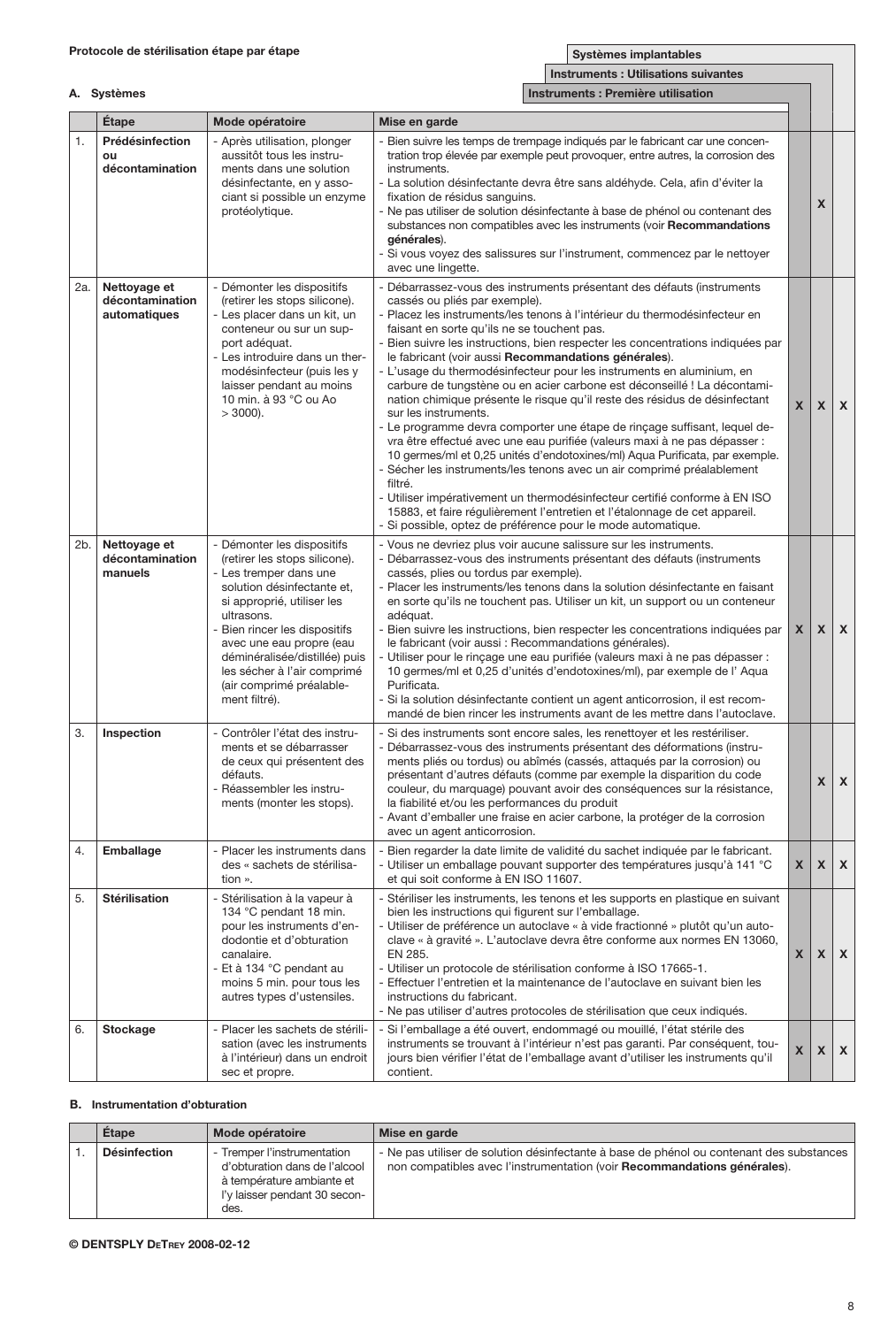# <span id="page-8-0"></span> $\overline{\phantom{a}}$  s tm

## Perno endodontico in fibra

Attenzione: Esclusivamente per uso odontoiatrico.

#### Composizione

- Fibre di quarzo 60 % in volume
- Resina epossidica 40 % in volume

#### Indicazioni per l'uso

Questi strumenti devono essere utilizzati solo in uno studio odontoiatrico o in ambito ospedaliero da personale qualificato.

#### Campo di applicazione

Perno endodontico in fibra per la ricostruzione adesiva diretta del moncone. Nel caso di insufficiente sostanza dentale residua (< 4 mm), X·Post™ deve essere utilizzato come supporto al restauro coronale.

#### Controindicazioni

Dentina residua insufficiente: Sono richiesti almeno 2 mm di spessore dentinale durante la preparazione.

#### Avvertenze

Nessuna nota.

#### Precauzioni

Il perno deve essere pulito con alcool prima dell'inserimento nel canale. Dopo la pulizia, evitare di toccare i perni con le dita.

Il perno deve essere accorciato al di fuori del cavo orale.

La DENTSPLY raccomanda l'uso della diga di gomma.

#### Reazioni indesiderate

Allo stato attuale, finora non sono state registrate reazioni indesiderate.

#### Istruzioni Step-by-step

- 1. Preparazione del canale radicolare. Assicurarsi che ci sia spazio sufficiente per collocare il perno. Rimuovere la guttaperca residua al di fuori del canale radicolare.
- 2. Scegliere la misura corretta di X-Post, secondo l'anatomia del dente utilizzando la radiografia e le informazioni fornite di seguito. Scegliere il Largo® Peeso Reamer e la fresa di precisione EasyPost corrispondente alla misura scelta di X·Post.

| X∙Post <sup>™</sup>             | <b>No. 1</b> | No. 2 | No.3  | <b>No. 4</b> |
|---------------------------------|--------------|-------|-------|--------------|
| Codice Colore                   | Giallo       | Rosso | Blu   | Verde        |
| Largo <sup>®</sup> Peeso Reamer | No. 1        | No. 1 | No. 2 | No. 2        |
| Fresa di precisione EasyPost    | No. 1        | No. 2 | No. 3 | No. 4        |
| Diametro della punta (mm)       | 0.80         | 0.80  | 0.80  | 0.80         |
| Diametro della testina (mm)     | 1.35         | 1,47  | 1.67  | 1,83         |

 3. Determinare la lunghezza dell'allestimento coronale che inciderà per un 1/<sub>3</sub> sulla lunghezza finale del perno. Rimuovere l'otturazione del canale radicolare con il Largo Peeso Reamer scelto (velocità di rotazione 800-1200 rpm) fino alla profondità necessaria per inserire il perno per <sup>2</sup>/<sub>3</sub> della sua lunghezza.

 Nella regione apicale dovrebbero rimanere almeno 4 mm di otturazione canalare In caso di canali curvi, questa lunghezza può essere ridotta.

- 4. Preparare il canale con la fresa di precisione EasyPost (velocità di rotazione 1000-1200 rpm).
- 5. Verificare che il perno sia alloggiato adeguatamente nel canale radicolare.
- 6. Regolare il perno nella sua lunghezza finale con un disco diamantato al di fuori del cavo orale. Non usare strumenti come forbici o tronchesini, poiché la pressione può danneggiare la struttura del perno.
- 7. Pulire il perno con alcool.
- 8. Applicare il mordenzante nel canale e sulla dentina esposta per 15 secondi (ad esempio DENTSPLY DETREY® Conditioner 36).

 Risciacquare per 10 sec. Asciugare delicatamente con punte di carta, ma lasciare la superficie umida.

- Non porre l'adesivo a contatto con la parte gengivale.
- 9. Mix XP *Bond®* and SCA. Applicare uno strato del materiale miscelato con un brush (p.e. DENTSPLY DETREY® Applicator Tips) all'interno del canale e lasciare agire per 20 secondi. Rimuovere gli eccessi utilizzando delle punte di carta e
- 10. asciugare delicatamente con un getto d'aria tutte le superfici. Le superfici di smalto e dentina dovranno apparire uniformemente lucide, se così non fosse, ripetere le fasi sopra descritte.
- 11. Applicare un singolo strato di XP *Bond* e SCA (Self Cure Activator) miscelati sulla superficie del perno. Asciugare delicatamente con un getto d'aria per 5 secondi.

Nota: Quando utilizzato per i cementi duali Calibra® o core·X™ flow, l'adesivo così miscelato non necessita di essere fotopolimerizzato prima del posizionamento di X·Post, né all'interno del canale, né sul perno.

Per ulteriori procedure e trattamenti si consiglia di consultare la guida tecnica illustrata e/o le Istruzioni d'uso per core·X flow.

#### Disinfezione, Pulizia e Sterilizzazione

Per motivi d'igiene e per precauzione contro le contaminazioni crociate, tutti gli strumenti non marcati "sterili" devono essere puliti, disinfettati e sterilizzati prima di ogni utilizzo al fine di prevenire qualunque contaminazione in accordo con la norma ISO 17664. Questo riguarda sia il primo utilizzo che quelli successivi.

#### Raccomandazioni generali

• Gli strumenti monouso non devono essere riutilizzati.

- L'operatore è responsabile della sterilità del prodotto per il primo e per i successivi utilizzi dello stesso, così come dell'uso di strumenti sporchi o danneggiati.
- Per la sicurezza personale, indossare dispositivi di protezione (guanti, occhiali).
- Usare solo soluzioni disinfettanti la cui efficacia sia stata approvata (elenco DGHM, marcatura CE, approvazione FDA).
- Le frese al carburo di tungsteno, i supporti in plastica, gli strumenti in NiTi si degradano se immersi in soluzione a base di perossido di idrogeno ( $H_2O_2$ ).
- Gli strumenti in NiTi si degradano se immersi per più di 5 minuti in una soluzione di NaOCl con concentrazione superiore al 5 %.
- Gli strumenti in alluminio si degradano in presenza di soluzioni a base di soda caustica con sali di mercurio. Non usare soluzioni acide (pH  $<$  6) o alcaline (pH  $>$  8).
- Dopo 5 cicli, può verificarsi un deterioramento delle marcature.

Per qualsiasi ulteriore informazione, contattare:

Produttore ( $\blacksquare$ ): Distributore Europeo:<br>DENTSPLY Maillefer DENTSPLY DETREY GI Maillefer Instruments<br>
Chemin du Verger. 3 78467 Konstanz Chemin du Verger, 3 78467 Konstanz 1338 Ballaigues<br>1338 Ballaigues 65, 1999 1338 Ballaigues Tel.: +41 (0) 21 843 92 92

DENTSPLY DETREY GmbH<br>De-Trey-Str. 1 Suizzera Tel.: +49-(0)75 31-5 83-0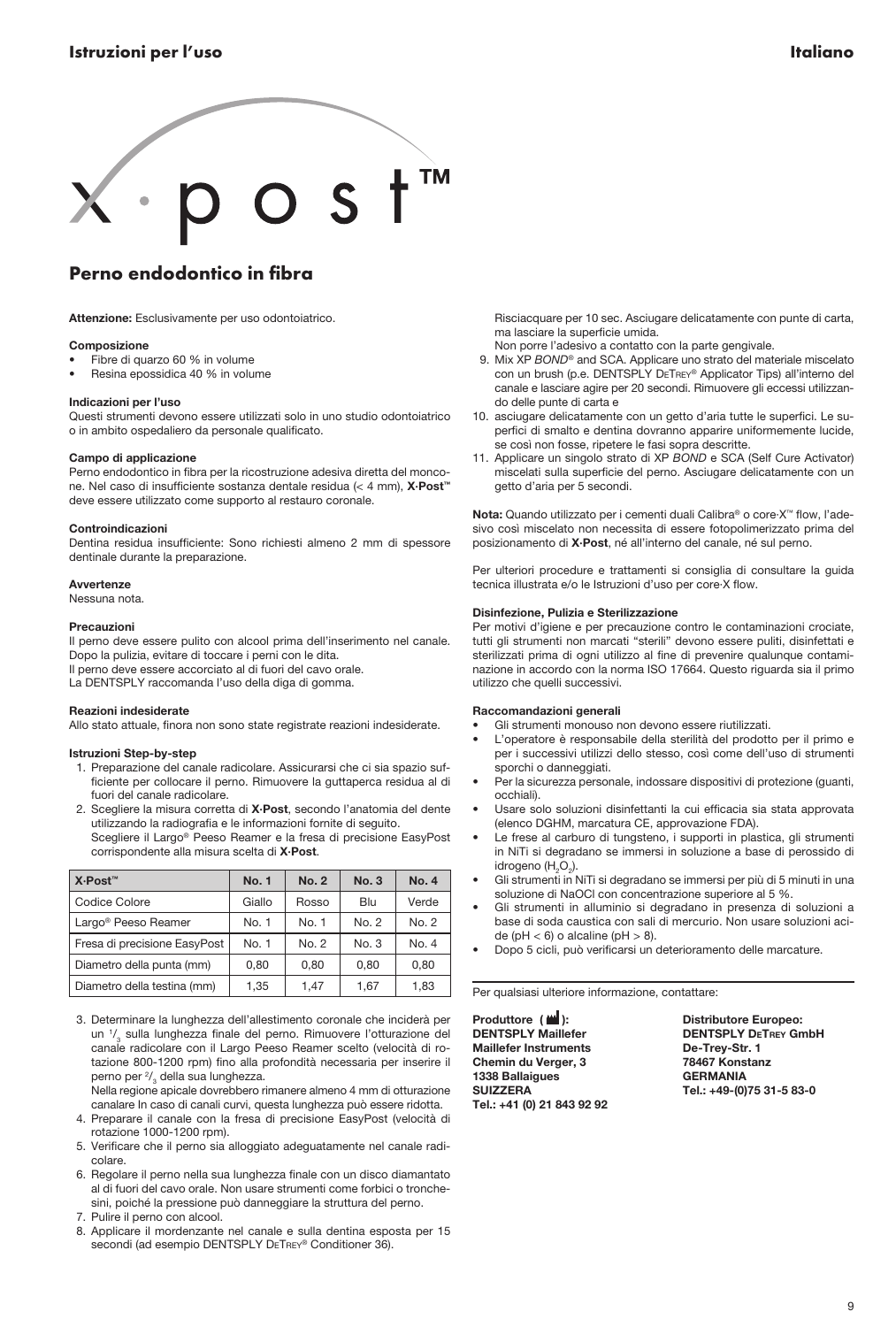|     |                                             |                                                                                                                                                                                                                                                                                                                                                                         | Strumenti: Utilizzi successivi                                                                                                                                                                                                                                                                                                                                                                                                                                                                                                                                                                                                                                                                                                                                                                                                                                                                                                                                                                                 |   |              |                           |
|-----|---------------------------------------------|-------------------------------------------------------------------------------------------------------------------------------------------------------------------------------------------------------------------------------------------------------------------------------------------------------------------------------------------------------------------------|----------------------------------------------------------------------------------------------------------------------------------------------------------------------------------------------------------------------------------------------------------------------------------------------------------------------------------------------------------------------------------------------------------------------------------------------------------------------------------------------------------------------------------------------------------------------------------------------------------------------------------------------------------------------------------------------------------------------------------------------------------------------------------------------------------------------------------------------------------------------------------------------------------------------------------------------------------------------------------------------------------------|---|--------------|---------------------------|
|     | A. Dispositivi                              |                                                                                                                                                                                                                                                                                                                                                                         | Strumenti: Primo utilizzo                                                                                                                                                                                                                                                                                                                                                                                                                                                                                                                                                                                                                                                                                                                                                                                                                                                                                                                                                                                      |   |              |                           |
|     | Operation                                   | Modalità operativa                                                                                                                                                                                                                                                                                                                                                      | <b>Avvertenze</b>                                                                                                                                                                                                                                                                                                                                                                                                                                                                                                                                                                                                                                                                                                                                                                                                                                                                                                                                                                                              |   |              |                           |
| 1.  | Pre-disinfezione<br>o Decontamina-<br>zione | - Immergere immediatamente<br>dopo l'uso tutti gli strumenti<br>in una soluzione disinfettate<br>se possibile combinata con<br>enzimi proteolitici.                                                                                                                                                                                                                     | Seguire le istruzioni e rispettare le concentrazioni fornite dal produttore<br>(una concentrazione eccessiva può provocare corrosione o altri difetti agli<br>strumenti).<br>La soluzione disinfettante non deve contenere aldeide (per evitare che le<br>impurità ematiche si fissino sugli strumenti).<br>Non usare soluzioni disinfettanti contenenti fenolo o altri prodotti che non<br>siano compatibili con gli strumenti (vedere le Raccomandazioni generali).<br>In caso di impurità visibili sugli strumenti, si raccomanda una pulizia preli-<br>minare con una spazzolina morbida.                                                                                                                                                                                                                                                                                                                                                                                                                  |   | X            |                           |
| 2a. | Pulizia / Disinfe-<br>zione automatica      | - Nei casi in cui è previsto<br>rimuovere le parti separabili<br>(togliere, ad es., gli stop in<br>silicone).<br>Posizionarli in un kit, un<br>supporto o un contenitore<br>Inserirli in un termodisinfet-<br>tore (per almeno 10 minuti<br>a 93 °C o un valore Ao<br>$>$ 3000).                                                                                        | - Eliminare gli strumenti con evidenti difetti (rotti, piegati).<br>Evitare qualunque contatto con strumenti o perni durante il loro inserimento<br>nel termodisinfettore.<br>Sequire le istruzioni e rispettare le concentrazioni fornite dal produttore<br>(vedere anche le Raccomandazioni generali).<br>Non usare il termodisinfettore in caso di strumenti in alluminio, carburo di<br>tungsteno o acciaio al carbonio. In caso di disinfezione chimica, c'è il peri-<br>colo che rimangano dei residui di disinfettante sugli strumenti.<br>E' sufficiente quindi provvedere ad un risciacquo degli stessi per eliminare<br>gli eventuali residui.<br>- Per il risciacquo, usare acqua distillata (max 10 germi/ml e max 0,25 unità<br>endotossine/ml).<br>- Per asciugare gli strumenti o i perni, usare aria filtrata.<br>- Usare solo termodisinfettori approvati secondo la norma ISO 15883, ed<br>esequire una regolare manutenzione.<br>Se possible è meglio adottare una disinfezione automatica. | X | $\mathsf{x}$ | X                         |
| 2b. | Pulizia / Disinfe-<br>zione manuale         | - Nei casi in cui è previsto<br>rimuovere le parti separabili<br>(togliere, ad es., gli stop in<br>silicone).<br>Immergerli in una soluzione<br>disinfettate e, se possibile,<br>avvalersi di una vaschetta a<br>ultrasuoni.<br>Sciacquare accuratamente<br>gli strumenti con acqua<br>demineralizzata o distillata<br>e poi asciugarli con aria<br>compressa filtrata. | - Sugli strumenti non devono essere visibili impurità.<br>- Eliminare gli strumenti con evidenti difetti (rotti, piegati o deformati).<br>Evitare qualunque contatto con gli strumenti durante la loro immersione<br>$\overline{a}$<br>nella soluzione, utilizzare kit, supporti o contenitori.<br>Seguire le istruzioni e rispettare i tempi e le concentrazioni fornite dal pro-<br>duttore (vedere anche le Raccomandazioni generali).<br>Per il risciacquo, usare acqua distillata (max 10 germi/ml e max 0,25 unità<br>endotossine/ml).<br>Se la soluzione disinfettante contiene un anticorrosivo, si raccomanda di<br>sciacquare gli strumenti prima di autoclavarli.                                                                                                                                                                                                                                                                                                                                   | X | X            | $\boldsymbol{\mathsf{x}}$ |
| 3.  | Ispezione                                   | Controllare gli strumenti ed<br>eliminare quelli con evidenti<br>difetti.<br>Ricomporre le parti separa-<br>bili (stop in silicone).                                                                                                                                                                                                                                    | Gli strumenti sporchi devono essere nuovamente puliti e disinfettati.<br>Eliminare gli strumenti con evidenti deformazioni (piegati, attorcigliati), dan-<br>ni (rotti, corrosi) o difetti (perdita del codice colore o della marcatura) che<br>possono influenzare la resistenza, la sicurezza o le prestazioni di strumenti<br>o perni.<br>Proteggere le frese in acciaio al carbonio con un anticorrosivo prima del-<br>l'imbustamento.                                                                                                                                                                                                                                                                                                                                                                                                                                                                                                                                                                     |   | X            | $\boldsymbol{\mathsf{x}}$ |
| 4.  | Imbustamento                                | - Imbustare gli strumenti in<br>"Buste di sterilizzazione".                                                                                                                                                                                                                                                                                                             | Controllare il periodo di validità della busta indicata dal produttore per de-<br>terminarne la durata.<br>Usare buste resistenti a temperature fino a 141 °C (286° F) e conformi alla<br>norma ISO 11607.                                                                                                                                                                                                                                                                                                                                                                                                                                                                                                                                                                                                                                                                                                                                                                                                     | X | X            | $\boldsymbol{\mathsf{x}}$ |
| 5.  | Sterilizzazione                             | Sterilizzare a vapore a:<br>134 °C per 18 minuti per<br>strumenti endodontici e<br>strumenti per otturazione<br>canalare.<br>134 °C per almeno 5 minuti<br>per tutti gli altri strumenti.                                                                                                                                                                               | Gli strumenti, i perni ed i supporti in plastica devono essere sterilizzati se-<br>condo quanto indicato sull'etichetta dell'imballo.<br>Usare autoclavi con vuoto frazionato o gravitazionale (soluzione meno pre-<br>ferita) secondo le norme EN 13060, EN 285.<br>Applicare una procedura di sterilizzazione validata secondo la norma ISO<br>17665-1<br>Rispettare la procedura di manutenzione dell'autoclave indicata dal produt-<br>tore.<br>- Seguire solo le procedure di sterilizzazione indicate.                                                                                                                                                                                                                                                                                                                                                                                                                                                                                                   | X | $\mathsf{x}$ | $\boldsymbol{\mathsf{x}}$ |
| 6.  | Stoccaggio                                  | Conservare gli strumenti<br>nelle buste di sterilizzazione<br>in ambiente pulito e asciut-<br>to.                                                                                                                                                                                                                                                                       | - La sterilità non può essere garantita in caso di busta aperta, danneggiata o<br>umida (controllare la busta prima di usare gli strumenti).                                                                                                                                                                                                                                                                                                                                                                                                                                                                                                                                                                                                                                                                                                                                                                                                                                                                   | X | X            | X                         |

### B. Materiale d'otturazione

| <b>Operation</b>    | Modalità operativa                                                                                | Avvertenze                                                                                                                                                  |
|---------------------|---------------------------------------------------------------------------------------------------|-------------------------------------------------------------------------------------------------------------------------------------------------------------|
| <b>Disinfection</b> | - Immergere i dispositivi di<br>otturazione in alcol per<br>30 secondi a temperatura<br>ambiente. | - Non usare soluzioni disinfettanti contenenti fenolo o altri prodotti che non siano<br>compatibili con gli strumenti (vedere le Raccomandazioni generali). |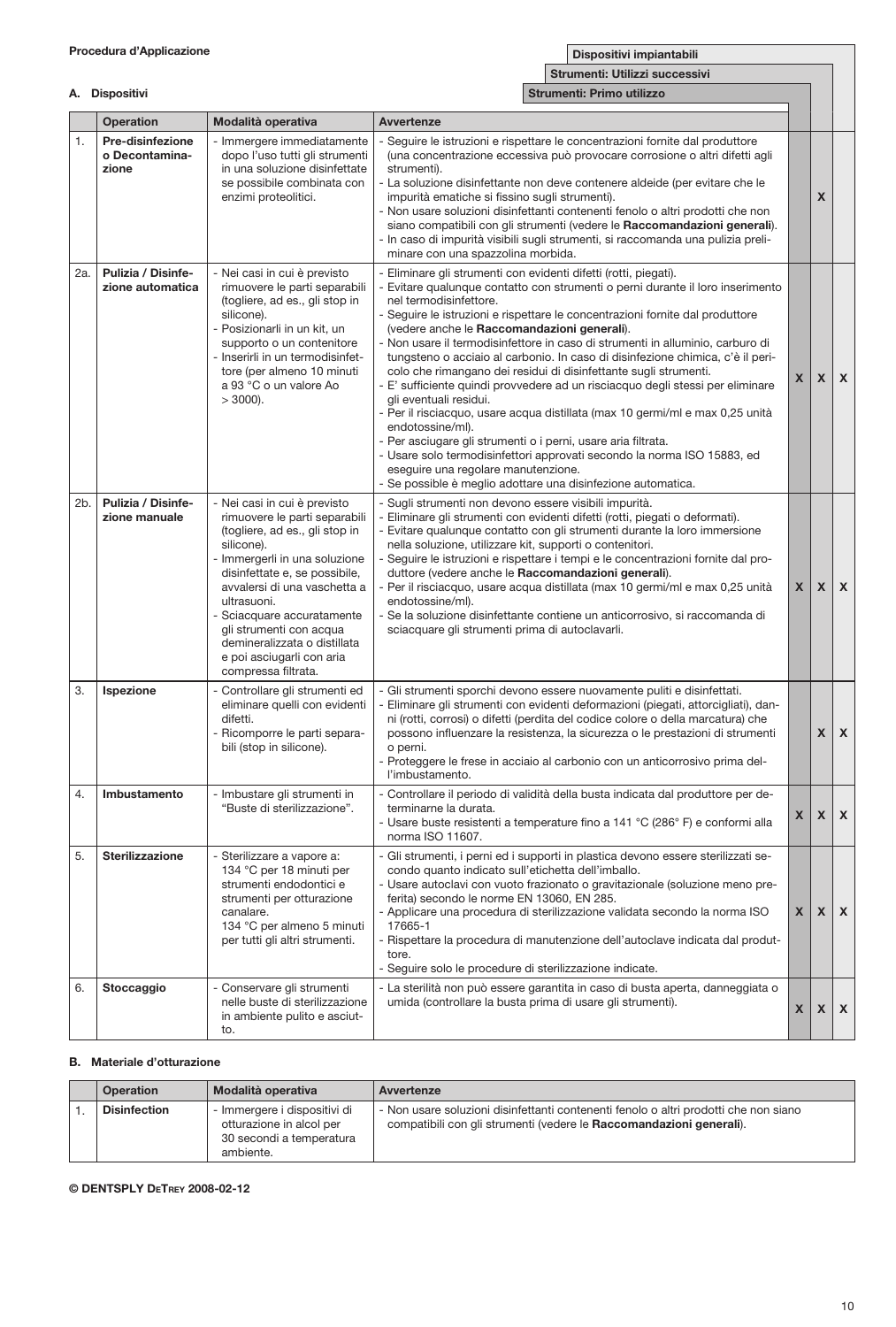<span id="page-10-0"></span>

## Postes de fibra de endodoncia

Advertencia: Solo para uso dental.

#### Composición

- 60 % del volumen: fibras de cuarzo
- 40 % del volumen: resina epoxi

#### Indicaciones de uso

Estos instrumentos solo se deben utilizar en hospitales o clínicas, por profesionales cualificados.

#### Campo de aplicación

Postes de fibra de endodoncia para reconstrucción adhesiva directa de muñones. En caso de sustancia dentaria residual insuficiente (< 4 mm), X·Post™ puede ser utilizado como soporte de la restauración temporal.

#### Contraindicaciones

Dentina residual insuficiente: se requieren al menos 2 mm de estructura dental alrededor de la preparación.

#### Advertencias

Ninguna conocida.

#### Precauciones

El poste se debe limpiar con alcohol antes de su colocación en el conducto.

Evitar tocar el poste con los dedos después de su limpieza.

El poste se cortará fuera de la boca.

DENTSPLY recomienda el uso del dique de goma.

#### Reacciones Adversas

En la situación técnica actual no se ha descrito ninguna reacción adversa.

#### Instrucciones paso a paso

- 1. Preparación del conducto. Asegurarse que existe suficiente espacio para colocar el poste. Eliminar la gutapercha residual del conducto.
- 2. Seleccionar el tamaño adecuado del X·Post de acuerdo con la anatomía del conducto mediante la radiografía y la información que aparece a continuación.

 Seleccionar el ensanchador Largo® Peeso Reamer y el taladro Easy-Post que se corresponde con el tamaño del X·Post.

| X∙Post <sup>™</sup>             | <b>No. 1</b> | No. 2 | No.3  | <b>No. 4</b> |
|---------------------------------|--------------|-------|-------|--------------|
| Código de color                 | Amarillo     | Rojo  | Azul  | Verde        |
| Largo <sup>®</sup> Peeso Reamer | No. 1        | No. 1 | No. 2 | No. 2        |
| <b>Taladro EasyPost</b>         | No. 1        | No. 2 | No. 3 | No. 4        |
| Diámetro de la punta (mm)       | 0.80         | 0.80  | 0.80  | 0.80         |
| Diámetro de la cabeza (mm)      | 1.35         | 1,47  | 1.67  | 1,83         |

- 3. Determinar la altura de la reconstrucción coronal la cual será  $\frac{1}{3}$  de la longitud final del poste. Eliminar la obturación del conducto con el ensanchador Largo Peeso seleccionado (velocidad de rotación: 800- 1200 rpm) a una profundidad de  $\frac{2}{3}$  de la longitud del poste. Debe de quedar 4 mm de obturación por lo menos en la región apical del conducto. En el caso de conductos curvos, la longitud se acortará.
- 4. Preparar el conducto con el taladro EasyPost seleccionado (velocidad de rotación: 1000-1200 rpm).
- 5. Comprobar que el poste asienta correctamente en el conducto.
- 6. Acortar la longitud del final del poste con un disco de diamante fuera de la boca. Nunca usar un instrumento de presión, como unos alicates, ya que pueden destruir la estructura del poste.
- 7. Limpiar el poste con alcohol.
- 8. Aplicar ácido grabador en el conducto y la dentina expuesta durante 15 segundos (e.g. Dentsply DeTrey® Conditioner 36).

 Lavar durante 10 segundos. Secar ligeramente con puntas de papel dejando cierta humedad.

- No tocar la encía con el ácido grabador.
- 9. Mezcle XP *Bond*® y SCA. Aplique una capa de la mezcla con una brocha (ej. DENTSPLY DETREY® Applicator Tips) en el canal radicular y deje reposar durante 20 segundos. Elimine los excesos utilizando puntas de papel y aplique un suave chorro de aire en la superficie.
- 10. El esmalte y la dentina debe mostrar una apariencia brillosa y uniforme, si esto no es así repita la aplicación.
- 11. Aplique una capa de la mezcla XP *Bond* y SCA al poste. Aplique un suave chorro de aire durante 5 segundos.

Nota : Cuando se utiliza tanto Calibra® como core·X™ flow, la mezcla adhesiva no necesita ser polimerizada, ni en el canal radicular ni en el poste, antes de la colocación X·Post.

Para mayor información consulte la guía de utilización ilustrada y/o las indicaciones de uso de core·X flow.

#### Desinfección, Limpieza y Esterilización

Por higiene y para evitar contaminación cruzada, cualquier instrumento que no esté marcado como "estéril" debe ser limpiado, desinfectado y esterilizado antes de cada uso para prevenir cualquier contaminación de acuerdo con la ISO 17664. Esto es aplicable tanto al primer uso como a los sucesivos.

#### Recomendaciones generales

- Los instrumentos marcados como de un solo uso no está permitido volverlos a usar.
- El usuario es el responsable de la esterilidad del producto y para usos posteriores así como de instrumentos dañados o sucios.
- Para su propia seguridad, usar equipos de protección personal (guantes, gafas).
- Solo usar soluciones desinfectantes que estén aceptadas por su eficacia (en el listado DGHM, marcado CE, aprobadas por FDA).
- Las fresas de carburo de tungsteno, soportes de plástico, instrumentos manuales e instrumentos NiTi son degradados por soluciones de Peróxido de hidrógeno ( $H_2O_2$ ).
- Los instrumentos NiTi son degradados si se sumergen durante más de 5 minutos en una solución de NaOCl a mas del 5 %.
- Los instrumentos de aluminio son degradados en presencia de soluciones de sosa caústica con sales de mercurio. No usar soluciones ácidas (pH < 6) o alcalinas (pH > 8).
- Después de 5 ciclos, puede aparecer degradación del marcado de los kits.

Si tiene alguna pregunta, por favor contacte con:

Fabricante ( $\blacksquare$ ): Distribuidor por la UE: Maillefer Instruments<br>
Chemin du Verger. 3 (28467 Konstanz) Chemin du Verger, 3 78467 Konstanz 1338 Ballaiques<br>1338 Ballaiques 1338 Ballaigues<br>SUIZA Tel.: +41 (0) 21 843 92 92

**DENTSPLY Maillefer Community DENTSPLY DeTrey GmbH**<br>Maillefer Instruments De-Trey-Str. 1 Tel.: +49-(0)75 31-5 83-0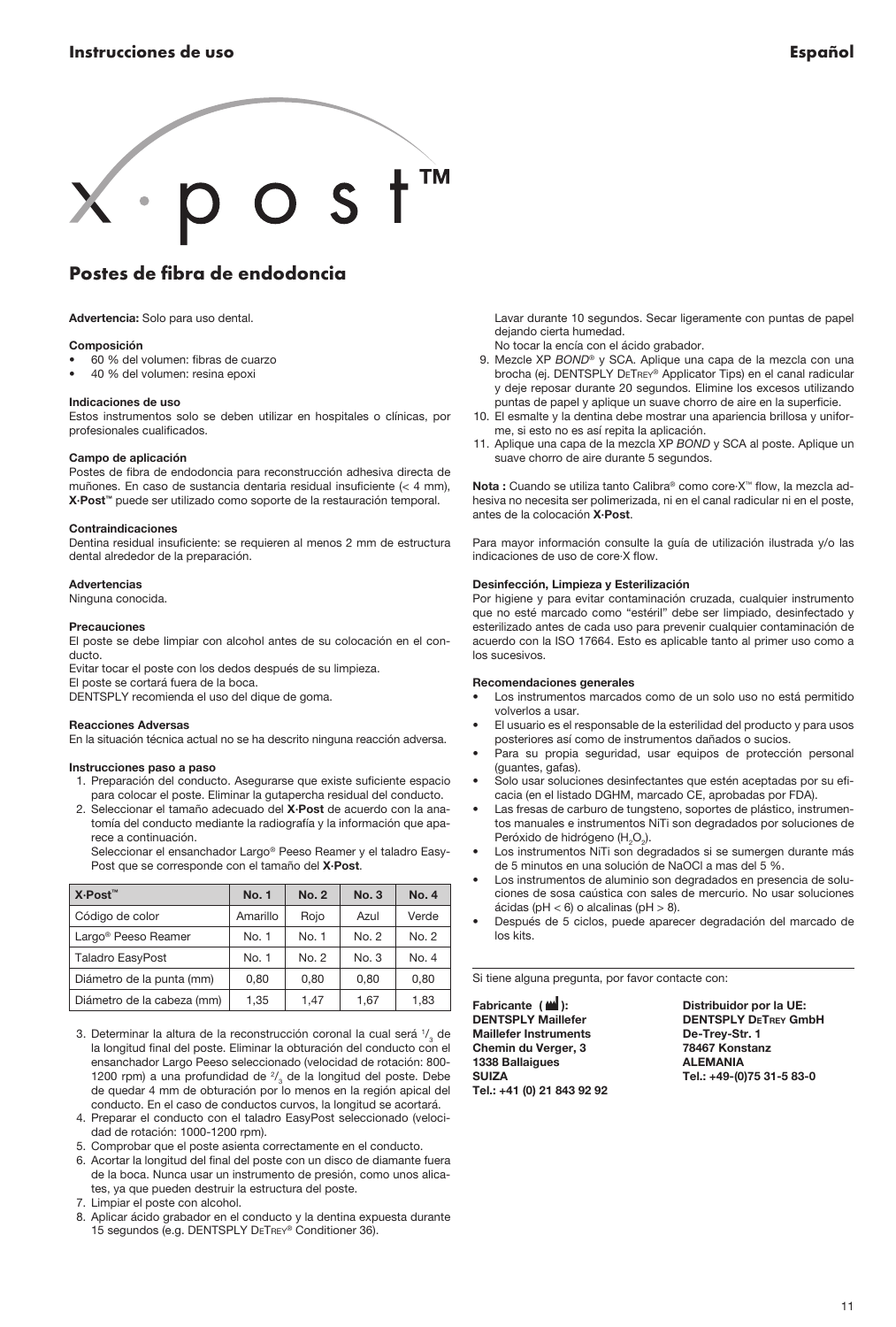|  | Dispositivos implantables |
|--|---------------------------|
|--|---------------------------|

Г

Ī.

|     |                                               |                                                                                                                                                                                                                                                                                                                 | Instrumentos: Uso continuado                                                                                                                                                                                                                                                                                                                                                                                                                                                                                                                                                                                                                                                                                                                                                                                                                                                                                                                                                                    |                |              |                           |
|-----|-----------------------------------------------|-----------------------------------------------------------------------------------------------------------------------------------------------------------------------------------------------------------------------------------------------------------------------------------------------------------------|-------------------------------------------------------------------------------------------------------------------------------------------------------------------------------------------------------------------------------------------------------------------------------------------------------------------------------------------------------------------------------------------------------------------------------------------------------------------------------------------------------------------------------------------------------------------------------------------------------------------------------------------------------------------------------------------------------------------------------------------------------------------------------------------------------------------------------------------------------------------------------------------------------------------------------------------------------------------------------------------------|----------------|--------------|---------------------------|
|     | A. Dispositivos                               |                                                                                                                                                                                                                                                                                                                 | Instrumentos: Primer uso                                                                                                                                                                                                                                                                                                                                                                                                                                                                                                                                                                                                                                                                                                                                                                                                                                                                                                                                                                        |                |              |                           |
|     | Operación                                     | Modo de operar                                                                                                                                                                                                                                                                                                  | Advertencia                                                                                                                                                                                                                                                                                                                                                                                                                                                                                                                                                                                                                                                                                                                                                                                                                                                                                                                                                                                     |                |              |                           |
| 1.  | Pre-Desinfección<br>o descontami-<br>nación   | Sumergir todos los instru-<br>mentos inmediatamente<br>después de su uso en una<br>solución desinfectante<br>combinada con enzimas<br>proteolíticos, si es posible.                                                                                                                                             | - Seguir las instrucciones y observar concentraciones y tiempos de inmer-<br>sión dados por el fabricante (una concentración excesiva puede causar<br>corrosión u otros efectos en los instrumentos).<br>- La solución desinfectante debería no contener aldehidos (para evitar la<br>fijación de impurezas de la sangre).<br>No usar solución desinfectante que contenga fenol o cualquier otro pro-<br>ducto que no sea compatible con los instrumentos (ver Recomendaciones<br>generales).<br>Para impurezas visibles en los instrumentos se recomienda una pre-limpie-<br>za con cepillado manual de los mismos con un material suave.                                                                                                                                                                                                                                                                                                                                                      |                | X            |                           |
| 2a. | Limpieza y des-<br>infección auto-<br>máticas | - Desmontar los instrumen-<br>tos (quitar los topes de<br>silicona).<br>Colocarlos en un kit, sopor-<br>te o contenedor.<br>Ponerlos en un desinfec-<br>tante térmico (durante al<br>menos 10 min a 93 °C o Ao<br>valor $>$ 3000).                                                                              | Descartar cualquier instrumento con defectos importantes (rotos, dobla-<br>dos).<br>- Evitar cualquier contacto entre los instrumentos al colocarlos en el desin-<br>fectante térmico.<br>- Seguir las instrucciones y observar las concentraciones dadas por el fabri-<br>cante (ver también Recomendaciones generales).<br>- El desinfectante térmico no se recomienda para instrumentos de aluminio,<br>de carburo de tungsteno o de acero al carbon. En caso de desinfección<br>clínica, pueden quedar restos del desinfectante en los instrumentos.<br>- Deben darse suficientes pasos de enjuage en el programa.<br>- Usar agua purificada para el lavado (máximo 10 gérmenes/ml y máximo<br>0,25 unidades de endotoxina/ml) como el "Aqua Purificada".<br>- Usar aire filtrado para secar los instrumentos.<br>- Usar solo desinfectante térmico aceptado de acuerdo con ISO 15883 y<br>tener un mantenimiento regular.<br>- Use solo los procedimientos de esterilización relacionados. | x              | $\mathsf{x}$ | $\pmb{\chi}$              |
| 2b. | Limpieza y desin-<br>fección manuales         | - Desmontar los instrumen-<br>tos (quitar los topes de<br>silicona).<br>Sumergirlos en una so-<br>lución desinfectante con<br>ultrasonidos, si es posible.<br>Lavar los instrumentos<br>abundantemente con aqua<br>limpia desmineralizada o<br>destilada y luego secarlos<br>con aire comprimido filtra-<br>do. | - Las impurezas no visibles deberían observarse en los instrumentos.<br>- Desechar cualquier instrumento con defectos importantes (rotos, doblados<br>y torcidos).<br>- Evitar cualquier contacto entre los instrumentos al colocarlos en la solu-<br>ción, en los kits, soportes o contenedores.<br>Sequir las instrucciones y observar las concentraciones y los tiempos reco-<br>mendados por el fabricante (ver también Recomendaciones generales).<br>Usar agua purificada para el lavado (máximo 10 gérmenes/ml y máximo<br>0,25 unidades de endotoxinas/ml) como el "Aqua Purificata".<br>Si una solución desinfectante contiene un inhibidor de la corrosión, se re-<br>comienda lavar los instrumentos justo antes de ponerlos en el autoclave.                                                                                                                                                                                                                                        | $\mathsf{x}$   | $\mathsf{x}$ | $\pmb{\chi}$              |
| 3.  | Inspección                                    | Inspeccionar los instrumen-<br>tos y descartar aquellos<br>con defectos.<br>Montar los instrumentos<br>(topes).                                                                                                                                                                                                 | - Los instrumentos sucios deben de ser limpiados y desinfectados otra vez.<br>Desechar los instrumentos que presenten cualquier deformación (dobla-<br>dos, torcidos), daños (roturas, corrosión) o defectos (perdida del código de<br>color o marcado) que afecten a la resistencia, la seguridad o el funciona-<br>miento del instrumento.<br>- Proteger las fresas de acero al carbón con inhibidor de la corrosión antes<br>del empaquetamiento.                                                                                                                                                                                                                                                                                                                                                                                                                                                                                                                                            |                | X            | $\boldsymbol{\mathsf{x}}$ |
| 4.  | Empaquetado                                   | Empaquetar los instrumen-<br>tos en bolsas de esteriliza-<br>ción.                                                                                                                                                                                                                                              | Comprobar el periodo de caducidad del paquete dado por el fabricante<br>para determinar la vida útil.<br>Usar empaquetamiento que sea resistente hasta temperaturas de 141 °C y<br>de acuerdo con ISO 11607.                                                                                                                                                                                                                                                                                                                                                                                                                                                                                                                                                                                                                                                                                                                                                                                    | X              | $\mathsf{x}$ | $\pmb{\chi}$              |
| 5.  | Esterilización                                | - Esterilización al calor a:<br>134 °C durante 18 min para<br>instrumentos endodóncicos<br>e instrumentos de obtura-<br>ción de conductos radicula-<br>res.<br>134 °C durante al menos<br>5 min para el resto de ins-<br>trumentos.                                                                             | - Los instrumentos y los soportes de plástico deben ser esterilizados de<br>acuerdo con la etiqueta del empaquetado.<br>Usar autoclaves fraccionados o de gravedad (de acuerdo con EN 13060,<br>EN 285).<br>- Usar procedimientos de esterilización validados de acuerdo con ISO<br>17665-1.<br>- Respetar el procedimiento de mantenimiento del autoclavåe dado por el<br>fabricante.<br>- Use solo los procedimientos de esterilización relacionados.                                                                                                                                                                                                                                                                                                                                                                                                                                                                                                                                         | $\mathsf{x}$   | $\mathsf{x}$ | $\boldsymbol{\mathsf{x}}$ |
| 6.  | Almacenaje                                    | Mantener los instrumentos<br>en los paquetes de esterili-<br>zación en un ambiente seco<br>y limpio.                                                                                                                                                                                                            | - La esterilidad no se puede garantizar si el paquete está abierto, dañado o<br>mojado (comprobar el paquete antes de usar los instrumentos).                                                                                                                                                                                                                                                                                                                                                                                                                                                                                                                                                                                                                                                                                                                                                                                                                                                   | x <sub>1</sub> | X            | $\pmb{\chi}$              |

#### B. Material de Obturación

| Operación           | Modo de operar                                                                                            | Advertencia                                                                                                                                                 |
|---------------------|-----------------------------------------------------------------------------------------------------------|-------------------------------------------------------------------------------------------------------------------------------------------------------------|
| <b>Desinfección</b> | - Sumergir los instrumentos<br>de obturación en alcohol<br>durante 30 segundos a<br>temperatura ambiente. | - No usar soluciones desinfectantes que contengan fenol o cualquier producto que no<br>sea compatible con los instrumentos (ver Recomendaciones generales). |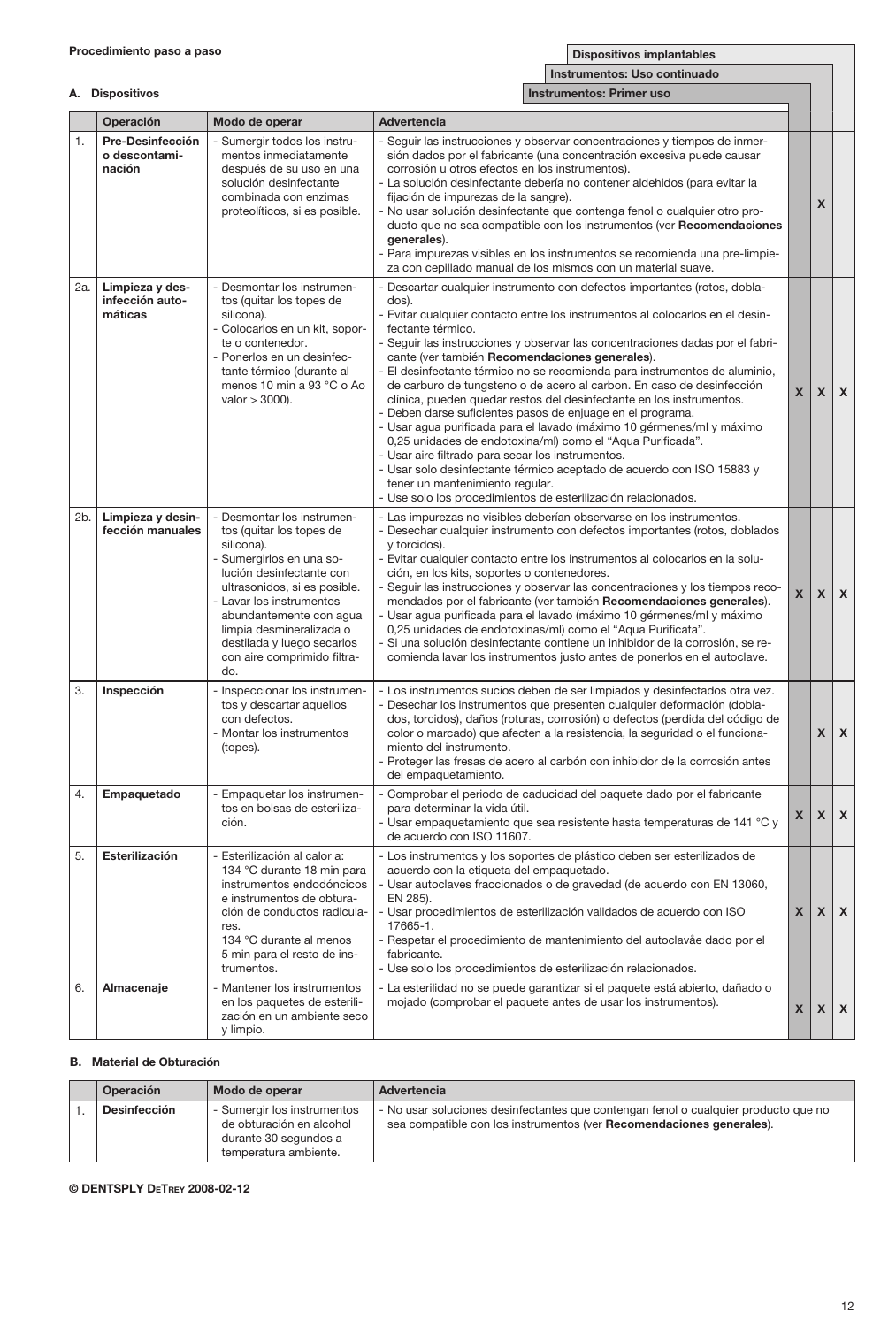<span id="page-12-0"></span>

## Espigões radiculares em fibra

Atencão: Apenas para uso dentario.

#### Composição

- Fibras de quartzo 60 % volume
- Resinas Epoxy 40% volume

#### Indicações de uso

Estes instrumentos são para utilizar apenas em ambiente Hospitalar ou em clinicas de medicina dentária, por profissionais qualificados.

#### Campos de utilização

Espigões radiculares em fibra, para reconstrução directa de falsos cotos. Em casos de insuficiencia de estructura dentaria (< 4 mm) X·Post™ podem ser utilizados como suporte coronal da restauração.

#### Contraindicações

Insuficiente estructura dentaria: São necessarios pelo menos 2 mm de estructura dentaria á volta da preparação.

#### Avisos

Nenhum conhecido.

#### Precauções

Os espigões devem ser limpos com alcool antes de serem inseridos no canal.

Evitar tocar com os dedos nos espigões depois de limpos. Escolha e corte dos espigões deve ser efectuada fora da boca. DENTSPLY recomenda a utilização de dique de borracha.

#### Reacções adversas

Até ao momento não foi relatada nenhuma reacção adversa.

#### Instruções de uso passo a passo

- 1. Preparação do canal. Assegure-se de que existe espaço suficiente para aplicar o espigão. Remova qualquer residuo de gutta percha existente no canal.
- Escolha o tamanho de X·Post adequado, de acordo com a situação anatómica do dente, a radiografia e a informação abaixo descrita. Escolha o alargador Largo® Peeso Reamer e a broca de precisão EasyPost correspondente ao tamanho do X·Post escolhido.

| X-Post™                            | <b>No. 1</b> | <b>No. 2</b> | <b>No. 3</b> | <b>No. 4</b> |
|------------------------------------|--------------|--------------|--------------|--------------|
| Codigo de cor                      | Amarelo      | Vermelho     | Azul         | Verde        |
| Largo <sup>®</sup> Peeso Alargador | No. 1        | No. 1        | No. 2        | No. 2        |
| Broca de precisão EasyPost         | No. 1        | No. 2        | No.3         | No. 4        |
| Diametro da ponta (mm)             | 0.80         | 0.80         | 0.80         | 0.80         |
| Diametro da cabeca (mm)            | 1.35         | 1.47         | 1.67         | 1.83         |

3. Determine o tamanho da resconstrução coronal tendo em conta que deve ser igual a 1/<sub>3</sub> do tamanho final do espigão. Remova a obturação radicular com o alargador escolhido (Largo® Peeso Reamer) (rotação e velocidade 800-1200 rpm) até a profundidade necessária para intruduzir o espigão (?/<sub>3</sub> do tamanho total). Pelo menos 4 mm da obturação radicular deve permanecer no local.

No caso de canais curvos a profundidade tem que ser inferior.

- 4. Brocar o canal com a broca de precisão EasyPost, escolhida (velocidade de rotação 1000-1200 rpm).
- 5. Verificar se o espigão está devidamente aplicado no canal.
- 6. Utilizando uma broca/disco de diamante corte o espigão á medida (fora da boca). Não utilize um alicate ou outro instrumento de corte, a pressão pode destruir o espigão.
- 7. Limpe o espigão com alcool.
- 8. Aplique acido no canal e na dentina durante 15 segundos. (e.g. Dentsply DeTrey® Conditioner 36). Enxaguar 10 segundos. Seque suavemente com pontas de papel mas deixe a superficie humida.

Não deixar o ácido em contacto com a gengiva.

- 9. Misturar XP BOND<sup>®</sup> e SCA. Utilizando um aplicador ou pincel, appliqué uma capa de adesivo préviamente misturado (e.g. DENTSPLY DeTrey® Applicator Tips) no canal e deixe em repouso 20 segundos. Remova o excesso com pontas de papel.
- 10. Seque suavemente com a seringa de ár. A superficie de esmalte e dentina deve apresentar uma superficie brilhante, se não for o caso volte a repetir a aplicação.
- 11. Aplique uma capa de XP *Bond* e SCA no espigão. Sopre suavemente durante 5 segundos (com a seringa de ár).

Nota: Se utilizar Calibra® ou core·X™ flow nem a mistura de adesivo no canal nem no espigão precisam de ser foto-polimerizadas antes de aplicar o X·Post no canal.

Para mais informação sobre outros procedimentos, por favor consulte o guia ilustrado ou as instruções de uso de core·X flow.

#### Disinfecção, Limpeza e Esterilização

Precauções a ter em conta por motivos de higiene e contaminação cruzada, todos os instrumentos designados como "não esterilizados" devem ser limpos, desinfectados e esterilizados antes de utilizados de forma a prevenir o risco de contaminação, de acordo com a norma ISO 17664. Não só na primeira como nas seguinte utilizações.

#### Recomendações gerais

- Estes instrumentos são apenas para uma utilização não estão aprovados para ser reutilizados.
- O utilizador é responsável pela esterilização dos instrumentos, bem como pela limpeza e bom estado de conservação dos mesmos.
- Para sua segurança, durante a manipulação e aplicação dos espigões deve utilizar equipamento de protecção (luvas, bata e oculos).
- Utilize apenas liquidos e soluções desinfectante apropriados e devidamente aprovados de acordo com os melhores padrões de qualidade e eficácia (lista DGHM-, Marca CE, aprovado pela FDA).
- Brocas de tungstenio e carbide, suportes de plástico, peças de mão e instrumentos NiTi, degradam-se em contacto com solucões de Peroxido de hydrogenio ( $H_2O_2$ ).
- Instrumentos NiTi degradam-se quando submergidos durante mais de 5 minutos em soluções de NaOCl a mais de 5 %.
- Instruments de aluminio degradam-se na presença de soda caustica e sais de mercurio. Não utilize soluções acidas (pH < 6) ou alcalinas  $(bH > 8)$ .
- Após 5 ciclos, podem aparecer sinais de degradação.

Se desejar mais informação, é favor contactar:

Fabricante ( $\blacksquare$ ): Distribuidor por UE: Maillefer Instruments<br>
Chemin du Verger. 3 (28467 Konstanz) Chemin du Verger, 3 78467 Konstanz 1338 Ballaigues<br>SUÍCA Tel.: +41 (0) 21 843 92 92

**DENTSPLY Maillefer Community DENTSPLY DeTrey GmbH**<br>Maillefer Instruments De-Trey-Str. 1 Tel.: +49-(0)75 31-5 83-0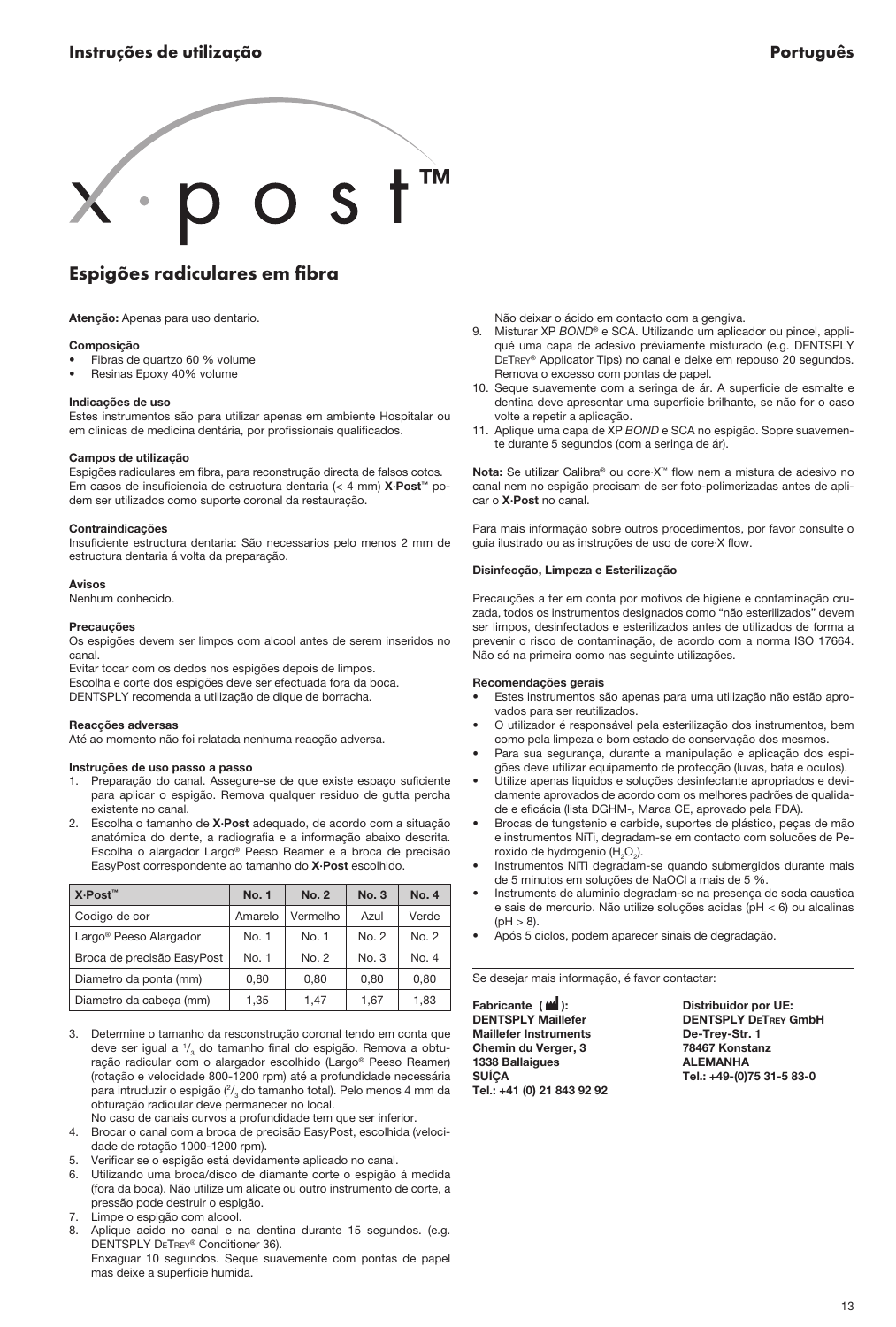|     |                                            |                                                                                                                                                                                                                                                                                                                  | Instrumentos: Após autilização                                                                                                                                                                                                                                                                                                                                                                                                                                                                                                                                                                                                                                                                                                                                                                                                                                                                                                                                                     |   |   |                           |
|-----|--------------------------------------------|------------------------------------------------------------------------------------------------------------------------------------------------------------------------------------------------------------------------------------------------------------------------------------------------------------------|------------------------------------------------------------------------------------------------------------------------------------------------------------------------------------------------------------------------------------------------------------------------------------------------------------------------------------------------------------------------------------------------------------------------------------------------------------------------------------------------------------------------------------------------------------------------------------------------------------------------------------------------------------------------------------------------------------------------------------------------------------------------------------------------------------------------------------------------------------------------------------------------------------------------------------------------------------------------------------|---|---|---------------------------|
|     | A. Instrumentos                            |                                                                                                                                                                                                                                                                                                                  | Instrumentos: Primeira utililização                                                                                                                                                                                                                                                                                                                                                                                                                                                                                                                                                                                                                                                                                                                                                                                                                                                                                                                                                |   |   |                           |
|     | Operação                                   | Modo de operação                                                                                                                                                                                                                                                                                                 | Atenção                                                                                                                                                                                                                                                                                                                                                                                                                                                                                                                                                                                                                                                                                                                                                                                                                                                                                                                                                                            |   |   |                           |
| 1.  | Pre-Disinfecção<br>ou descontami-<br>nação | - Enxaguar de imediato após<br>a utilização se possivel não<br>utilizar soluções com enzi-<br>mas proteicos                                                                                                                                                                                                      | Respeite as instruções, concentrações e tempos de submersão recomen-<br>dados pelo fabricante (tempo e concentração excessiva podem provocar a<br>corrosão ou danos vários nos instrumentos.<br>- A solução desinfectante deve ser livre de aldeídos (para evitar a fixação de<br>residuos de sangue).<br>- Não utilize soluções Phenolicas ou outros produtos, não compativeis com<br>os instrumentos (ver Recomendações gerais).<br>No caso de sugidade detectada na superficie dos instrumentos deve lim-<br>par, esfregando a superficie com material macio pouco abrasivo.                                                                                                                                                                                                                                                                                                                                                                                                    |   | X |                           |
| 2a. | Limpeza e de-<br>sinfecção auto-<br>mática | - Desmonte todos os aces-<br>sorios (stops de silicone).<br>Guarde os vários acesso-<br>rios num suporte/estojo<br>apropriado para levar á<br>esterilização.<br>- Ponha o material no apare-<br>lho de desinfecção térmico<br>(durante pelo menos 10 min<br>a 93 °C ou Ao valor<br>$>$ 3000).                    | Deite for a qualquer instrumento que apresente defeitos obvios (partido ou<br>dobrado).<br>Evite o contacto entre os vários elementos durante o processo de desin-<br>fecção e esterilização.<br>siga as instruções do fabricante, respeite os tempos e as concentrações<br>recomendadas (ver Recomendações gerais).<br>Não se recomenda a utilização de um aparelho de desinfecção térmico<br>para instrumentos de aluminio, tungstenio e carbide ou aço de carbono.<br>No caso de desinfecção quimica existe o risco de ficarem residuos do de-<br>sinfectante na superficie dos instrumentos.<br>Lavar abundantemente. Para tal utilize agua purificada ou destilada<br>(max 10 germs/ml, max 0,25 endotoxin units/ml).<br>- Seque os instrumentos com ár limpo e seco/filtrado.<br>- Utilize um aparelho de desinfecção térmica apropriado e de acordo com a<br>norma : EN ISO 15883, mantenha-o regulado e calibrado.<br>- Sempre que possivel utilize processos automáticos. | X | X | $\boldsymbol{\mathsf{x}}$ |
| 2b. | Limpeza e desin-<br>fecção manuais         | - Desmonte todos os aces-<br>sorios (stops de silicone).<br>Pode submergir os ins-<br>trumentos em soluções<br>desinfectantes simples ou<br>utilizar aparelhos ultrasóni-<br>cos (se recomendado).<br>Lave abundantemente com<br>aqua desmineralizada ou<br>destilada e seque com ár<br>limpo e seco (filtrado). | - Os instrumentos não devem apresentar nenhum vestigio de sugidade.<br>- Deite for a qualquer instrumento que apresente defeitos obvios (partido ou<br>dobrado).<br>- Evite o contacto entre os vários elementos durante o processo de desin-<br>fecção e esterilização.<br>- Siga as instruções do fabricante, respeite os tempos e as concentrações<br>recomendadas (ver Recomendações gerais).<br>Lavar abundantemente. Para tal utilize aqua purificada ou destilada<br>(max 10 germs/ml, max 0,25 endotoxin units/ml).<br>- Se a solução desinfectante contem inibidores de corrosão, recomenda-se<br>uma lavagem previa, antes de levar ao auto-clave.                                                                                                                                                                                                                                                                                                                       | X | X | $\boldsymbol{\mathsf{x}}$ |
| 3.  | Inspecção                                  | - Verifique os instrumentos<br>um aum e descarte todos<br>os que apresentarem defei-<br>tos visiveis.<br>Monte todos os acessórios<br>(stops).                                                                                                                                                                   | - Instrumentos sujos devems er lavados e desinfectados de novo.<br>- Deite for a qualquer instrumento que apresente deformações visiveis (do-<br>brado, partido, torcido, corrosão) ou outros defeitos (alterações de cor ou<br>das marcas do fabricante) que possão afectar aresistencia do mesmo, a<br>segurança ou garantia dos resultados e performance dos mesmos.<br>Espigões de aço de carbono devems er protegidos contra a corrosão antes<br>de embalados.                                                                                                                                                                                                                                                                                                                                                                                                                                                                                                                |   | X | $\boldsymbol{\mathsf{x}}$ |
| 4.  | Embalagém                                  | - Embale os instrumentos em<br>bolsas de esterilização.                                                                                                                                                                                                                                                          | Verifique a garantia de validade das bolsas de estelilização para determinar<br>a validade da esterilização do material embalado nas mesmas.<br>- Utilize sempre embalagens resistentes a temperaturas de até 141 °C e de<br>acordo com as normas EN ISO 11607.                                                                                                                                                                                                                                                                                                                                                                                                                                                                                                                                                                                                                                                                                                                    | X | X | X                         |
| 5.  | Esterilização                              | - Esterilização com vapor a:<br>134°C durante 18 min. para<br>instrumentos endodonticos<br>e instrumentos de obtura-<br>ção de canais.<br>134 °C durante pelo menos<br>5 min. para todos os outros                                                                                                               | - Todos os instrumentos e suportes de plastico devem ser esterilizados de<br>acordo com as instruções na embalagem.<br>Utilização de vacuum ou gravidade (menos recomendado) utilize auto-cla-<br>ves (de acordo com a norma EN 13060, EN 285).<br>Utilize processos de esterilização aprovados e de acordo com as normas<br>ISO 17665-1.<br>Respeite os procedimentos e normas de manutenção do autoclave reco-<br>mendados pelo fabricante.<br>- Utilize apenas procedimentos certificados e recomendados.                                                                                                                                                                                                                                                                                                                                                                                                                                                                       | X | X | $\boldsymbol{\mathsf{x}}$ |
| 6.  | Armazenamento                              | - Os instrumentos esteriliza-<br>dos e embalados devem<br>ser mantidos em ambiente<br>limpo e seco.                                                                                                                                                                                                              | Não se pode garantir a esterização em embalagens humidas, abertas ou<br>danificadas (verifique sempre o estado da embalagem antes de utilizar).                                                                                                                                                                                                                                                                                                                                                                                                                                                                                                                                                                                                                                                                                                                                                                                                                                    | X | X | X                         |

#### B. Material de obturação

| Operação    | Modo de operação                                                                                      | Atencão                                                                                                                                      |
|-------------|-------------------------------------------------------------------------------------------------------|----------------------------------------------------------------------------------------------------------------------------------------------|
| Disinfeccão | - Submergir os instrumentos<br>em alcool durante pelo<br>menos 30 segundos á<br>temperatura ambiente. | - Não utilize soluções desinfectante que contenham phenol ou outro produto não<br>compativel com os instrumentos (ver Recomendações gerais). |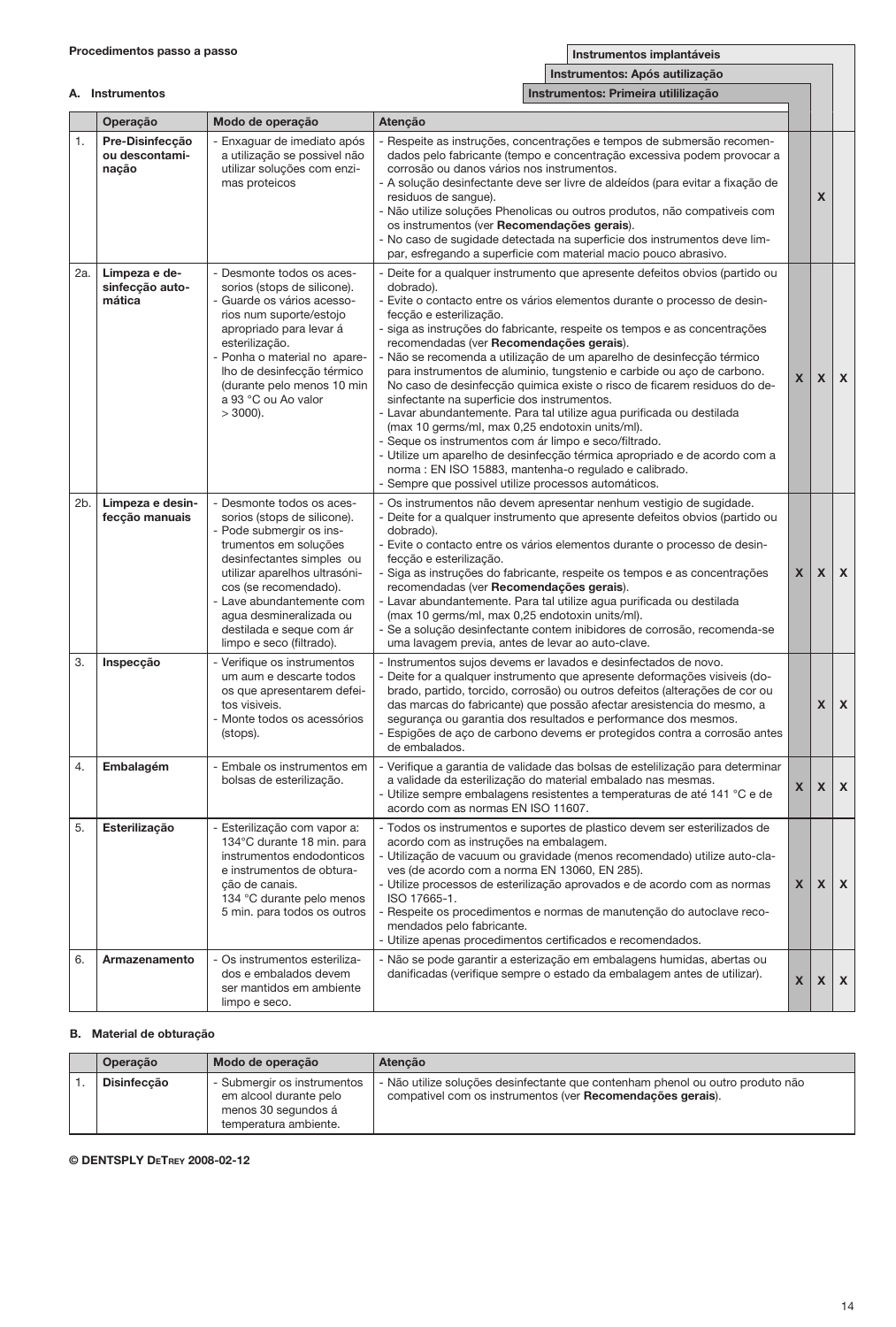# <span id="page-14-0"></span> $\circ$  s t<sup>TM</sup>

## Endodontiskt Fiber Post

Varning: Endast för dentalt bruk.

#### Innehåll

- Quartsfiber 60 % volym
- Epoxyresin 40 % volym

#### Indikationer

Dessa instrument skall endast användas av behörig användare på klinik eller sjukhus.

#### Applikationsområde

Endodontiskt fiberpost för direkt, adhesiv pelaruppbyggnad. Om kvarvarande tandsubstans är otillräcklig (< 4 mm), kan X·Post™ användas som stöd till den koronala restaurationen.

#### Kontraindikationer

Otillräckligt med kvarvarande dentin: minst 2 mm tandsubstans krävs runt preparationen.

#### Varning

Ingen känd.

#### Försiktighet

Stiftet måste rengöras med alkohol innan det placeras i kanalen. Undvik att vidröra stiftet med fingrarna efter rengöring. Avkortning av stift skall utföras utanför munnen. DENTSPLY rekommenderar kofferdam.

#### **Biverkningar**

I nuvarande utförande har inga biverkningar ännu rapporterats.

#### Steg-för-steg instruktioner

- 1. Preparering av rotkanal. Se till att det finns tillräckligt med plats för stiftet. Avlägsna överflödig guttaperka ur kanalen.
- Välj rätt storlek på X·Post, i enlighet med tandens anatomi genom att använda röntgenbilder samt nedanstående information. Välj Largo® Peeso Reamer och EasyPost Precision Drill som hör ihop

med storleken på vald X·Post.

| X⋅Post <sup>™</sup>             | Nr. 1 | Nr. 2 | Nr. 3 | Nr. 4 |
|---------------------------------|-------|-------|-------|-------|
| Färg Kod                        | Gul   | Röd   | Blå   | Grön  |
| Largo <sup>®</sup> Peeso Reamer | Nr. 1 | Nr. 1 | Nr. 2 | Nr. 2 |
| EasyPost Precision Drill        | Nr. 1 | Nr. 2 | Nr. 3 | Nr. 4 |
| Spets diameter (mm)             | 0.80  | 0.80  | 0.80  | 0.80  |
| Huvud diameter (mm)             | 1,35  | 1.47  | 1,67  | 1.83  |

 3. Bestäm den koronola pelaruppbyggnaden som kommer att utgöra 1/<sub>3</sub> av stiftets totala längd. Utför rotrymning med vald Largo Peeso Reamer (varvhastighet 800-1200 vpm) så djupt att <sup>2</sup>/<sub>3</sub> av stiftets längd får plats. Apikalt skall minst 4mm av rotfyllningen finnas kvar. I böjda kanaler måste längden reduceras.

- 4. Borra kanalen med utvald EasyPost Precision Drill (varvhastighet 1000-1200 vpm).
- 5. Kontrollera att stiftet sitter rätt i kanalen.
- 6. Korta av stiftet utanför munnen till dess slutliga längd med en diamanttrissa. Använd aldrig instrument som t.ex. en avbitartång då trycket kan förstöra stiftets struktur.
- 7. Rengör stiftet med alkohol.
- 8. Applicera ets i kanalen och på synligt dentin i 15 sekunder (t.ex. Dentsply DeTrey® Conditioner 36).

 Skölj under 10 sekunder. Torka försiktigt med papperspoints men lämna ytan fuktig.

Undvik att ets kommer i kontakt med gingivan.

- 9. Blanda XP *Bond®* och SCA. Applicera 1 lager av blandningen med en borste (t.ex. DENTSPLY DETREY® Applicator Tips) i rotkanalen, lämna i 20 sekunder. Avlägsna överskott med hjälp av papperspoints samt luftblästra försiktigt samtliga ytor.
- 10. Emalj och dentin skall se jämnt och glansigt ut. Om så ej är fallet, upprepa appliceringen.
- 11. Applicera ett lager blandad XP *Bond* och SCA på stiftet. Luftblästra försiktigt under 15 sekunder.

Notera: När Calibra® eller core·X™ flow används behöver vare sig adhesivblandningen i rotkanalen eller på stiftet ljushärdas.

För vidare förfarande vid behandlingen se den illustrerade appliceringsguiden och/eller bruksanvisningen för core·X flow.

#### Desinfektion, rengöring och sterilisering

Med avseende på hygien och korskontaminering måste alla instrument som är sterilmärkta rengöras, desinfekteras och steriliseras före varje användning för att förhindra all smitta i enlighet med ISO 17664. Detta gäller såväl användning för första gången som efterföljande gånger.

#### Allmänna rekommendationer

- Instrument märkta för engångsbruk är inte godkända för återanvändning.
- Användaren är ansvarig för produktens sterilitet vid första cykeln och all vidare användning såväl som för användandet av skadade eller smutsiga instrument.
- För egen säkerhet, var snäll och använd egen skyddsutrustning (handskar, glasögon).
- Använd endast desinfektionslösningar som är godkända för sin effektivitet (DGHM listade, CE märkta, FDA godkända).
- Hårdmetallborrar, plastdelar, handinstrument och NiTi instrument försämras av (H<sub>2</sub>O<sub>2</sub>) lösning
- NiTi instrument försämras om de läggs i blöt mer än 5 minuter i en NaOCl lösning starkare än 5 %.
- Instrument som är gjorda av aluminium försämras i närvaro av lösningar med kaustiksoda innehållande kvicksilversalt. Använd ej sura (pH < 6) eller alkaliska (pH > 8) lösningar.
- Efter 5 cykler, förvinner märkningens gradering.

Om du har några frågor, vänligen kontakta:

Tillverkare ( ): EU-Distributör: Maillefer Instruments<br>
Chemin du Verger, 3 78467 Konstanz Chemin du Verger, 3 78467 Konstanz 1338 Ballaigues<br>1338 Ballaigues 1338 Ballaigues<br>SCHWEIZ Tel.: +41 (0) 21 843 92 92

DENTSPLY DETREY GmbH Tel.: +49-(0)75 31-5 83-0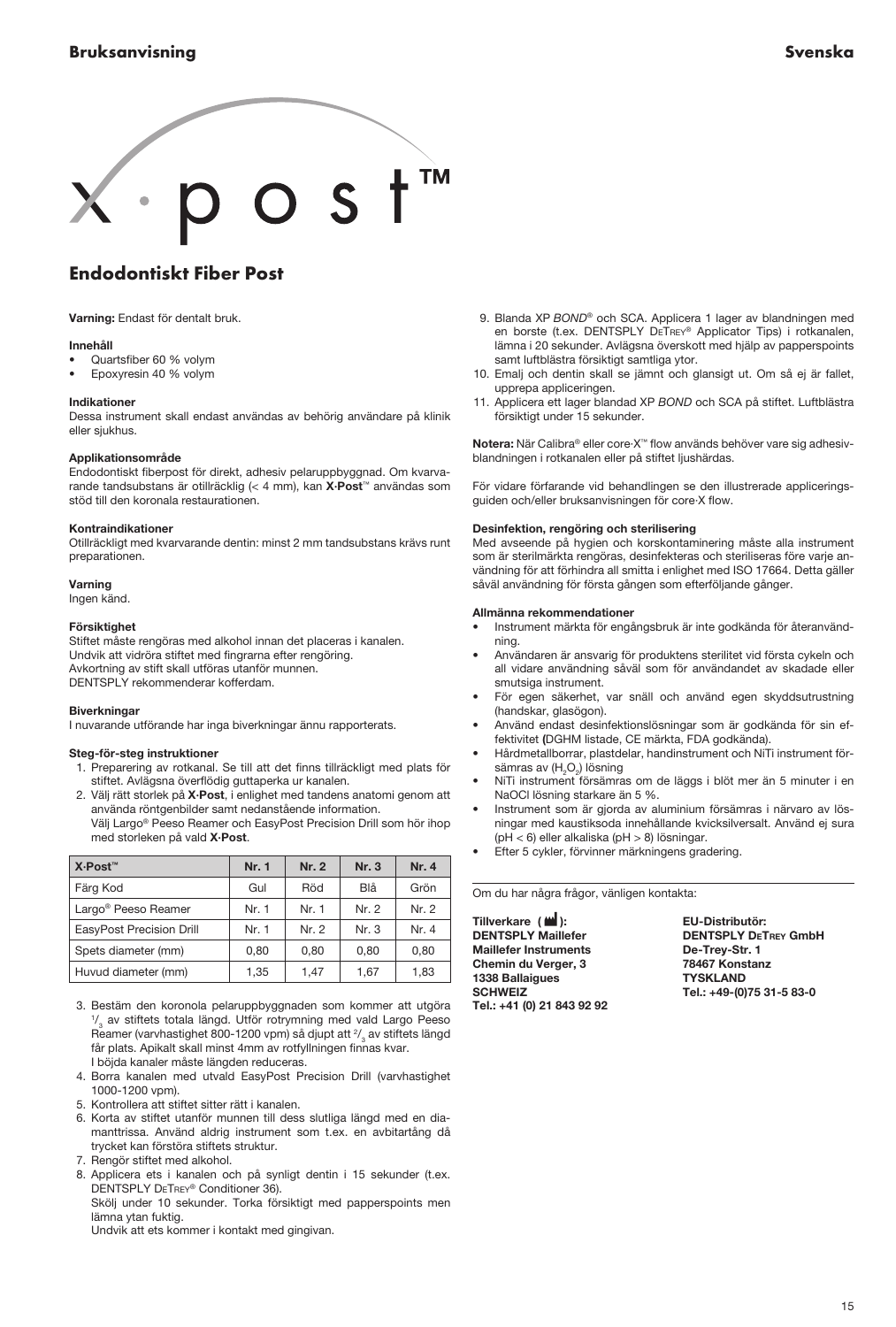|     | Instrument: vidare hantering                           |                                                                                                                                                                                                                                                                         |                                                                                                                                                                                                                                                                                                                                                                                                                                                                                                                                                                                                                                                                                                                                                                                                                                                                                                                              |              |              |                           |
|-----|--------------------------------------------------------|-------------------------------------------------------------------------------------------------------------------------------------------------------------------------------------------------------------------------------------------------------------------------|------------------------------------------------------------------------------------------------------------------------------------------------------------------------------------------------------------------------------------------------------------------------------------------------------------------------------------------------------------------------------------------------------------------------------------------------------------------------------------------------------------------------------------------------------------------------------------------------------------------------------------------------------------------------------------------------------------------------------------------------------------------------------------------------------------------------------------------------------------------------------------------------------------------------------|--------------|--------------|---------------------------|
|     | A. Apparater                                           |                                                                                                                                                                                                                                                                         | Instrument: förstagångshantering                                                                                                                                                                                                                                                                                                                                                                                                                                                                                                                                                                                                                                                                                                                                                                                                                                                                                             |              |              |                           |
|     | Operation                                              | Förfarande                                                                                                                                                                                                                                                              | Varning                                                                                                                                                                                                                                                                                                                                                                                                                                                                                                                                                                                                                                                                                                                                                                                                                                                                                                                      |              |              |                           |
| 1.  | Predesinfektion<br>eller<br>Avkontaminering            | Blötlägg genast efter an-<br>vändning alla instrument<br>i en desinfektionslösning<br>som om det är möjligt kom-<br>binerats med proteolytiska<br>enzymer.                                                                                                              | - Följ instruktioner och observera koncentration och tid som producenten<br>uppgett (för stark koncentration kan orsaka rost eller andra defekter på<br>instrumenten).<br>Den desinfekterande lösningen skall vara fri från aldehyder (för att unvika<br>fixering av blodiga ojämnheter).<br>Använd inte desinfektionslösning innehållande fenol eller annan produkt<br>som inte är kompatibel med instrumenten (se Allmänna rekommendatio-<br>ner).<br>- För synliga fläckar som observeras på instrumenten rekommenderas en<br>förtvätt genom att borsta dem manuellt med ett mjukt material.                                                                                                                                                                                                                                                                                                                              |              | X            |                           |
| 2a. | <b>Automatisk</b><br>Rengöring/<br><b>Desinfektion</b> | - Ta isär anordning (avlägsna<br>silikon stopp).<br>- Lägg dem i en ask, behål-<br>lare eller kärl.<br>- Lägg dem i termodesinfek-<br>torn (under minst 10 min<br>vid 93 °C eller Ao värde ><br>3000).                                                                  | - Släng alla instrument med stora synliga defekter (trasiga eller böjda).<br>- Undvik all kontakt mellan instrumenten eller stift vid placering i termodesin-<br>fektorn.<br>- Följ instruktioner och observera de koncentrationer som uppgetts av tillver-<br>karen (se också Allmänna rekommendationer).<br>- Termodesinfektorn rekommenderas ej för instrument tillverkade i alumi-<br>nium, hårdmetall eller stål. Vid kemisk desinfektion finns en fara för kvar-<br>lämningar på instrumenten.<br>Erforderlig sköljning ska finnas i programmet. Använd renat vatten för att<br>skölja - (max 10 bakterier/ml and max 0,25 endotoxiska enheter/ml) som<br>Aqua Purificata.<br>- Använd filtrerad luft för att torka instrument eller stift.<br>- Använd endast termodesinfektor i överensstämmelse med EN ISO 15883,<br>underhåll och kalibrera den regelbundet.<br>- Om möjligt, föredras en automatiserad hantering. | X            | $\mathsf{x}$ | $\boldsymbol{\mathsf{x}}$ |
| 2b. | Manuell<br>Rengöring/<br><b>Desinfektion</b>           | - Ta isär delarna (silikonstopp<br>avlägsnas).<br>- Lägg dem i blöt i desinfice-<br>rande lösning i ultraljudsap-<br>parat om det passar.<br>Skölj delarna noggrant med<br>rent, demineraliserat eller<br>destillerat vatten samt torka<br>dem med filtrerat tryckluft. | - Inga synliga ojämnheter skall kunna observeras på instrumenten.<br>- Släng instrument med stora, tydliga defekter (trasiga, böjda eller vridna).<br>- Undvik all kontakt mellan instrument och stift när de placeras i lösningen,<br>använd kit, hjälpmedel eller behållare.<br>- Följ instruktioner och observera koncentration och tid som producenten<br>uppgivit (se också Allmänna rekommendationer).<br>- Använd renat vatten för att skölja (max 10 bakterier/ml och max 0,25 endo-<br>toxin enheter/ml) som Aqua Purificata.<br>Om desinfektionsmedlet innehåller antirost, rekommenderas att instrumen-<br>ten sköljs före autoklavering.                                                                                                                                                                                                                                                                         | X            | X            | $\boldsymbol{\mathsf{x}}$ |
| 3.  | Inspektion                                             | - Inspektera delar och sortera<br>bort de defekta.<br>Sätt ihop delarna. (Stopp)                                                                                                                                                                                        | - Smutsiga instrument måste rengöras och åter desinficeras.<br>Släng instrument som är felaktiga (böjda, vridna) skadade (trasiga, rostiga)<br>eller defekta (avsaknad av färgkodning eller markering) som påverkar uthål-<br>lighet, säkerhet eller uppförandet hos instrument eller stift.<br>- Skydda stålborrar med antirostmedel före packning.                                                                                                                                                                                                                                                                                                                                                                                                                                                                                                                                                                         |              | X            | $\boldsymbol{\mathsf{x}}$ |
| 4.  | Förpackning                                            | Förpacka delarna i "sterili-<br>seringspåsar".                                                                                                                                                                                                                          | Kontrollera påsens giltighetstid som producenten uppgett för att bestämma<br>förvaringstid.<br>- Använd förpackningar som motstår en temperatur upp till 141 °C och i en-<br>lighet med ISO 11607.                                                                                                                                                                                                                                                                                                                                                                                                                                                                                                                                                                                                                                                                                                                           | X            | X            | $\boldsymbol{\mathsf{x}}$ |
| 5.  | Sterilisering                                          | Ångsterilisering vid:<br>134 °C under 18 min för<br>endodontiska instrument<br>och instrument till rotka-<br>nalsfyllnad.<br>134 °C under minst 5 min<br>för alla andra saker.                                                                                          | - Instrumenten, stift och plasthållare måste steriliseras i enllighet med för-<br>packningens beteckning.<br>- Använd fraktionerad vakum eller gravity (mindre att föredra) autoklaver<br>(i enlighet med EN 13060, EN 285).<br>- Använd validerad steriliseringsprocess i enlighet med ISO 17665-1.<br>- Respektera förfaringssätt för underhållning av autoklavens delar som upp-<br>getts av producenten.<br>- Använd endast de steriliseringsprodesser som listats.                                                                                                                                                                                                                                                                                                                                                                                                                                                      | $\mathsf{x}$ |              | $x \mid x$                |
| 6.  | Förvaring                                              | - Förvara sterilförpackade<br>delar i en torr och ren miljö.                                                                                                                                                                                                            | - Sterilitet kan inte garanteras om förpackningen är öppen, skadad eller blöt<br>(kontrollera förpackningen före användandet av instrumenten).                                                                                                                                                                                                                                                                                                                                                                                                                                                                                                                                                                                                                                                                                                                                                                               | X            | X            | $\pmb{\mathsf{x}}$        |

### B. Fyllnadsmaterial

| Operation           | Förfarande                                                                        | Varning                                                                                                                                            |
|---------------------|-----------------------------------------------------------------------------------|----------------------------------------------------------------------------------------------------------------------------------------------------|
| <b>Desinfektion</b> | - Blötlägg rotfyllnadsinstru-<br>menten i rumstempererad<br>alkohol under 30 sek. | - Använd ej desinficeringslösning innehållande fenol eller någon annan produkt ej kompa-<br>tibel med instrumenten (se Allmänna rekommendationer). |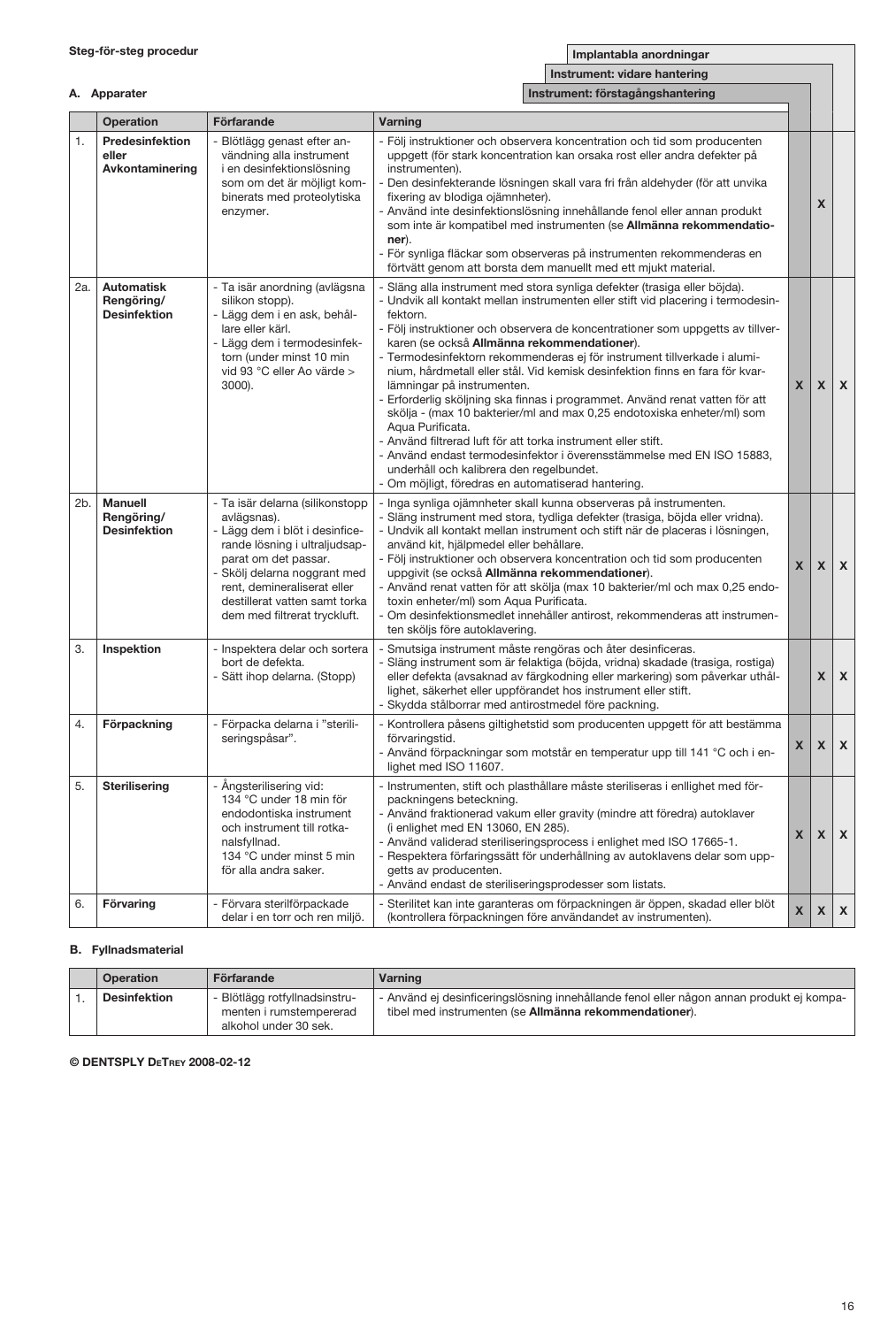<span id="page-16-0"></span>

## Endodontyczne wkłady z włókna szklanego

Uwaga: Produkt przeznaczony wyłącznie dla dentystów.

#### SKŁAD

- Włókna szklane 60 % objętościowo
- Żywice epoksydowe 40 % objętościowo

#### Wskazania kliniczne

Te narzędzia są przeznaczone do stosowania przez wykwalifikowanych specjalistów wyłącznie w warunkach gabinetu stomatologicznego lub w szpitalu.

#### Warunki aplikacji

Endodontyczny wkład z włókna szklanego do bezpośredniej odbudowy techniką adhezyjną. W przypadku niewystarczającej ilości pozostałych tkanek twardych (< 4 mm), wkłady X·Post™ mogą być stosowane do podbudowy wypełnienia w koronie.

#### Przeciwwskazania

Niewystarczającą ilość tkanki zębinowej: Wymagane jest przynajmniej 2 mm tkanek dookoła preparacji.

#### Ostrzeżenia

#### Brak doniesień.

#### Środki ostrożności

Wkład musi być oczyszczony alkoholem przed włożeniem do kanału korzeniowego.

Należy unikać dotykania wkładu palcami po zakończonym oczyszczaniu. Wkład można skracać ale poza jamą ustną.

Firma DENTSPLY zaleca stosowanie izolacji pola pracy w postaci koferdamu.

#### Reakcje niekorzystne

W przypadku omawianej techniki nie stwierdzono do tej pory istnienia doniesień o niekorzystnych reakcjach

#### Szczegółowa instrukcja stosowania

- 1. Opracowanie kanału korzeniowego. Sprawdzić czy istnieje odpowiednia przestrzeń dla umieszczenia wkładu. Usunąć pozostałości gutaperki z kanału korzeniowego.
- 2. Wybrać właściwy rozmiar wkładu X·Post, dopasowany do warunków anatomicznych posługując się zdjęciem radiologicznym oraz informacjami zamieszczonymi poniżej.

 Wybrać narzędzie Largo® Peeso Reamer oraz wiertło EasyPost Precision Drill odpowiednie do wybranego rozmiaru wkładu X-Post.

| X∙Post™                                      | nr <sub>1</sub> | nr <sub>2</sub> | nr <sub>3</sub> | nr <sub>4</sub> |
|----------------------------------------------|-----------------|-----------------|-----------------|-----------------|
| Oznaczenia kolorystyczne                     | Żółtv           | Czerwony        | Niebieski       | Zielony         |
| Narzedzie Largo <sup>®</sup> Peeso<br>Reamer | nr 1            | nr 1            | nr <sub>2</sub> | nr <sub>2</sub> |
| EasyPost Precision Drill                     | nr 1            | nr <sub>2</sub> | nr <sub>3</sub> | nr <sub>4</sub> |
| Średnica końcówki (mm)                       | 0.80            | 0.80            | 0.80            | 0.80            |
| Średnica główki (mm)                         | 1,35            | 1.47            | 1.67            | 1.83            |

- 3. Określić długość części koronowej odbudowy, która będzie odpowiadać 1/<sub>3</sub> ostatecznej odbudowy wkładu. Usunąć wypełnienie kanału za pomocą wybranego wiertła Largo Peeso Reamer (prędkość obrotowa 800-1200 rpm) na taką głębokość jaka jest konieczna aby umieścić 2/<sub>3</sub> długości wkładu. W okolicy przyszczytowej należy pozostawić wypełnienie kanału na długości przynajmniej 4 mm. W przypadku kanałów zakrzywionych ta długość może ulec skróceniu.
- 4. Opracować kanał wybierając odpowiednie wiertło typu EasyPost Precision Drill (prędkość obrotowa 1000-1200 rpm).
- 5. Sprawdzić dopasowanie wkładu w kanale korzeniowym.
- 6. Poza jama ustną pacjenta skrócić wkład do jego ostatecznej długości stosując tarcze. Nigdy nie używać instrumentów o nierównej powierzchni takich jak szczypce do cięcia drutu, ponieważ mogą uszkodzić trwale strukturę wkładu.
- 7. Oczyścić wkład alkoholem.
- 8. Aplikować na 15 sek. wytrawiacz (np. DENTSPLY DETREY® Conditioner 36) do kanału korzeniowego oraz na odkryte obszary zębiny. Spłukać w ciągu 10 sek. Delikatnie osuszyć, za pomocą papierowych sączków, pozostawiając zębinę w stanie naturalnej wilgotności. Nie należy nakładać wytrawiacza na tkanki dziąsłowe.
- 9. Zmieszać system wiążący XP *Bond®* z materialem SCA. Aplikować przy użyciu pędzelków (np. DENTSPLY DETREY® Applicator Tips), bezpośrednio do kanału, 1 warstwę otrzymanej mieszaniny i pozostawić na 20 sekund. Delikatnie papierowymi sączkami usunąć nadmiary materiału.
- 10. Delikatnie osuszyć wszystkie powierzchnie. Powierzchnie szkliwa i zębiny powinny mieć jednolity połysk. Jeśli nie, to należy powtórzyć aplikację.
- 11. Nanieść jedną warstwę mieszaniny systemu wiążącego XP *Bond* i aktywatora SCA na wkład. Lekko osuszyć w ciągu 5 sek.

UWAGA: Stosując cement Calibra® lub materiał core·X™ flow nie należy polimeryzować mieszaniny systemu wiążącego przy użycia lampy zarówno w kanale, jak i na wkładzie przed etapem osadzenia X·Post.

W celu zapoznania się z dalszymi procedurami prosimy przeanalizować ilustrowaną technikę aplikacji i/lub instrukcję użytkowania materiału core·X flow.

#### Dezynfekcja, oczyszczanie i sterylizacja

Z uwagi na wymogi higieny i ochronę przed zakażeniem krzyżowym wszystkie narzędzia nie posiadające oznaczenia "sterylne" muszą być oczyszczone, zdezynfekowane oraz sterylizowane przed pierwszym użyciem zgodnie z normami ISO 17664. Dotyczy to nie tylko pierwszego użycia narzędzi, ale także ich kolejnego wykorzystania.

#### Ogólne zalecenia

- Narzędzia jednorazowego użytku nie powinny być stosowane wielokrotnie.
- Użytkownik narzędzi jest odpowiedzialny za sterylność produktu podczas pierwszego zastosowania oraz kolejnych. Odpowiada także za użycie narzędzi brudnych i uszkodzonych.
- Dla własnego bezpieczeństwa należy nosić sprzęt ochronny (okulary, rękawice).
- Stosować płyny dezynfekcyjne o sprawdzonej skuteczności (lista DGHM, znak C, akceptacja FDA).
- Wiertła z węglika wolframu, element plastikowe, ręczne instrumenty NiTi mogą ulec degradacji w roztworach nadtlenku wodoru (H<sub>2</sub>O<sub>2</sub>).
- Narzędzia NiTi ulegają degradacji po zanurzeniu na dłużej niż 5 minut w roztworach NaOCl o stężeniu większym niż 5%.
- Instrumenty aluminiowe ulegają degradacji w obecności roztworów soli kaustycznych z solami rtęci. Nie używać kwasowych (pH < 6) lub zasadowych (pH > 8) roztworów.
- Po 5 cyklach może dojść do degradacji.

W razie pytań prosimy o bezpośredni kontakt:

Producent ( ): Biuro przedstawicielskie: **Maillefer Instruments** Chemin du Verger, 3 78467 Konstanz 1338 Ballaigues<br>SZWAJCARIA Tel.: +41 (0) 21 843 92 92

DENTSPLY DETREY GmbH<br>De-Trey-Str. 1 Tel.: +49-(0)75 31-5 83-0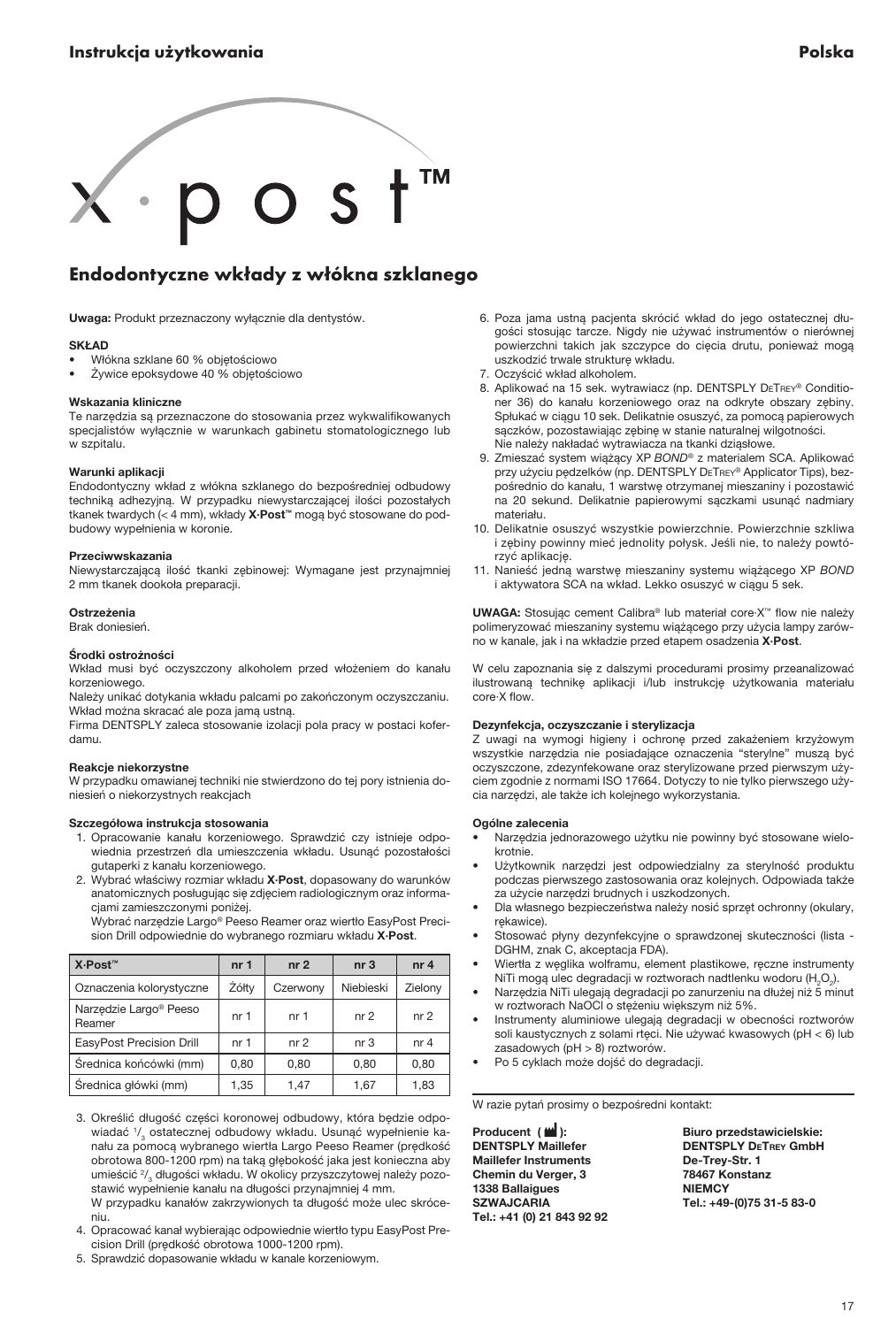A. Urządzenia

Implantowane instrumenty

Instrumenty: Kolejne użycie

|                | A. Urządzenia<br>Instrumenty. Pierwsze użycie |                                                                                                                                                                                                                                                                                                                                                                              |                                                                                                                                                                                                                                                                                                                                                                                                                                                                                                                                                                                                                                                                                                                                                                                                                                                                                                                                                                                                                                               |                    |                           |                    |
|----------------|-----------------------------------------------|------------------------------------------------------------------------------------------------------------------------------------------------------------------------------------------------------------------------------------------------------------------------------------------------------------------------------------------------------------------------------|-----------------------------------------------------------------------------------------------------------------------------------------------------------------------------------------------------------------------------------------------------------------------------------------------------------------------------------------------------------------------------------------------------------------------------------------------------------------------------------------------------------------------------------------------------------------------------------------------------------------------------------------------------------------------------------------------------------------------------------------------------------------------------------------------------------------------------------------------------------------------------------------------------------------------------------------------------------------------------------------------------------------------------------------------|--------------------|---------------------------|--------------------|
|                | <b>Działanie</b>                              | Sposób działania                                                                                                                                                                                                                                                                                                                                                             | Ostrzeżenie                                                                                                                                                                                                                                                                                                                                                                                                                                                                                                                                                                                                                                                                                                                                                                                                                                                                                                                                                                                                                                   |                    |                           |                    |
| $\mathbf{1}$   | Wstępna<br>dezynfekcja i<br>dekonatminacja    | - Natychmiast po użyciu za-<br>nurzyć wszystkie narzędzia<br>w roztworach dezynfekcyj-<br>nych z dodatkiem enzymów<br>proteolitycznych jeśli to<br>możliwe.                                                                                                                                                                                                                  | - Postępować zgodnie z wskazówkami producentów przestrzegając czasów<br>zanurzenia oraz zalecanych stężeń (zbyt wysokie stężenia mogą powodo-<br>wać korozję i inne uszkodzenia narzędzi).<br>Roztwór dezynfekcyjny nie powinien zawierać aldehydów (aby uniknąć<br>utrwalenia zanieczyszczeń krwiopochodnych).<br>- Nie stosować roztworów dezynfekcyjnych zawierających fenol I innych<br>związków, które nie są kompatybilne z narzędziami (patrz Ogólne zalece-<br>nia).<br>- widoczne znieczyszczenia na narzędziach należy wstępnie oczyścić szczo-<br>teczką a następnie przetrzeć recznie miękka ściereczką.                                                                                                                                                                                                                                                                                                                                                                                                                          |                    | X                         |                    |
| 2a             | Automatyczne<br>czyszczenie/<br>Dezynfekcja   | - Rozłożyć instrumenty<br>(usunąć silikonowe stopery)<br>- Umieścić je w specjalnym<br>pojemniku.<br>Włożyć do termodezynfek-<br>cyjnego urządzenia<br>(na przynajmniej 10 min<br>w temperaturze 93 °C lub<br>Ao wartości > 3000).                                                                                                                                           | - Wyrzucić narzędzia z dużymi uszkodzeniami (złamane, wykrzywione).<br>- Unikać kontaktu pomiędzy narzędziami i wkładami po umieszczeniu<br>w urządzeniu do termodezynfekcji.<br>- Postępować zgodnie ze wskazówkami i stosować zalecane przez produ-<br>centów stężenia (patrz Ogólne zalecenia).<br>- Termodezynfekcja nie jest zalecana w przypadku narzędzi wykonanych<br>z aluminium, węglika wolframu i stali węglowej. Chemiczna dezynfekcja<br>niesie za sobą niebezpieczeństwo pozostawienia resztek środków dezyn-<br>fekcyjnych na narzędziach.<br>- W programie powinien znaleźć się odpowiedni etap płukania. Stosować<br>oczyszczoną wodę do płukania (max 10 drobnoustrojów /ml i max 0,25<br>jednostek endotoksyn /ml) jak Woda Oczyszczona.<br>- Stosować filtry powietrza dla osuszania narzędzi i wkładów.<br>- Stosować tylko te urządzenia do termodezynfekcji, które posiadają akcep-<br>tację EN ISO 15883, są regularnie serwisowane i kalibrowane.<br>-Jeśli to możliwe stosować procesy automatycznie kontrolowane. | $\mathbf{x}$       | $\boldsymbol{\mathsf{x}}$ | $\mathbf x$        |
| 2 <sub>b</sub> | Reczne<br>oczyszczanie /<br>dezynfekcja       | - Rozłożyć na części instru-<br>menty (silikonowe stopery<br>należy usunąć).<br>Zanurzyć instrumenty w<br>roztworze dezynfekcyjnym<br>wspomagając jego działa-<br>nie ultradźwiękami, jeśli to<br>możliwe.<br>- Spłukać narzędzia dokładnie<br>czystą, zdemineralizowaną<br>wodą lub woda destylowaną<br>a nastepnie osuszyć je<br>sprężonym, przefiltrowanym<br>powietrzem. | - Nie powinno być widać żadnych zanieczyszczeń na narzędziach.<br>- Wyrzucić narzedzia z dużymi uszkodzeniami (złamane, wykrzywione).<br>- Unikać kontaktu pomiędzy narzędziami i wkładami po umieszczeniu<br>w roztworze do dezynfekcji. Stosować odpowiednie pojemniki.<br>Postępować zgodnie ze wskazówkami i stosować zalecane przez produ-<br>centów stężenia (patrz Ogólne zalecenia).<br>Stosować oczyszczoną wodę do płukania (max 10 drobnoustrojów /ml<br>i max 0,25 jednostek endotoksyn /ml) jak Woda Oczyszczona.<br>Jeśli roztwór do dezynfekcji zawiera inhibitory korozji zaleca się płukanie<br>instrumentów tuż przed włożeniem do autoklawu.                                                                                                                                                                                                                                                                                                                                                                               | $\mathbf{x}$       | X                         | X                  |
| 3              | Kontrola                                      | - Sprawdzić narzedzia i od-<br>rzucić te z uszkodzeniami.<br>- Złożyć narzedzia (stopery).                                                                                                                                                                                                                                                                                   | - Brudne narzedzia muszą być ponownie oczyszczone i dezynfekowane.<br>- Wyrzucić narzędzia, które posiadają jakiekolwiek deformacje (zakrzywienia,<br>skrecenia), odkształcenia (złamane, skorodowane) oraz defekty (utrata<br>koloru specjalnych oznaczeń) mogące wpłynąć na wytrzymałość, bezpie-<br>czeństwo i skuteczność narzędzi oraz wkładów.<br>-Przed pakowaniem chronić wiertła stalowe używając inhibitorów korozji.                                                                                                                                                                                                                                                                                                                                                                                                                                                                                                                                                                                                               |                    | X                         | X                  |
| $\overline{4}$ | Pakowanie                                     | - pakować narzędzia w spe-<br>cjalne rękawy do steryliza-<br>cji.                                                                                                                                                                                                                                                                                                            | - Sprawdzić datę ważność rękawów do sterylizacji podaną przez producenta.<br>- Stosować opakowania odporne na temperature do 141 °C i zgodne z nor-<br>mami EN ISO 11607.                                                                                                                                                                                                                                                                                                                                                                                                                                                                                                                                                                                                                                                                                                                                                                                                                                                                     | $\pmb{\times}$     | X                         | $\pmb{\mathsf{x}}$ |
| 5              | Sterylizacja                                  | - Sterylizacja parowa:<br>134 °C w czasie 18 min. dla<br>narzędzi endodontycznych<br>oraz instrumentów do wy-<br>pełniania kanałów korzenio-<br>wych.<br>134 °C w czasie przynaj-<br>mniej 5 min. dla innych<br>narzędzi.                                                                                                                                                    | - Narzędzia, wkłady i elementy plastikowe powinny być sterylizowane zgod-<br>nie z oznaczeniami na opakowaniu.<br>- Stosować frakcjonowane próżniowe lub grawitacyjne (mniej zalecane) au-<br>toklawy (zgodnie z normami EN 13060, EN 285).<br>Stosować ważne procedury sterylizacji zgodne z normami ISO 17665-1.<br>- Respektować zasady serwisowania autoklawu określone przez producenta.<br>- Stosować tylko wymienione procedury sterylizacji.                                                                                                                                                                                                                                                                                                                                                                                                                                                                                                                                                                                          | $\pmb{\mathsf{x}}$ | X                         | $\pmb{\mathsf{x}}$ |
| 6              | Przechowywanie                                | - Przechowywać narzędzia<br>w sterylnym opakowaniu<br>w czystych I suchych wa-<br>runkach.                                                                                                                                                                                                                                                                                   | - Sterylność nie jest zapewniona jeśli opakowanie jest otwarte, uszkodzone<br>lub mokre (sprawdzić opakowanie przed użyciem instrumentów).                                                                                                                                                                                                                                                                                                                                                                                                                                                                                                                                                                                                                                                                                                                                                                                                                                                                                                    | $\mathsf{x}$       | X                         | X                  |

### B. Materiał wypełniający

| <b>Działanie</b> | Sposób działania                                                                                                             | Ostrzeżenie                                                                                                                                         |
|------------------|------------------------------------------------------------------------------------------------------------------------------|-----------------------------------------------------------------------------------------------------------------------------------------------------|
| Dezvnfekcia      | - Zanurzyć narzedzia do wy-<br>pełniania kanału w roztwo-<br>rze alkoholowym na czas<br>30 sek. w temperaturze<br>pokojowej. | - Nie stosować roztworów dezynfekcyjnych zawierających fenol lub inne związki, które<br>nie są kompatybilne z narzędziami (patrz Ogólne zalecenia). |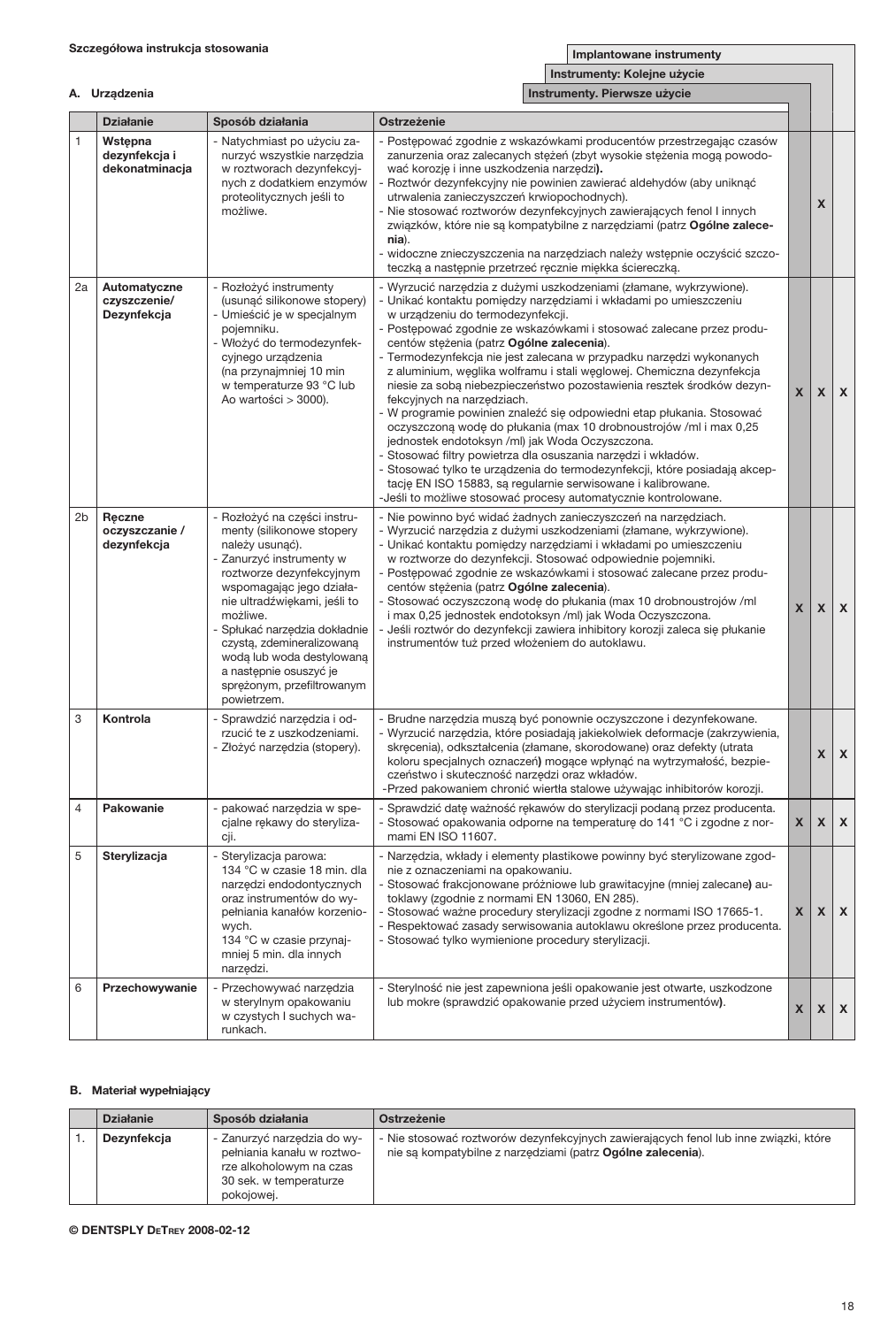# <span id="page-18-0"></span> $o s t$

## **Fiberrodstift**

Advarsel: Kun til dentalt brug.

#### Sammensætning

- Kvartsfibre: 60 volumen%
- Epoxyresin: 40 volumen%

#### Indikationer

Dette produkt må kun anvendes i et klinisk eller medicinsk miljø af kvalificerede brugere.

#### Anvendelsesområde

Fiberrodstifter til direkte fremstilling af plastiske opbygninger. I tilfælde, hvor der er en utilstrækkelig mængde resttandsubstans (< 4 mm), kan X·Post™ anvendes som støtte for den koronale opbygning.

#### Kontraindikationer

Utilstrækkelig mængde resttandsubstans: Der kræves mindst 2 mm tandsubstans rundt om præparationen.

#### Advarsler

Ingen kendte.

#### Sikkerhedsforanstaltninger

Stiften skal rengøres med sprit, før den anbringes i kanalen. Undgå at berøre stifterne med fingrene efter rengøring. Afkortning af stiften kan foretages uden for munden. DENTSPLY anbefaler brug af kofferdam.

#### Bivirkninger

På det nuværende tekniske stadium er der indtil videre ikke rapporteret bivirkninger.

#### Step-by-step brugsanvisning

- 1. Præparation af rodkanalen. Sørg for, at der er tilstrækkelig plads til at placere stiften. Fjern rester af guttaperka fra rodkanalen.
- 2. Vælg den korrekte størrelse X·Post i forhold til tandens anatomi ved hjælp af et røntgenbillede og informationerne i nedenstående skema. Vælg Largo® Peeso Reamer og EasyPost præcisionsbor svarende til den valgte størrrelse X·Post.

| X∙Post <sup>™</sup>             | Nr. 1 | Nr. 2 | Nr. 3 | Nr. 4 |
|---------------------------------|-------|-------|-------|-------|
| Farvekodning                    | Gul   | Rød   | Blå   | Grøn  |
| Largo <sup>®</sup> Peeso Reamer | Nr. 1 | Nr. 1 | Nr. 2 | Nr. 2 |
| EasyPost præcisionsbor          | Nr. 1 | Nr. 2 | Nr. 3 | Nr. 4 |
| Spids diameter (mm)             | 0.80  | 0.80  | 0.80  | 0.80  |
| Hoved diameter (mm)             | 1.35  | 1.47  | 1.67  | 1,83  |

- 3. Fastlæg længden af den koronale opbygning, som vil udgøre 1/3 af den endelige længde på stiften. Fjern rodfyldningsmaterialet med den valgte Largo® Peeso Reamer (omdrejningshastighed 800-1200 o/min.) så dybt som det er nødvendigt, for at stiften kan anbringes i i kanalen sv.t.  $^{2}/_{3}$  af stiftens længde. Der skal restere mindst 4 mm af rodfyldningen apikalt.
- Ved krumme kanaler er det nødvendigt at reducere længden. 4. Udbor kanalen med det valgte EasyPost præcisionsbor (omdrejnings-
- hastighed 1000-1200 o/min.). 5. Kontroller, at stiften er korrekt anbragt i kanalen.
- 
- 6. Afkort stiften til dens endelige længde med en diamantskive uden for munden. Anvend aldrig et vridende instrument som fx en skævbider, da presset kan ødelægge strukturen i stiften.
- Rengør rodstiften med sprit.
- 8. Applicer syregel i kanalen og på den eksponerede dentin i 15 sekunder. (Fx. DENTSPLY DETREY® Conditioner 36).

 Skyl i 10 sek. Tørlæg forsigtigt med paper points, men efterlad overfladen fugtig.

Lad ikke syregelen komme i kontakt med gingiva.

- 9. Bland XP *Bond®* og SCA. Applicer 1 lag af blandingen med en børste (fx Dentsply DeTrey® Applicator Tips) i rodkanalen og vent 20 sek. Fjern overskud med paper points og
- 10. tørlæg forsigtigt alle flader. Emalje og dentin overflader skal have et ensartet, glinsende udseende. Hvis ikke, skal appliceringen gentages.
- 11. Applicer et enkelt lag af det blandede XP *Bond* og SCA på rodstiften. Blæs forsigtigt i 5 sek.

Bemærk: Ved brug af Calibra® eller core·X*™* flow er det hverken nødvendigt at hærde bondingen i rodkanalen eller på rodstiften før placering af X·Post i kanalen.

Yderligere oplysninger om proceduren findes i den illustrerede brugsanvisning og/eller i brugsanvisningen for brug af core·X flow.

#### Desinfektion, rengøring og sterlisation

Af hensyn til hygiejnen og for at undgå krydskontaminering skal alle instrumenter, der ikke er mærket "sterile" rengøres, desinficeres og steriliseres før hver anvendelse i henhold til ISO 17664. Dette angår første anvendelse såvel som de efterfølgende anvendelser.

#### Generelle anbefalinger

- Instrumenter, der er markeret med "Single use" må ikke genanvendes.
- Brugeren er ansvarlig for steriliteten af de anvendte produkter både ved førstegangsanvendelse og ved enhver senere anvendelse, ligesom brugeren er ansvarlig for, at anvendte instrumenter ikke er beskadigede eller snavsede.
- Af hensyn til egen sikkerhed bør anvendes passende personlige værnemidler (handsker, beskyttelsesbriller, mundbind).
- Anvend udelukkende desinfektionsmidler, der er godkendte for effektivitet (DGHM-listede, CE-mærkede, FDA-godkendte).
- Hårdmetalbor, plaststandere, håndinstrumenter og NiTi instrumenter nedbrydes af brintoverilte  $(H_2O_2)$  opløsninger.
- NiTi instrumenter nedbrydes, hvis de nedsænkes i NaOCL opløsninger i højere koncentrationer end 5% i mere end 5 min.
- Aluminiuminstrumenter nedbrydes ved kontakt med opløsninger af kaustisk soda med kviksølvsalte. Anvend ikke sure (pH < 6) eller alkaliske (pH > 8) opløsninger.
- Efter 5 cyklusser kan der forekomme en nedbrydning af farvekodningen.

Hvis De har spørgsmål, kontakt da venligst:

Producent ( ): EU-**Distributør: Maillefer Instruments** Chemin du Verger, 3 78467 Konstanz<br>1338 Ballaigues 6 7YSKLAND 1338 Ballaigues<br>SVEJTS Tel.: +41 (0) 21 843 92 92

DENTSPLY DETREY GmbH<br>De-Trey-Str. 1 **Svejts** Tel.: +49-(0)75 31-5 83-0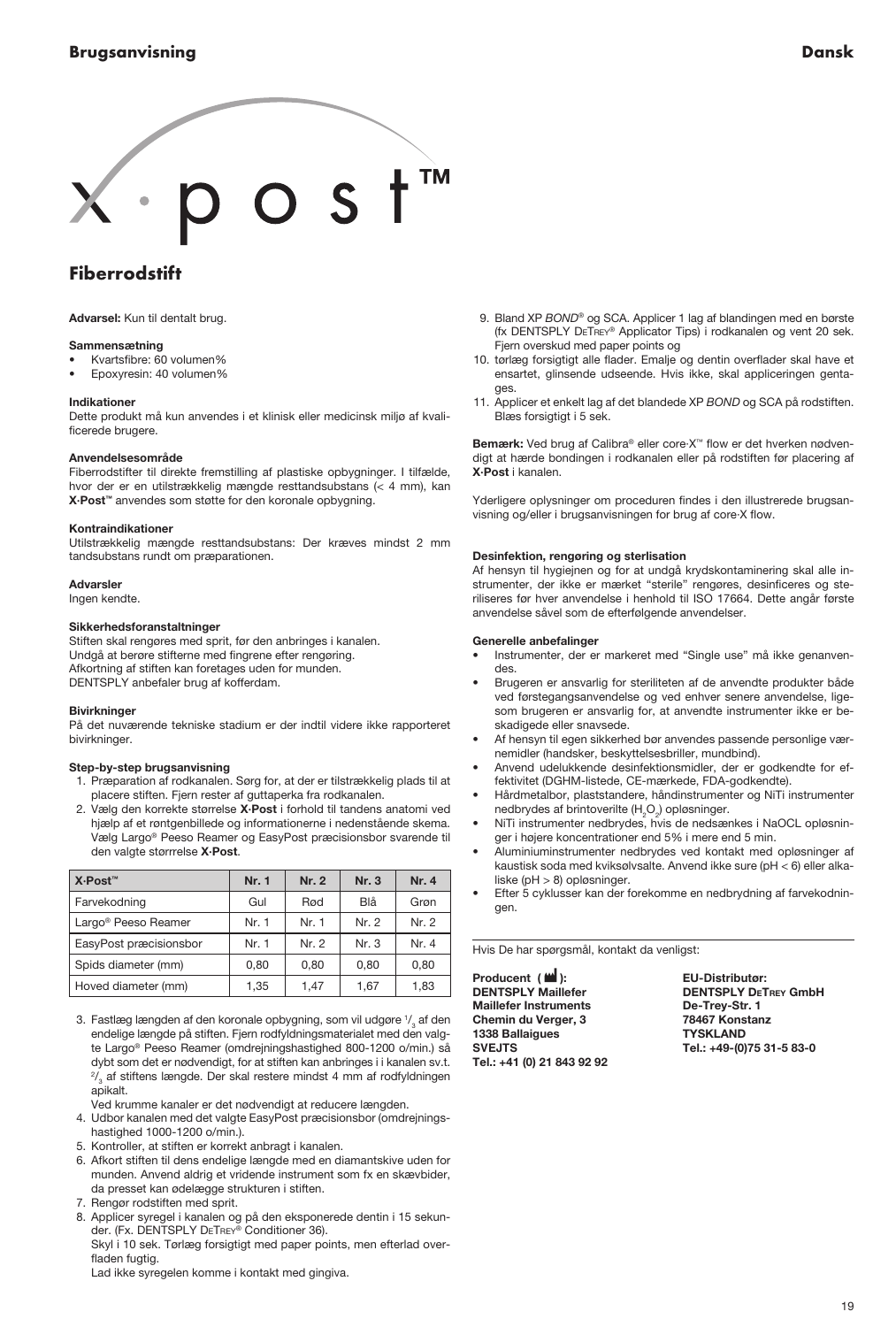| and the state of the state of the state of |                          |  |  |
|--------------------------------------------|--------------------------|--|--|
|                                            | Instrumenter: Efter brug |  |  |
|                                            |                          |  |  |

|                | A. Instrumenter<br>Instrumenter: Første anvendelse                        |                                                                                                                                                                                                                                                                                                       |                                                                                                                                                                                                       |                                                                                                                                                                                                                                                                                                                                                                                                                                                                                                                                                                                                                                                                                                                                                                                  |                           |                           |   |
|----------------|---------------------------------------------------------------------------|-------------------------------------------------------------------------------------------------------------------------------------------------------------------------------------------------------------------------------------------------------------------------------------------------------|-------------------------------------------------------------------------------------------------------------------------------------------------------------------------------------------------------|----------------------------------------------------------------------------------------------------------------------------------------------------------------------------------------------------------------------------------------------------------------------------------------------------------------------------------------------------------------------------------------------------------------------------------------------------------------------------------------------------------------------------------------------------------------------------------------------------------------------------------------------------------------------------------------------------------------------------------------------------------------------------------|---------------------------|---------------------------|---|
|                | Procedure                                                                 | Fremgangsmåde                                                                                                                                                                                                                                                                                         | <b>Advarsler</b>                                                                                                                                                                                      |                                                                                                                                                                                                                                                                                                                                                                                                                                                                                                                                                                                                                                                                                                                                                                                  |                           |                           |   |
| $\mathbf{1}$   | Prædesinfektion<br>eller<br>dekontaminering                               | - Nedsænk instrumenterne<br>umiddelbart efter brug i et<br>rengørings-/desinfektions-<br>middel, om muligt kombi-<br>neret med et proteolytisk<br>enzym.                                                                                                                                              | føre skader på materialer og instrumenter).<br>blodpletter).                                                                                                                                          | - Følg anvisningerne og vær opmærksom på de koncentrationer og tidsan-<br>givelser, som er angivet af producenten (en for høj koncentration kan med-<br>- Desinfektionsmidlet må ikke indeholde aldehyd (for at forhindre fiksering af<br>- Anvend ikke desinfektionsmidler, der indeholder fenol eller et produkt, som<br>ikke er forligeligt med instrumenterne (se de Generelle anbefalinger).<br>- Hvis der er synlige urenheder på instrumenterne anbefales en initial rengø-<br>ring, ved manuelt at skrubbe dem med en blød børste.                                                                                                                                                                                                                                       |                           | X                         |   |
| 2a             | Automatiseret<br>rengøring/<br>desinfektion i<br>dental<br>opvaskemaskine | - Adskil instrumenterne<br>(silikonestops skal fjernes).<br>Placer tingene i et sæt,<br>stander eller beholder.<br>- Placer dem i en dental op-<br>vaskemaskine i mindst<br>10 minutter ved 93 °C eller<br>Ao værdi > 3000.                                                                           | bragt i dental opvaskemaskinen.<br>fabrikanten (se også de Generelle anbefalinger).<br>som Aqua Purificata.<br>hold og kalibrer regelmæssigt.<br>- Om muligt bør en automatisk procedure foretrækkes. | - Kassér alle instrumenter med større tydelige defekter (frakturerede, bøjede).<br>- Undgå enhver kontakt mellem instrumenter eller rodstifter, når de er an-<br>- Følg anvisningerne og vær opmærksom på koncentrationerne angivet af<br>Brug af dental opvaskemaskine anbefales ikke til instrumenter fremstillet<br>af aluminium, hårdmetal eller kulstofstål. Ved brug af kemisk desinfektion er<br>der risiko for rester af desinfektionsmidlet på instrumenterne.<br>- Maskinen skal have en tilstrækkeligt skylleprogram. Anvend renset vand til<br>skylning (max 10 mikroorganismer/ml og max 0,25 endotoxin enheder/ml)<br>- Anvend filtreret luft til tørring af instrumenter og rodstifter.<br>- Anvend en godkendt dental opvaskemaskine iht. EN ISO 15883, vedlige- | $\boldsymbol{\mathsf{x}}$ | X                         | X |
| 2 <sub>b</sub> | <b>Manuel</b><br>rengøring/<br>desinfektion                               | - Adskil instrumenterne<br>(silikonestops skal fjernes).<br>- Nedsænk dem i et rengø-<br>rings-/desinfektionsmiddel<br>gerne i et ultralydsrensekar<br>hvis muligt.<br>- Skyl delene grundigt i rent,<br>demineraliseret eller destil-<br>leret vand og tør dem der-<br>efter med filtreret trykluft. | - Der må ikke være synligt snavs på instrumenterne.<br>eller vredne).<br>endotoxin enheder/ml) som Aqua Purificata.<br>skal instrumenterne skylles lige før autoklavering.                            | - Kassér alle instrumenter med større tydelige defekter (frakturerede, bøjede<br>- Undgå enhver kontakt mellem instrumenter eller rodstifter, når de er an-<br>bragt i væsken, anvend sæt, standere eller beholdere.<br>- Følg anvisningerne og vær opmærksom på koncentrationerne og tidsangi-<br>velserne angivet af fabrikanten (se også de Generelle anbefalinger).<br>- Anvend renset vand til skylning (max 10 mikroorganismer/ml og max 0,25<br>- Hvis et desinfektionsmiddel indeholder et korrosionshæmmende middel,                                                                                                                                                                                                                                                    | $\boldsymbol{\mathsf{x}}$ | $\boldsymbol{\mathsf{x}}$ | X |
| 3              | Inspektion                                                                | - Inspicer tingene og frasor-<br>ter dem, som har defekter.<br>- Saml tingene, monter siliko-<br>nestops.                                                                                                                                                                                             | holdbarhed eller anvendelse i øvrigt.                                                                                                                                                                 | Snavsede instrumenter skal rengøres og desinficeres igen.<br>- Kassér ethvert instrument, der udviser deformation (bøjede eller vredne),<br>skader (brækkede eller korroderede) eller andre defekter (mistet farvekod-<br>ning/-markering), som influerer på instrumenternes/stifternes sikkerhed,<br>- Beskyt bor af kulstofstål med en korrosionshæmmer inden pakning.                                                                                                                                                                                                                                                                                                                                                                                                         |                           | X                         | X |
| $\overline{4}$ | Pakning                                                                   | - Pak tingene i autoklavepo-<br>ser.                                                                                                                                                                                                                                                                  | at fastlægge holdbarheden.<br>ensstemmelse med EN ISO 11607.                                                                                                                                          | Kontroller den holdbarhedsperiode, der er angivet af posefabrikanten, for<br>- Anvend autoklaveposer som kan modstå autoklavering ved 141 °C i over-                                                                                                                                                                                                                                                                                                                                                                                                                                                                                                                                                                                                                             | X                         | X                         | X |
| 5              | <b>Sterilisation</b>                                                      | - Autoklaver rodkanalinstru-<br>menter og rodfyldningsin-<br>strumenter ved:<br>134 °C i 18 minutter.<br>Alle andre instrumenter ved<br>134 °C i mindst 5 min.                                                                                                                                        | mærkningen på pakningen.<br>- Anvend kun de her angivne steriliseringsprocedurer.                                                                                                                     | - Instrumenter, rodstifter og plaststandere skal steriliseres i henhold til<br>- Anvend vacuumautoklave (i henhold til EN 13060, EN 285).<br>- Anvend en valideret sterilisationsprocedure i henhold til ISO 17665-1.<br>- Respekter producentens vejledning til vedligeholdelse af autoklaven.                                                                                                                                                                                                                                                                                                                                                                                                                                                                                  | $\boldsymbol{\mathsf{x}}$ | X                         | X |
| 6              | Opbevaring                                                                | - Opbevar tingene steriliseret<br>i autoklaveposerne i et tørt<br>og rent miljø.                                                                                                                                                                                                                      | eller våd (kontroller pakningen inden brug).                                                                                                                                                          | Steriliteten kan ikke garanteres, hvis autoklaveposen er åben, beskadiget                                                                                                                                                                                                                                                                                                                                                                                                                                                                                                                                                                                                                                                                                                        | X                         | X                         | X |

#### B. Rodstifterne

|  | Procedure           | Fremgangsmåde                                               | Advarsler                                                                                                                                                     |
|--|---------------------|-------------------------------------------------------------|---------------------------------------------------------------------------------------------------------------------------------------------------------------|
|  | <b>Disinfektion</b> | - Nedsænk stifterne i sprit i<br>30 sek, ved rumtemperatur. | - Anvend ikke et desinfektionsmiddel, der indeholder fenol eller andre produkter, som ikke<br>er forligelige med rodstifterne (se de Generelle anbefalinger). |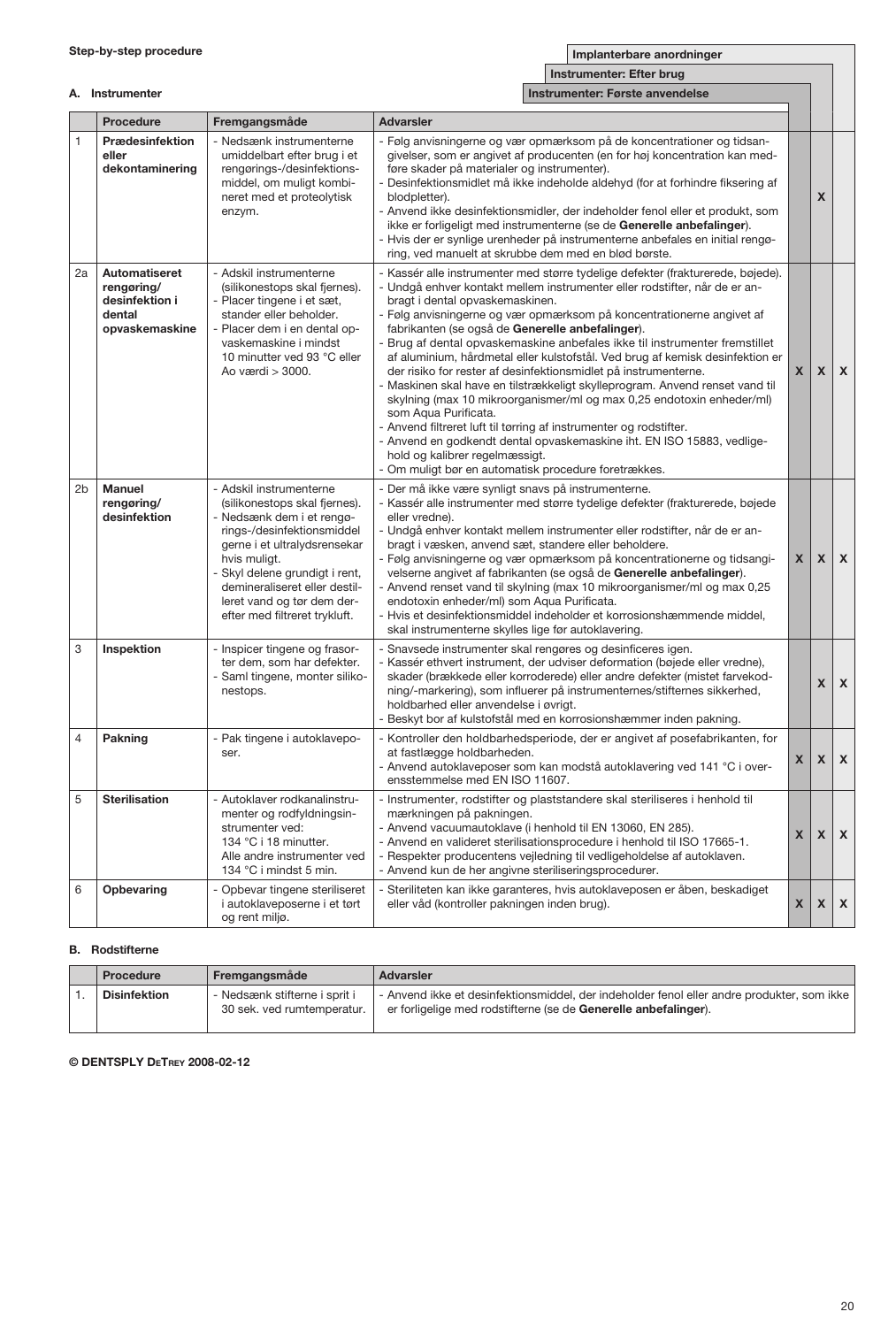<span id="page-20-0"></span>

## Ενδοδοντικός άξονας ενισχυμένος με ίνες

**Προσοχή:** Διατίθεται μόνο για οδοντιατρική χρήση.

#### **Σύνθεση**

- **•** Ϊνες υάλου 60 % κ.ο.
- **•** Εποξική ρητίνη 40 % κ.ο.

#### **Ενδείξεις χρήσης**

Τα υλικά αυτά πρέπει να χρησιμοποιούνται σε κλινικό ή νοσοκομειακό περιβάλλον από εξειδικευμένους χρήστες.

#### **Πεδίο εφαρμογής**

Ενδοδοντικός άξονας ενισχυμένος με ίνες για άμεση ανασύσταση μύλης με την τεχνική της συγκόλλησης. Ο άξονας **X·Post™** μπορεί να χρησιμοποιηθεί για την ενίσχυση της μυλικής αποκατάστασης σε περίπτωση ανεπαρκούς εναπομένουσας οδοντικής ουσίας (< 4 mm),.

#### **Αντενδείξεις**

Ανεπαρκής εναπομένουσα οδοντίνη: απαιτούνται τουλάχιστον 2 mm οδοντικής ουσίας γύρω από την αποκατάσταση.

#### **Προειδοποιήσεις**

Καμία γνωστή.

#### **Προφυλάξεις**

Ο άξονας πρέπει να καθαριστεί με αλκοόλη πριν από την είσοδο στον ριζικό σωλήνα.

Αποφύγετε την επαφή του άξονα με τα δάχτυλα μετά τον καθαρισμό του. Η μείωση του μήκους του άξονα πρέπει να γίνει εξωστοματικά.

Η Dentsply συστήνει τη χρήση ελαστικού απομονωτήρα.

#### **Αρνητικές Αλληλεπιδράσεις**

Στο παρόν τεχνικό στάδιο δεν έχει αναφερθεί καμία αρνητική αλληλεπίδραση.

#### **Οδηγίες χρήσης Βήμα προς Βήμα**

- 1. Προετοιμασία του ριζικού σωλήνα. Βεβαιωθείτε ότι υπάρχει επαρκής χώρος για την τοποθέτηση του άξονα. Αφαιρέστε την υπολειπόμενη γουταπέρκα από το ριζικό σωλήνα.
- 2. Επιλέξτε το κατάλληλο μέγεθος άξονα, σύμφωνα με την ανατομική κατάσταση του δοντιού μετά από έλεγχο της ακτινογραφίας και των πληροφοριών που παρατίθενται παρακάτω.

 Επιλέξτε τη ρίνη Largo® Peeso και την εγγλυφίδα EasyPost Precision Drill που αντιστοιχούν στο επιλεχθέν μέγεθος του άξονα **X·Post**.

| X∙Post™                              | <b>No. 1</b> | <b>No. 2</b> | No. 3 | <b>No. 4</b> |
|--------------------------------------|--------------|--------------|-------|--------------|
| Χρωματικός κώδικας                   | Κίτρινο      | Κόκκινο      | Μπλε  | Πράσινο      |
| Pivn Largo <sup>®</sup> Peeso Reamer | No. 1        | No. 1        | No. 2 | No. 2        |
| Εγγλυφίδα EasyPost                   | No. 1        | No. 2        | No. 3 | No. 4        |
| Διάμετρος κάτω άκρου άξονα<br>(mm)   | 0.80         | 0,80         | 0,80  | 0.80         |
| Διάμετρος κεφαλής (mm)               | 1.35         | 1,47         | 1,67  | 1,83         |

- 3. Καθορίστε το μήκος της μυλικής ανασύστασης που θα πρέπει να αντιστοιχεί στο 1/<sub>3</sub> του τελικού μήκους του άξονα. Αφαιρέστε το υλικό έμφραξης του ριζικού σωλήνα με την επιλεχθείσα ρίνη Largo® Peeso (ταχύτητα περιστροφής 800-1200 rpm) σε ικανοποιητικό βάθος για την τοποθέτηση του άξονα στα <sup>2</sup>/<sub>3</sub> του μήκους του. Πρέπει να παραμένουν ανέπαφα τουλάχιστον 4 mm ριζικής έμφραξης στο ακρορριζικό τριτημόριο.
- Σε περίπτωση κεκαμμένων ριζικών σωλήνων, το μήκος πρέπει να μειωθεί. 4. Προετοιμάστε το ριζικό σωλήνα με την επιλεχθείσα εγγλυφίδα EasyPost Precision Drill (ταχύτητα περιστροφής 1000-1200 rpm).
- 5. Ελέγξτε ότι ο άξονας εδράζεται καλά στο ριζικό σωλήνα.
- 6. Μειώστε, εκτός στόματος, το τελικό μήκος του άξονα με ένα δίσκο από κόκκους διαμαντιού. Ποτέ μην χρησιμοποιήσετε για την περίπτωση αυτή, εργαλείο κοπής χειρός, όπως ο κόπτης συρμάτων, καθώς η ασκούμενη πίεση μπορεί να καταστρέψει τη δομή του άξονα.
- 7. Καθαρίστε τον άξονα με οινόπνευμα.

8. Εφαρμόστε αδροποιητικό παράγοντα στο ριζικό σωλήνα και στην εκτεθειμένη οδοντίνη για 15 δευτερόλεπτα. (π.χ. Dentsply DeTrey® Conditioner 36).

 Ξεπλύνετε για 10 δευτερόλεπτα. Στεγνώστε ελαφρά με κώνους χάρτου αλλά αφήστε την επιφάνεια εφυγρή.

 Μην αφήσετε τον αδροποιητικό παράγοντα να έρθει σε επαφή με τους μαλθακούς ιστούς.

- 9. Αναμείξτε τον συγκολλητικό παράγοντα XP *Bond®* και τον SCA. Επαλείψτε με ένα πινελάκι (Ρύγχη εφαρμογής Dentsply DeTrey®) το ριζικό σωλήνα με ένα στρώμα από το μείγμα και αφήστε το για 20 δευτερόλεπτα. Αφαιρέστε την περίσσεια με κώνους χάρτου και
- 10. στεγνώστε ελαφρά όλες τις επιφάνειες. Οι επιφάνειες της αδαμαντίνης και οδοντίνης πρέπει να έχουν μία ομοιόμορφη και γυαλιστερή εικόνα; αν όχι, επαναλάβετε την εφαρμογή.
- 11. Εφαρμόστε ένα μόνο στρώμα μείγματος συγκολλητικού παράγοντα XP *Bond* και SCA στην επιφάνεια του άξονα. Στεγνώστε ελαφρά για 5 δευτερόλεπτα.

**Σημείωση:** Όταν χρησιμοποιείτε για τη συγκόλληση το υλικό Calibra® ή το core·X™ flow το συγκολλητικό μείγμα τόσο στο ριζικό σωλήνα όσο και στην επιφάνεια του άξονα δεν χρειάζεται να φωτοπολυμεριστεί πριν από την έδραση του **X·Post**.

Για περισσότερες πληροφορίες σχετικά με τις κλινικές διαδικασίες παρακαλούμε συμβουλευτείτε τον έγχρωμο οδηγό εφαρμογής και /ή τις οδηγίες χρήσεως του core·X flow.

#### **Απολυμανση, καθαρισμοσ και αποστειρωση**

Για λόγους υγιεινής και αποφυγής διασταυρούμενης επιμόλυνσης, όλα τα εργαλεία που δεν χαρακτηρίζονται ως «αποστειρωμένα» πρέπει να καθαρίζονται, να απολυμαίνονται και να αποστειρώνονται πριν από κάθε χρήση για την αποφυγή μόλυνσης σύμφωνα με το ISO 17664. Αυτό ισχύει τόσο για την πρώτη χρήση όσο και τις επόμενες.

#### **Γενικές συστάσεις**

- **•** Δεν συνίσταται η επαναχρησιμοποίηση των εργαλείων που χαρακτηρίζονται ως μίας χρήσης.
- **•** Ο χρήστης είναι υπεύθυνος για την αποστείρωση του προϊόντος τόσο κατά την πρώτη όσο και τις επακόλουθες εφαρμογές, καθώς και για τη χρήση κατεστραμμένων και βρώμικων εργαλείων.
- **•** Για την ασφάλειά σας παρακαλούμε φορέστε τα προσωπικά σας αντικείμενα προστασίας (γάντια, γυαλιά).
- **•** Χρησιμοποιήστε αποκλειστικά διάλυμα αποστείρωσης που είναι αποδεδειγμένα αποτελεσματικό (λίστα-DGHM, επισήμανση CE, εγκεκριμένο από FDA).
- **•** Οι εγγλυφίδες τουγκστενίου, τα πλαστικά τμήματα, τα εργαλεία χειρός και τα εργαλεία NiTi αποσυντίθενται με την εφαρμογή σε αυτά διαλύματος υπεροξειδίου του υδρογόνου (Η<sub>2</sub>Ο<sub>2</sub>).
- **•** Τα εργαλεία NiTi αποσυντίθενται αν εμβαπτιστούν περισσότερο από 5 λεπτά σε διάλυμα NaOCl περισσότερο του 5 %.
- **•** Τα εργαλεία που κατασκευάζονται από αλουμίνιο αποσυντίθενται στην παρουσία διαλυμάτων καυστικής σόδας με άλατα υδραργύρου. Μην χρησιμοποιείτε όξινα (pH < 6) ή αλκαλικά διαλύματα (pH > 8).
- **•** Μετά από 5 κύκλους εφαρμογής μπορεί να παρουσιαστεί αλλοίωση των ενδείξεων.

Για οποιεσδήποτε ερωτήσεις παρακαλούμε απευθυνθείτε:

**Παρασκευαστής ( ): EU-Διανομή: Maillefer Instruments De-Trey-Str. 1 Chemin du Verger, 3 1338 Ballaigues GERMANY Tel.: +41 (0) 21 843 92 92**

**Dentsply Maillefer Dentsply DeTrey GmbH Switzerland Tel.: +49-(0)75 31-5 83-0**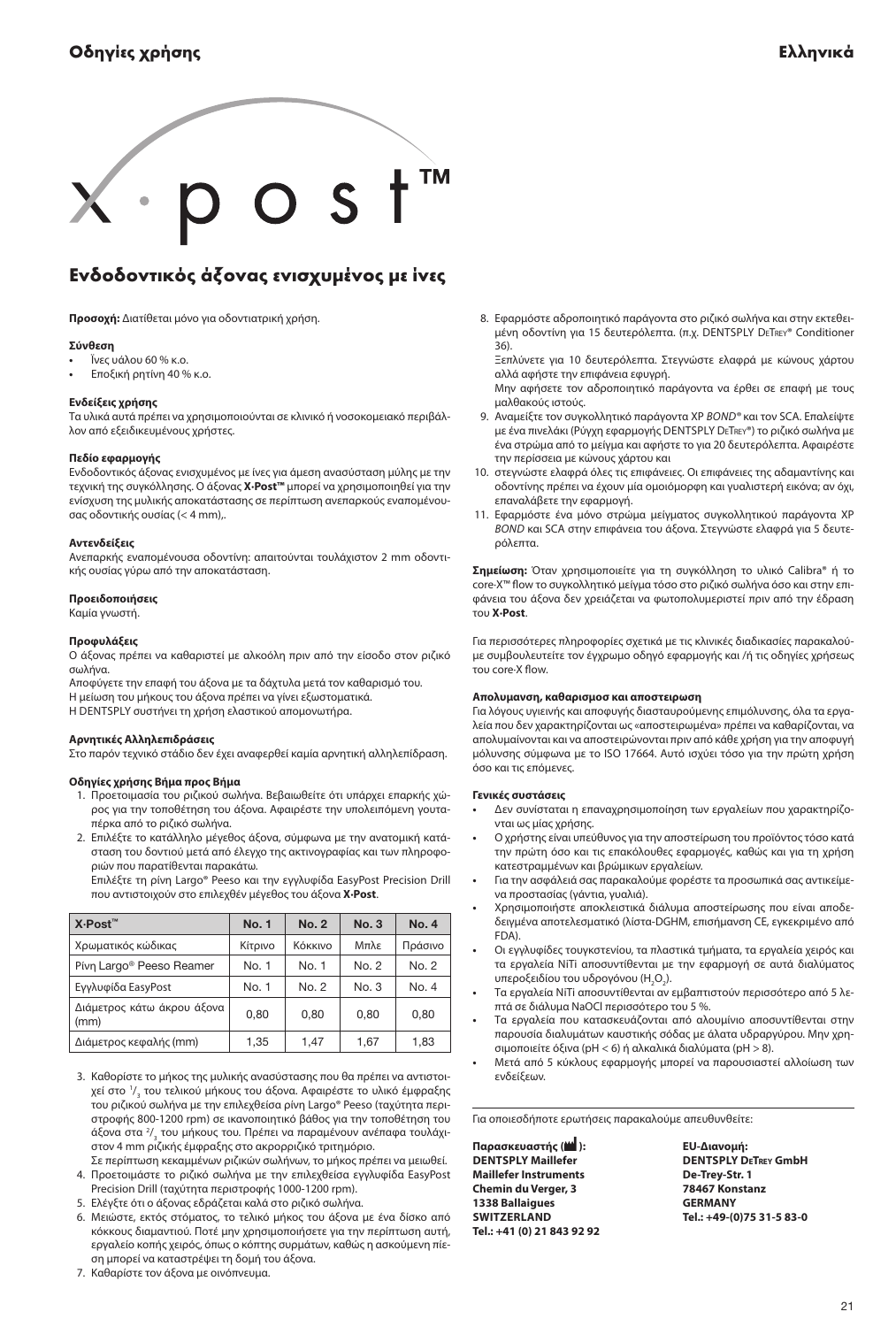A. **Συσκευές**

**Εργαλεία. Επαναλαμβανόμενη χρήση Εργαλεία. Πρώτη χρήση**

|                | Λειτουργία                                       | Τρόπος λειτουργίας                                                                                                                                                                                                                                                                                                                                                 | Προειδοποίηση                                                                                                                                                                                                                                                                                                                                                                                                                                                                                                                                                                                                                                                                                                                                                                                                                                                                                                                                                                                                                                                                                                                                                                       |                           |                    |                    |
|----------------|--------------------------------------------------|--------------------------------------------------------------------------------------------------------------------------------------------------------------------------------------------------------------------------------------------------------------------------------------------------------------------------------------------------------------------|-------------------------------------------------------------------------------------------------------------------------------------------------------------------------------------------------------------------------------------------------------------------------------------------------------------------------------------------------------------------------------------------------------------------------------------------------------------------------------------------------------------------------------------------------------------------------------------------------------------------------------------------------------------------------------------------------------------------------------------------------------------------------------------------------------------------------------------------------------------------------------------------------------------------------------------------------------------------------------------------------------------------------------------------------------------------------------------------------------------------------------------------------------------------------------------|---------------------------|--------------------|--------------------|
| $\mathbf{1}$   | Αποστείρωση πριν<br>από τη χρήση ή<br>απολύμανση | - Εμβαπτίστε αμέσως μετά τη<br>χρήση όλα τα εργαλεία σε<br>διάλυμα αποστείρωσης που<br>συνδυάζεται με πρωτεολυτικά<br>ένζυμα.                                                                                                                                                                                                                                      | - Ακολουθήστε τις οδηγίες χρήσης, ελέγξτε τις συγκεντρώσεις και τους χρόνους<br>εμβύθινσης που προτείνονται από τον κατασκευαστή (υπερβολική συγκέντρωση<br>μπορεί να προκαλέσει διάβρωση ή άλλα ελαττώματα στα εργαλεία)<br>Το διάλυμα αποστείρωσης δεν πρέπει να περιέχει αλδεϋδες (για την αποφυγή<br>συγκέντρωσης υπολλειμμάτων αίματος).<br>Μην χρησιμοποιείτε διάλυμα αποστείρωσης που περιέχει φαινόλη ή άλλα προϊό-<br>ντα που δεν είναι συμβατά με τα εργαλεία (βλ. Γενικές συστάσεις).<br>Για ορατές ακαθαρσίες πάνω στην επιφάνεια των εργαλείων συστήνεται ο αρχι-<br>κός καθαρισμός τους δια χειρός με βούρτσα και κάποιο ελαφρύ απορρυπαντικό.                                                                                                                                                                                                                                                                                                                                                                                                                                                                                                                        |                           | $\pmb{\mathsf{X}}$ |                    |
| 2a             | Καθαρισμός σε<br>κλίβανο.<br>Αποστείρωση         | - Αποσυναρμολογήστε τις συ-<br>σκευές (τα ελαστικά τμήματα<br>πρέπει να αφαιρούνται).<br>- Τοποθετήστε τα διαφορετικά<br>τμήματα σε ένα δοχείο ή<br>ειδική θήκη.<br>- Εισάγετε τη θήκη στον κλίβα-<br>νο (για τουλάχιστον 10 λεπτά<br>στους 93 °C ή τιμή Ao > 3000).                                                                                               | Αποσύρετε από τη χρήση κάθε εργαλείο με μεγάλα εμφανή ελαττώματα (κατάγ-<br>ματα, κλίσεις).<br>Αποφύγετε κάθε επαφή μεταξύ των εργαλείων ή των αξόνων μετά την τοποθέτη-<br>ση στον κλίβανο.<br>- Ακολουθήστε τις οδηγίες και ελέγξτε τις συγκεντρώσεις που προτείνονται από<br>τους κατασκευαστές (βλ. επίσης <b>Γενικές συστάσεις</b> ).<br>Η αποστείρωση σε κλίβανο δεν συστήνεται για εργαλεία που κατασκευάζονται<br>από αλουμίνιο, καρβίδιο του τουγκστενίου ή ατσάλι. Σε περίπτωση χημικής απο-<br>στείρωσης υπάρχει κίνδυνος παραμονής υπολειμμάτων του αντισηπτικού πάνω<br>στην επιφάνεια των εργαλείων.<br>Θα πρέπει να διασφαλίζεται στο πρόγραμμα του κλιβάνου το στάδιο επαρκούς<br>έκπλυσης. Χρησιμοποιήστε καθαρό νερό για την έκπλυση (max 10 germs/ml και<br>max 0,25 μονάδων ενδοτοξίνης/ml) όπως το απεσταγμένο νερό.<br>Χρησιμοποιήστε φιλτραρισμένο αέρα για το στέγνωμα των εργαλείων ή των<br>αξόνων.<br>Χρησιμοποιήστε μόνο εγκεκριμένους κλιβάνους αποστείρωσης σύμφωνα με την<br>προδιαγραφή EN ISO 15883. Συντηρείτε και ρυθμίζετέ τους σε ταχτά χρονικά<br>διαστήματα.<br>Αν είναι εφικτό προτιμήστε τη διαδικασία αποστείρωσης σε αυτόκαυστο κλίβανο. | X                         | X                  | $\pmb{\mathsf{x}}$ |
| $2\beta$       | Καθαρισμός δια<br>χειρός /<br>Αποστείρωση        | - αποσυναρμολογήστε τις<br>συσκευές (αφαιρέστε τα πλα-<br>στικά τμήματα).<br>Εμβαπτίστε τα διαφορετικά<br>τμήματα σε διάλυμα απολύ-<br>μανσης σε συνδυασμό, αν<br>υπάρχει, με συσκευή υπερή-<br>χων.<br>ξεπλύνετε τις συσκευές με<br>άφθονο καθαρό, απιονισμένο<br>ή απεσταγμένο νερό και στη<br>συνέχεια στεγνώστε τα με<br>συμπυκνωμένο φιλτραρισμέ-<br>νο αέρα. | - Δεν πρέπει να υπάρχουν εμφανείς ακαθαρσίες πάνω στα εργαλεία.<br>- απομακρύνετε κάθε εργαλείο με εμφανή μεγάλα ελαττώματα (κατάγματα, κλί-<br>σεις, στρεβλώσεις).<br>Αποφύγετε κάθε επαφή με τα εργαλεία ή τον άξονα όταν είναι εμβαπτισμένα στο<br>διάλυμα; χρησιμοποιήστε τα ειδικά δοχεία μεταφοράς, σχάρες ή θήκες.<br>Ακολουθήστε τις οδηγίες και ελέγξτε τις συγκεντρώσεις και τους χρόνους που<br>συστήνονται από τους κατασκευαστές (βλ. Γενικές συστάσεις).<br>χρησιμοποιήστε καθαρό νερό για έκπλυση (max 10 germs/ml και max 0,25 μονά-<br>δες ενδοτοξίνης/ml) όπως το απεσταγμένο νερό.<br>Αν κάποιο αντισηπτικό διάλυμα περιέχει αναστολέα της διάβρωσης, συστήνεται<br>η καλή έκπλυση των εργαλείων πριν από την τοποθέτησή τους στον αυτόκαυστο<br>κλίβανο.                                                                                                                                                                                                                                                                                                                                                                                                        | X                         | X                  | $\pmb{\mathsf{x}}$ |
| 3              | Έλεγχος                                          | - Ελέγξτε τις συσκευές και απο-<br>μακρύνετε αυτές με εμφανή<br>ελαττώματα.<br>Επανασυναρμολογήστε τις<br>συσκευές.                                                                                                                                                                                                                                                | - Τα λερωμένα εργαλεία πρέπει να καθαριστούν και να αποστειρωθούν εκ νέου.<br>Απομακρύνετε εργαλεία που εμφανίζουν αλλαγές σχήματος (κεκαμμένα, στρε-<br>βλωμένα). ελαττώματα (κατάγματα, διαβρώσεις) ή ατέλειες (απώλεια του χρωμα-<br>τικού κωδικού ή των ενδείξεων) οι οποίες επηρεάζουν την αντοχή, την ασφάλεια<br>ή την απόδοση των εργαλείων ή των αξόνων.<br>Προστατέψτε τις εγγλυφίδες από ανοξείδωτο ατσάλι προσθέτοντας αναστολέα<br>της διάβρωσης πριν από τη συσκευασία.                                                                                                                                                                                                                                                                                                                                                                                                                                                                                                                                                                                                                                                                                               |                           | $\mathsf{x}$       | $\pmb{\chi}$       |
| $\overline{4}$ | Συσκευασία                                       | Συσκευάστε τα διάφορα<br>αντικείμενα σε ειδικά «σακου-<br>λάκια αποστείρωσης».                                                                                                                                                                                                                                                                                     | Ελέγξτε την περίοδο καταλληλότητας χρήσης κάθε συσκευασίας αποστείρωσης<br>σύμφωνα με τον κατασκευαστή για να προσδιορίσετε το χρόνο χρήσης της.<br>Χρησιμοποιήστε συσκευασίες που είναι ανθεκτικές μέχρι και σε θερμοκρασία<br>141°C και σύμφωνα με την προδιαγραφή EN ISO 11607.                                                                                                                                                                                                                                                                                                                                                                                                                                                                                                                                                                                                                                                                                                                                                                                                                                                                                                  | X                         | X                  | $\pmb{\mathsf{x}}$ |
| 5              | Αποστείρωση                                      | - Αποστείρωση στον ατμό<br>στους:<br>134 °C για 18 λεπτά για τα<br>εργαλεία ενδοδοντίας και τα<br>εργαλεία έμφραξης του ριζι-<br>κού σωλήνα.<br>Στους 134 ° Cγια τουλάχιστον<br>5 λεπτά για όλες τις υπόλοιπες<br>συσκευές.                                                                                                                                        | - Τα εργαλεία, άξονες και πλαστικά τμήματα πρέπει να καθαρίζονται και να απο-<br>στειρώνονται σύμφωνα με τις ενδείξεις της συσκευασίας.<br>Χρησιμοποιήστε αυτόκαυστους θαλάμους διαχωρισμού με ατμό ή βαρύτητα<br>(λιγότερο προτιμητέα) (σύμφωνα με τις προδιαγραφές EN 13060, EN 285).<br>Ακολουθήστε εγκεκριμένες διαδικασίες αποστείρωσης σύμφωνα με την προδια-<br>γραφή ISO 17665-1.<br>- Σεβαστείτε τη διαδικασία συντήρησης του αυτόκαυστου κλιβάνου που προτείνει<br>ο κατασκευαστής.<br>- Χρησιμοποιήστε μόνο την προτεινόμενη διαδικασία αποστείρωσης.                                                                                                                                                                                                                                                                                                                                                                                                                                                                                                                                                                                                                    | $\boldsymbol{\mathsf{x}}$ | X                  | $\pmb{\mathsf{x}}$ |
| 6              | Αποθήκευση                                       | - Διατηρήστε τις συσκευές σε<br>συσκευασία αποστείρωσης<br>σε στεγνό και καθαρό περι-<br>βάλλον.                                                                                                                                                                                                                                                                   | - Η αποστείρωση δεν μπορεί να είναι εγγυημένη αν η συσκευασία ανοιχτεί, κατα-<br>στραφεί ή βραχεί (ελέγξτε τη συσκευασία πριν από τη χρήση των εργαλείων).                                                                                                                                                                                                                                                                                                                                                                                                                                                                                                                                                                                                                                                                                                                                                                                                                                                                                                                                                                                                                          | $\mathsf{x}$              | X                  | $\pmb{\mathsf{x}}$ |

#### B. **Εμφρακτικό υλικό**

| Λειτουργία  | Τρόπος λειτουργίας                                                                                                                                 | Προειδοποίηση                                                                                                                                |
|-------------|----------------------------------------------------------------------------------------------------------------------------------------------------|----------------------------------------------------------------------------------------------------------------------------------------------|
| Αποστείρωση | - Εμβυθίστε τα εργαλεία χημι-<br>κομηχανικής επεξεργασίας<br>του ριζικού σωλήνα σε οινό-<br>πνευμα για 30 δευτερόλεπτα<br>σε θερμοκρασία δωματίου. | - Μην χρησιμοποιείτε αντισηπτικό υλικό που περιέχει φαινόλη ή άλλα προϊόντα που δεν είναι<br>συμβατά με τα εργαλεία (βλ. Γενικές συστάσεις). |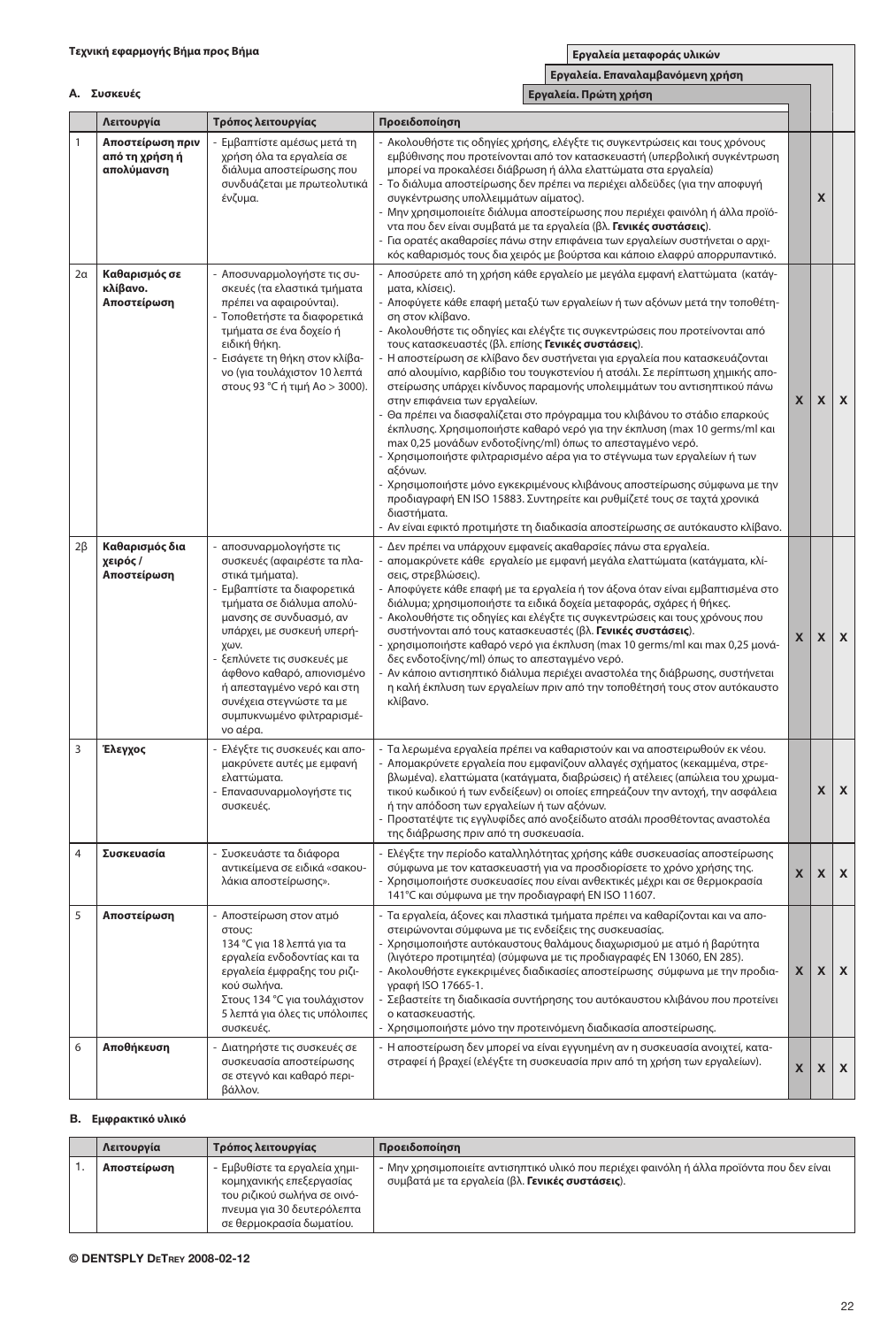<span id="page-22-0"></span>

## Endodontik Fiber Post

Uyarı: Sadece dişhekimliğinde kullanım içindir.

#### Bileşimi

- Kuvars fiber hacimce % 60
- Epoksi rezin hacimce % 40

#### Kullanım endikasyonları

Bu enstrümanlar sadece kalifiye kullanıcılar tarafından, bir klinik veya hastane ortamında kullanılmalıdır.

#### Uygulama alanı

Doğrudan, adeziv kor yapılandırılması için endodontik fiber post. Yetersiz rezidüel diş dokusu bulunması durumunda (< 4 mm), koronal restorasyonun desteklenmesi için X·Post™ kullanılabilir.

#### Kontrendikasyonlar

Yetersiz rezidüel dentin: preparasyon etrafında en az 2 mm diş dokusu mevcut olmalıdır.

#### Uyarılar

Bilinen bir durum yoktur.

#### Önlemler

Kanala yerleştirilmeden önce fiber post alkol ile temizlenmelidir. Temizlendikten sonra postlara parmak ile temas etmeyiniz. Postun kısaltılması işlemi ağız dışında yapılmalıdır. DENTSPLY rubber dam kullanılmasını tavsiye etmektedir.

#### Yan Etkiler

Mevcut teknik durumda, herhangi bir yan etki rapor edilmemiştir.

#### Uygulama Adımları

- 1. Kök kanal preparasyonu. Postun yerleştirilebilmesi için yeterli miktarda boşluk mevcut olduğundan emin olunuz. Güta perka artıklarını kök kanalından uzaklaştırınız.
- 2. Radyografiyi ve aşağıdaki bilgileri kullanarak dişin anatomik durumuna göre uygun X·Post ebadını seçiniz.

 Seçilen X·Post ebadına denk gelen Largo® Peeso Reamer ve Easy-Post Precision Drill'i seçiniz.

| X⋅Post <sup>™</sup>             | <b>No. 1</b> | No. 2   | No.3  | <b>No. 4</b> |
|---------------------------------|--------------|---------|-------|--------------|
| Renk Kodu                       | Sarı         | Kırmızı | Mavi  | Yesil        |
| Largo <sup>®</sup> Peeso Reamer | No. 1        | No. 1   | No. 2 | No. 2        |
| EasyPost Precision Drill        | No. 1        | No. 2   | No. 3 | No. 4        |
| Uç çapı (mm)                    | 0.80         | 0.80    | 0.80  | 0.80         |
| Kafa çapı (mm)                  | 1.35         | 1.47    | 1.67  | 1,83         |

- 3. Nihai post uzunluğunun 1/<sub>3</sub>'üne denk gelen koronal yapılandırma uzunluğunu tespit ediniz. Uygun Largo® Peeso Reamer (devir hızı 800-1200 devir/dakika) ucu ile, post uzunluğunun  $\frac{2}{3}$ 'ü yerleştirilebilecek şekilde, yeterli derinliğe kadar kanal dolgusunu uzaklaştırınız. En az 4 mm kök kanal dolgusu apikal bölgede bırakılmalıdır. Eğimli kanallarda, uzunluk azaltılmalıdır.
- 4. Seçtiğiniz EasyPost Precision Drill (devir hızı 1000-1200 devir/dakika) ile kök kanalını prepare ediniz.
- 5. Postun kanal içerisine düzgün biçimde oturduğundan emin olunuz.
- 6. Bir elmas frez ile postu ağız dışında keserek nihai uzunluğunu belirleyiniz. Basınç postun yapısını bozabileceğinden, hiç bir zaman tel kesme makası gibi bir enstrüman kullanmayınız.
- 7. Postu alkol ile temizleyiniz.
- 8. Kanal içerisine ve açığa çıkan dentin dokusuna 15 saniye süre ile pürüzlendirme ajanı tatbik ediniz (ör: DENTSPLY DETREY® Conditioner 36). 10 saniye durulayınız. Paper pointler ile hafifçe kurulayınız, fakat yüzeyleri nemli bırakınız.

Pürüzlendirme ajanını dişeti ile temas ettirmeyiniz.

- 9. XP *Bond®* ve SCA'yı karıştırınız. Karışımdan kök kanalı içerisine bir firça (ör. DENTSPLY DETREY® Applicator Tips) ile 1 tabaka tatbik ediniz ve 20 saniye bekleyiniz. Paper pointler ile fazlalığı uzaklaştırınız ve
- 10. tüm yüzeyleri hava ile hafifçe kurutunuz. Mine ve dentin yüzeyleri parlak bir görünüme sahip olmalıdır. Aksi takdirde işlemi tekrar ediniz.
- 11. XP *Bond* ve SCA karışımını bir tabaka halinde post üzerine tatbik ediniz. 5 saniye süreyle hava ile hafifçe kurutunuz.

Not: Calibra® veya core·X™ flow kullanırken, kök kanalı içerisindeki veya post yüzeyindeki adeziv ajanın X·Post yerleştirilmeden önce ışık ile polimerize edilmesi gerekli değildir.

Daha ileri tedavi işlemleri için lütfen core·X flow resimli uygulama rehberi ve/veya kullanım talimatlarını inceleyiniz.

#### Dezenfeksiyon, temizlik ve sterilizasyon

Hijyen ve çapraz enfeksiyon tedbiri olarak, ISO 17664'e göre herhangi bir kontaminasyonu engellemek amacıyla "steril" olarak belirtilmemiş olan tüm enstrümanlar temizlenmeli, dezenfekte edilmeli ve steril edilmelidir. Bu durum, sonraki kullanımlar için olduğu kadar ilk kullanım için de geçerlidir.

#### Genel öneriler

- Tek kullanımlık olarak belirtilen enstrümanların yeniden kullanımı onaylanmamaktadır.
- Kullanıcı, ürünün ilk ve sonraki her yeniden kullanım için steril olmasının yanı sıra, hasarlı ve kirli enstrümanların kullanımından da sorumludur.
- Kendi güvenliğiniz için, lütfen kişisel koruyucu ekipman (eldiven, gözlük) kullanınız.
- Sadece etkinliği onaylanmış (DGHM-listesinden, CE ibareli, FDA onaylı) dezenfektan solüsyonları kullanınız.
- Tungsten Karbid frezler, El aletleri ve NiTi enstrümanlar Hidrojen Peroksit (H<sub>2</sub>O<sub>2</sub>) solüsyonundan olumsuz etkilenebilmektedir.
- NiTi enstrümanlar %5'ten daha yoğun konsantrasyonlarda bir NaOCl solüsyonunda 5 dakikadan fazla süre ile bekletildiğinde bozunmaya uğramaktadır.
- Aluminyum enstrümanlar civa tuzlu kostik soda çözeltilerinin mevcudiyetinde bozunmaya uğramaktadır. Asidik (pH < 6) veya alkali (pH > 8) çözeltiler kullanmayınız.
- 5 döngüden sonra işaretlerde bozunmalar gözlenebilir.

Sorunuz varsa, lütfen diş hekiminizle temasa geçiniz:

Üretici ( ): AB-Dagiticisi: Maillefer Instruments<br>
Chemin du Verger 3<br>
78467 Konstanz Chemin du Verger, 3 1338 Ballaigues ALMANYA ISVIÇRE Tel.: +49-(0)75 31-5 83-0 Tel.: +41 (0) 21 843 92 92

DENTSPLY DETREY GmbH<br>De-Trey-Str. 1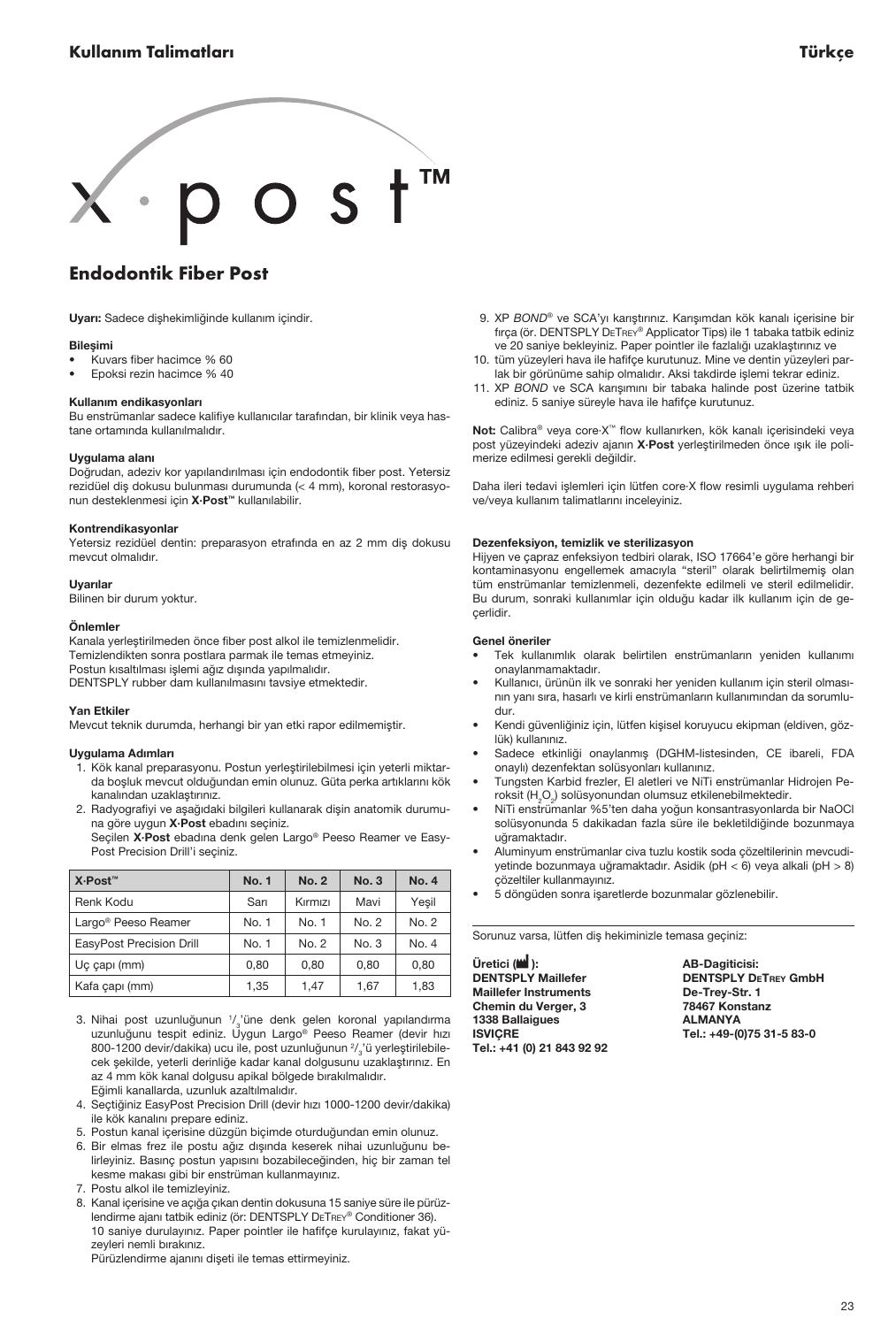#### Uygulama Adımları

1. Ön dezenfeksiyon veya

Dekontaminasyon

Uygulama Uygulama Şekli

A. Gereçler

İmplante Edilebilir Gereçler

X

|                                                                                                                                                              | Implante Edilebilir Gerecler                                                                                                                                                                                                                                                                                                                                                                                                                                                            |  |
|--------------------------------------------------------------------------------------------------------------------------------------------------------------|-----------------------------------------------------------------------------------------------------------------------------------------------------------------------------------------------------------------------------------------------------------------------------------------------------------------------------------------------------------------------------------------------------------------------------------------------------------------------------------------|--|
|                                                                                                                                                              | Enstrümanlar: Sonraki Kullanım                                                                                                                                                                                                                                                                                                                                                                                                                                                          |  |
|                                                                                                                                                              | Enstrümanlar: İlk Kullanım                                                                                                                                                                                                                                                                                                                                                                                                                                                              |  |
| Uygulama Sekli                                                                                                                                               | Uyarı                                                                                                                                                                                                                                                                                                                                                                                                                                                                                   |  |
| - Tüm enstrümanları kul-<br>lanımdan hemen sonra.<br>mümkünse proteolitik<br>enzim ile kombine edilmiş<br>bir dezenfektan solüsyon<br>icerisinde bekletiniz. | - Talimatlara uyunuz ve üretici tarafından verilen konsantrasyonlar ve bek-<br>letme sürelerini inceleyiniz (aşırı bir konsantrasyon enstrümanlar üzerinde<br>korozyon veya diğer hasarlara sebep olabilir).<br>Dezenfektan solüsyon aldehit içermemelidir (kan artıklarının fiksasyonunu<br>$\overline{\phantom{0}}$<br>engellemek için).<br>- Fenol içeren dezenfektanlar veya enstrümanlar için uyumlu olmayan her-<br>hangi bir diğer ürünü kullanmayınız (bakınız Genel öneriler). |  |

|     |                                                 | bir dezenfektan solüsyon<br>içerisinde bekletiniz.                                                                                                                                                                                                                                                                               | engellemek için).<br>- Fenol içeren dezenfektanlar veya enstrümanlar için uyumlu olmayan her-<br>hangi bir diğer ürünü kullanmayınız (bakınız Genel öneriler).<br>- Enstrümanlar üzerindeki görünür artıklar için, yumuşak bir materyal kullanı-<br>larak el ile fırcalanması suretiyle bir ön temizlik yapılması tavsiye edilir.                                                                                                                                                                                                                                                                                                                                                                                                                                                                                                                                                                                                                                                                                                        |              | X            |                           |
|-----|-------------------------------------------------|----------------------------------------------------------------------------------------------------------------------------------------------------------------------------------------------------------------------------------------------------------------------------------------------------------------------------------|------------------------------------------------------------------------------------------------------------------------------------------------------------------------------------------------------------------------------------------------------------------------------------------------------------------------------------------------------------------------------------------------------------------------------------------------------------------------------------------------------------------------------------------------------------------------------------------------------------------------------------------------------------------------------------------------------------------------------------------------------------------------------------------------------------------------------------------------------------------------------------------------------------------------------------------------------------------------------------------------------------------------------------------|--------------|--------------|---------------------------|
| 2a. | <b>Otomatik</b><br>Temizleme /<br>Dezenfeksiyon | - Gereçleri parçalarına ayırı-<br>nız (silikon stopları alınız).<br>- Bir kit, destek veya kap<br>icerisine yerleştiriniz.<br>- Bir termodezenfektör iceri-<br>sine yerleştiriniz (93 °C'de<br>en az 10 dakika veya Ao<br>değeri > 3000).                                                                                        | - Belirgin büyük defektleri bulunan tüm enstrümanları atınız (kırık, bükülmüş).<br>- Termodezenfektöre yerleştirilirken enstrümanlar veya postlar arasında te-<br>mas olusmasına engel olunuz.<br>- Talimatlara uyunuz ve üretici tarafından verilen konsantrasyonları inceleyiniz<br>(ayrıca bakınız Genel öneriler).<br>- Termodezenfektör aluminyum, tungsten karbid veya karbon çelikten üretil-<br>miş enstrümanlar için tavsiye edilmemektedir. Kimyasal dezenfeksiyon du-<br>rumunda, enstrümanlar üzerinde dezenfektan artıklarının kalması tehlikesi<br>mevcuttur.<br>Programda yeterli düzeyde durulama aşaması mevcut olmalıdır. Durulama<br>için Aqua Purificata gibi bir saflaştırılmış su kullanınız (azami 10 jerm/ml ve<br>azami 0,25 endotoksin ünitesi/ml).<br>Enstrümanlar veya postların kurutulması için filtrelenmiş hava kullanınız.<br>Sadece EN ISO 15883'e göre onaylanmış termodezenfektör kullanınız,<br>düzenli aralıklarla bakım ve kalibrasyon yapınız.<br>- Mümkün ise otomatik bir işlem tercih edilir. | $\mathbf{x}$ | X            | $\pmb{\chi}$              |
| 2b. | El ile (Manuel)<br>Temizleme /<br>Dezenfeksiyon | - Gerecleri parcalarına ayırı-<br>nız (silikon stopları alınız).<br>- Uygun durumlarda ultra-<br>sonik bir cihaz içerisindeki<br>dezenfektan solüsyon içeri-<br>sinde bekletiniz.<br>- Gerecleri temiz, deminera-<br>lize veya distile su ile bolca<br>durulayınız ve daha sonra<br>filtrelenmiş basınçlı hava ile<br>kurutunuz. | - Enstrümanlar üzerinde görünür artıklar bulunmamalıdır.<br>Belirgin büyük defektleri bulunan tüm enstrümanları atınız (kırık, bükülmüş<br>ve burkulmus).<br>- Solüsyona yerleştirilirken enstrümanlar veya postlar arasında temas oluş-<br>masına engel olunuz, kitler, destekler veya kaplar kullanınız.<br>- Talimatlara uyunuz ve üretici tarafından verilen konsantrasyonlar ve süreleri<br>inceleyiniz (ayrıca bakınız Genel öneriler).<br>Durulama için Aqua Purificata gibi bir saflaştırılmış su kullanınız (azami 10<br>jerm/ml ve azami 0,25 endotoksin ünitesi/ml).<br>- Eğer dezenfektan solüsyon bir korozyon önleyici içermekte ise, enstrüman-<br>ların otoklav işleminin hemen öncesinde durulanması önerilir.                                                                                                                                                                                                                                                                                                          | $\mathsf{x}$ | <b>X</b>     | $\mathsf{x}$              |
| 3.  | <i><u><b>Inceleme</b></u></i>                   | Gerecleri inceleyiniz ve<br>hasarlı olanları ayırınız.<br>Gereçleri parçalarına ayırı-<br>nız (stoplar).                                                                                                                                                                                                                         | - Kirli enstrümanlar yeniden temizlenmeli ve dezenfekte edilmelidir.<br>- Enstrüman veya postların direncini, güvenliğini veya performansını etkileye-<br>bilecek deformasyonlar (bükülmüş, burkulmuş), hasarlar (kırık, paslanmış)<br>veya defektler (renk kodlaması veya işaretlerin silinmesi) bulunan enstrü-<br>manları atınız.<br>Karbon çelik frezleri paketlemeden önce korozyon önleyici ile koruyunuz.                                                                                                                                                                                                                                                                                                                                                                                                                                                                                                                                                                                                                         |              | $\mathsf{x}$ | $\mathsf{x}$              |
| 4.  | Paketleme                                       | Gerecleri "Sterilizasyon<br>Torbaları" içerisine paketle-<br>yiniz.                                                                                                                                                                                                                                                              | Raf ömrünü belirlemek için torbanın üretici tarafından verilen geçerlilik<br>süresini kontrol ediniz.<br>- 141 °C'ye kadar dayanıklı ve EN ISO 11607 uyumlu paketleri tercih ediniz.                                                                                                                                                                                                                                                                                                                                                                                                                                                                                                                                                                                                                                                                                                                                                                                                                                                     | $\mathsf{x}$ | $\mathsf{x}$ | $\pmb{\chi}$              |
| 5.  | Sterilizasyon                                   | - Endodontik enstrümanlar<br>ve kök kanal dolgu ens-<br>trümanları için 134 °C'de<br>18 dakika süre ile basınçlı<br>buhar sterilizasyonu.<br>Tüm diğer gerecler icin<br>134 °C'de en az 5 dakika.                                                                                                                                | - Enstrümanlar, postlar ve plastik destekler paketleme etiketlerine uygun<br>bicimde steril edilmelidir.<br>- Fraksiyonlu vakumlu veya yercekimli (daha az tercih edilir) otoklavları tercih<br>ediniz (EN 13060, EN 285 uyumlu).<br>- ISO 17665-1 uyumlu onaylı sterilizasyon işlemi kullanınız.<br>- Otoklav cihazının üretici tarafından belirtilen bakım işlemlerine uyunuz.<br>- Sadece listelenmis sterilizasyon islemlerini kullanınız.                                                                                                                                                                                                                                                                                                                                                                                                                                                                                                                                                                                           | $\mathsf{x}$ | $\mathsf{x}$ | $\mathsf{x}$              |
| 6.  | <b>Saklama</b>                                  | Gerecleri sterilizasyon<br>paketleri icerisinde kuru ve<br>temiz bir ortamda muhafaza<br>ediniz.                                                                                                                                                                                                                                 | - Paket açılmış, hasarlı veya ıslak ise sterilizasyon garanti edilemez (enstrü-<br>manları kullanmadan önce paketlerini kontrol ediniz).                                                                                                                                                                                                                                                                                                                                                                                                                                                                                                                                                                                                                                                                                                                                                                                                                                                                                                 | $\mathsf{x}$ | $\mathsf{x}$ | $\boldsymbol{\mathsf{x}}$ |

#### B. Dolgu materyali

| <b>Uvgulama</b> | Uygulama Sekli                                                                                 | Uvarı                                                                                                                           |
|-----------------|------------------------------------------------------------------------------------------------|---------------------------------------------------------------------------------------------------------------------------------|
| Dezenfeksivon   | - Dolgu gereclerini oda sıcak-  <br>lığında 30 sanive süre ile<br>alkol icerisinde bekletiniz. | - Fenol iceren dezenfektanlar veva enstrümanlar ile uvumlu olmavan herhangi bir ürün<br>kullanmayınız (bakınız Genel öneriler). |